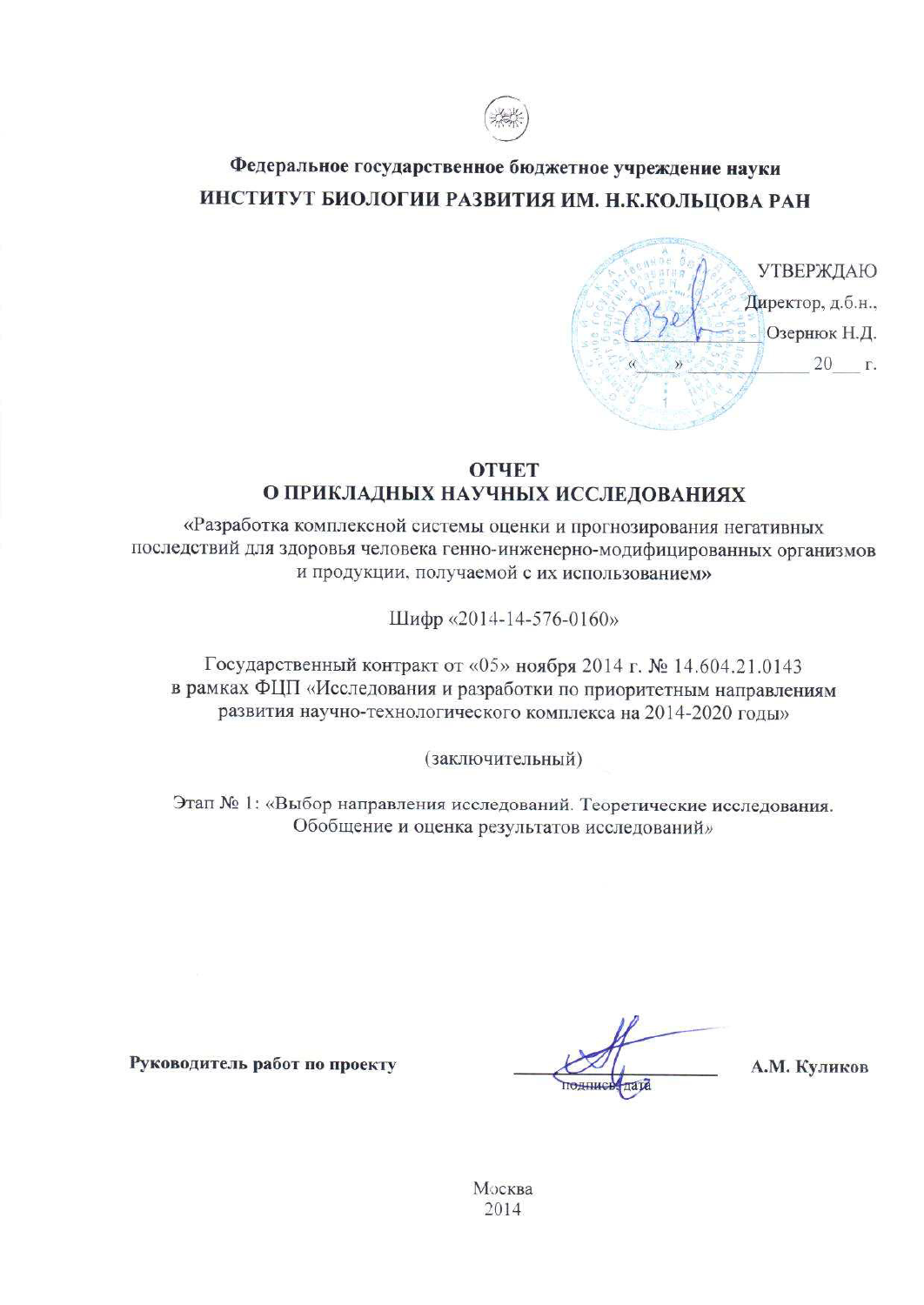#### PEФEPAT

Отчет 67 стр., 4 таблицы, 2 рисунка, 116 источников

ГЕННО-ИНЖЕНЕРНО-МОДИФИЦИРОВАННЫЙ ОРГАНИЗМ, ГЕННО-ИНЖЕНЕРНО-МОДИФИЦИРОВАННЫЙ ПРОДУКТ, БИОБЕЗОПАСНОСТЬ ПИЩЕВЫХ ПРОДУКТОВ, КОНЦЕПЦИЯ «СУЩЕСТВЕННОЙ ЭКВИВАЛЕНТНОСТИ», ПРИНЦИП ПРЕДОСТОРОЖНОСТИ

Актуальность разработки определяется недостаточностью нормативной базой в указанной области и неопределенностью отношении рисков потреблением пищевой продукции, полученной с применением генно-инженерномодифицированных организмов и/или содержащей генно- инженерномодифицированные организмы (ГМО).

Объект исследования: Способы оценки негативных последствий для здоровья человека, связанных с потреблением пищевой продукции, полученной с применением генно-инженерно-модифицированных организмов и/или содержащей генно- инженерно-модифицированные организмы (ГМО).

Целью проведения работ является:

1. Оценка негативных последствий для здоровья человека, связанных с потреблением пищевой продукции, полученной с применением генно-инженерномодифицированных организмов и/или содержащей генно- инженерномодифицированные организмы (ГМО);

2. Снижение риска оказания негативного воздействия на здоровье человека ГМО и продукции, получаемой на их основе и усовершенствование системы государственной регистрации и мониторинга обращения данной продукции на территории РФ.

Задачи проведения работ:

1. Разработка Регламента по оценке негативных последствий воздействия генноинженерно-

модифицированных организмов и продукции, получаемой с их использованием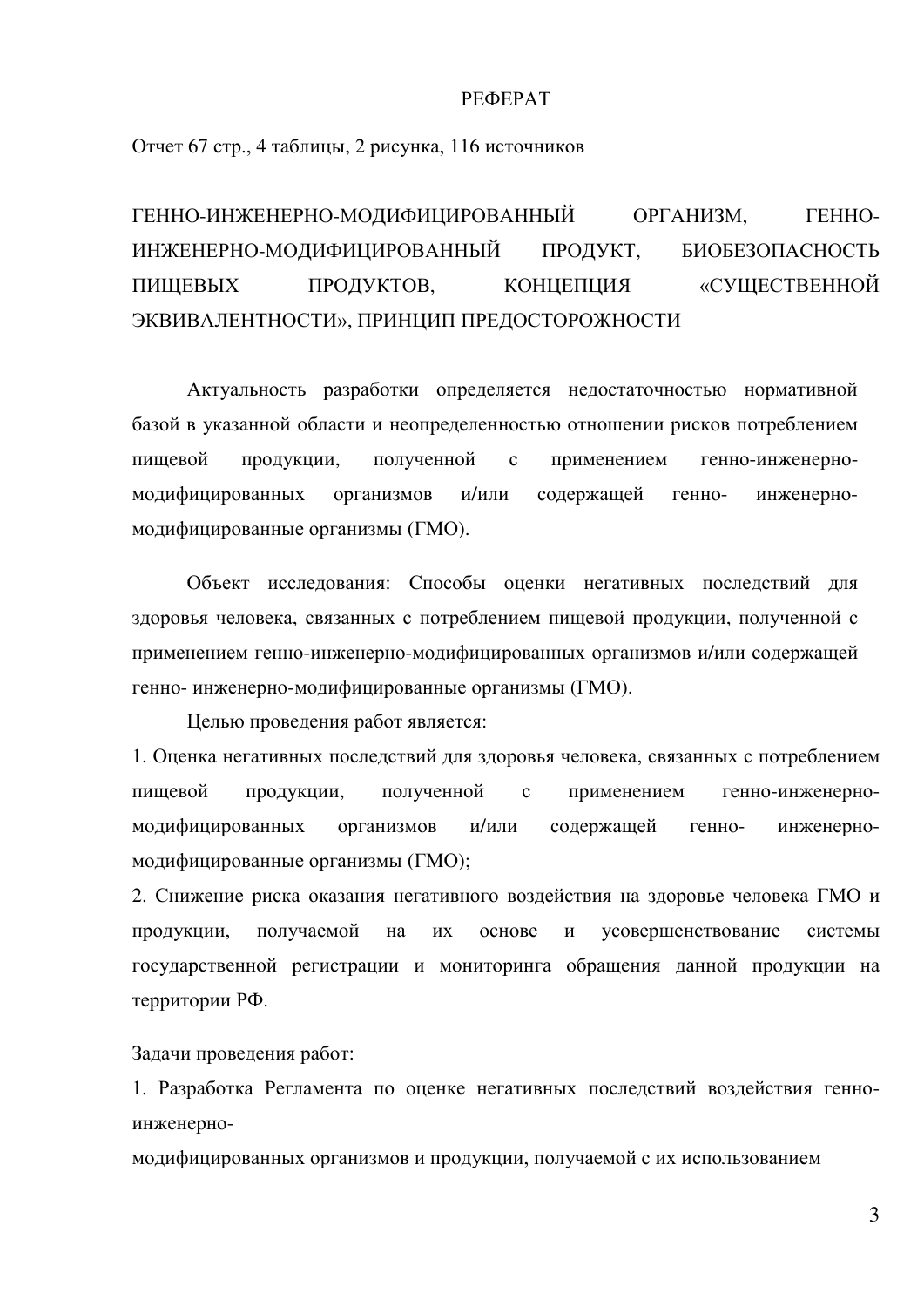2. Разработка универсальной системы контроля ГМ-продуктов, включающая показатели:

токсикологические, биохимические, гематологические, аллергологические, генотоксикологические, а также исследования репродуктивной токсичности ГМО

3. Рекомендации для создания государственной межведомственной комиссии по рассмотрению потенциальных опасностей, связанных с применением ГМО и продукции с их использованием

Методология проведения работ:

1. Проведение аналитического обзора современной научно-технической, нормативной, методической литературы, затрагивающей научно-техническую проблему, исследуемую в рамках ПНИ, в том числе, обзор научных информационных источников: статьи в ведущих зарубежных и российских научных журналах, монографии и патенты – не менее 15 научно-информационных источников за период  $2009 - 2014$  FF.;

2 Проведение обоснования выбора направления исследований;

3 Проведение теоретических исследований:

- определение перечня основных видов потенциальных угроз, возникающих при потреблении ГМО;

- разработка модели оценки негативных последствий для здоровья человека, связанных с потреблением пищевой продукции, полученной с применением ГМО или продукции, полученной с ее использованием;

- разработка комплекса методов молекулярной диагностики, генной инженерии для определения степени и вероятности реализации негативных последствий для здоровья человека, связанных с потреблением ГМО-продукции, в т.ч. для определения принадлежности к зарегистрированным уникальным трансгенным событиям;

- разработка перечня требований, направленных на предотвращение негативных последствий для здоровья человека, связанных с потреблением ГМО-продукции;

- разработка рекомендаций по применению адекватных мер ограничения рисков и управления рисками с целью снижения негативных последствий для здоровья человека, связанных с потреблением ГМО-продукции;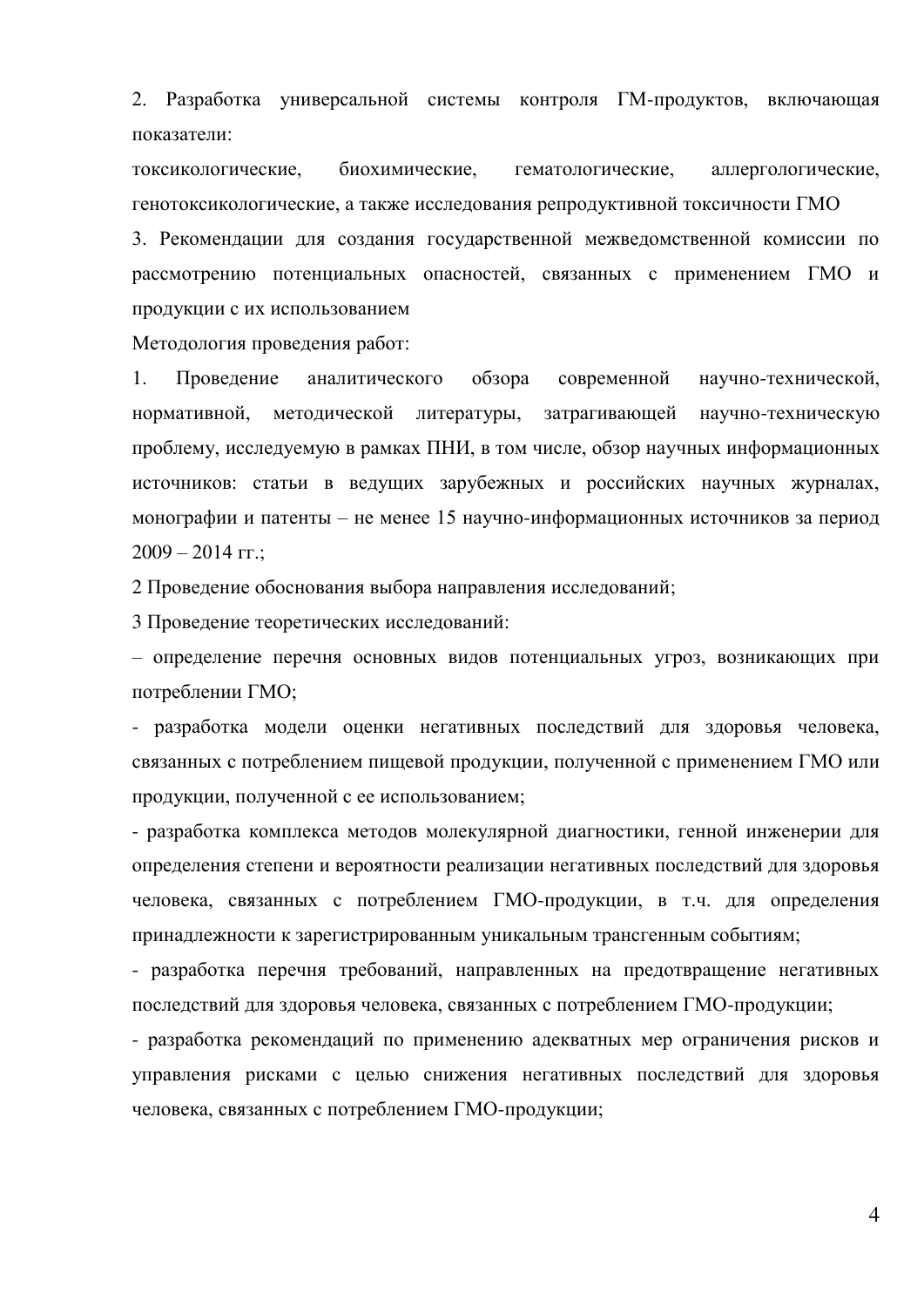- разработка предложения по нормативному регулированию производства и оборота ГМО-продукции в странах Таможенного союза и Евразийского экономического сообщества (ЕврАзЭС);

4 Разработка Регламента по оценке негативных последствий воздействия генноинженерно-модифицированных организмов и продукции, получаемой на их основе.

В ходе выполнения работ были разработаны основные подходы и методология оценки негативных последствий для здоровья человека, связанных с потреблением пищевой продукции, полученной с применением генно-инженерномодифицированных организмов и/или содержащей генно- инженерномодифицированные организмы (ГМО), определены основные методы исследования, разработан проект технического регламента по оценке негативных последствий воздействия генно-инженерно-модифицированных организмов и продукции, получаемой на их основе, даны рекомендации по снижению рисков и внесении изменений в оборот ГМО.

Полученные результаты будут использованы в дальнейших опытноконструкторских работах для совершенствования нормативной базы и создания единой (комплексной) системы оценки негативных последствий воздействия генноинженерно-модифицированных организмов и продукции, получаемой на их основе.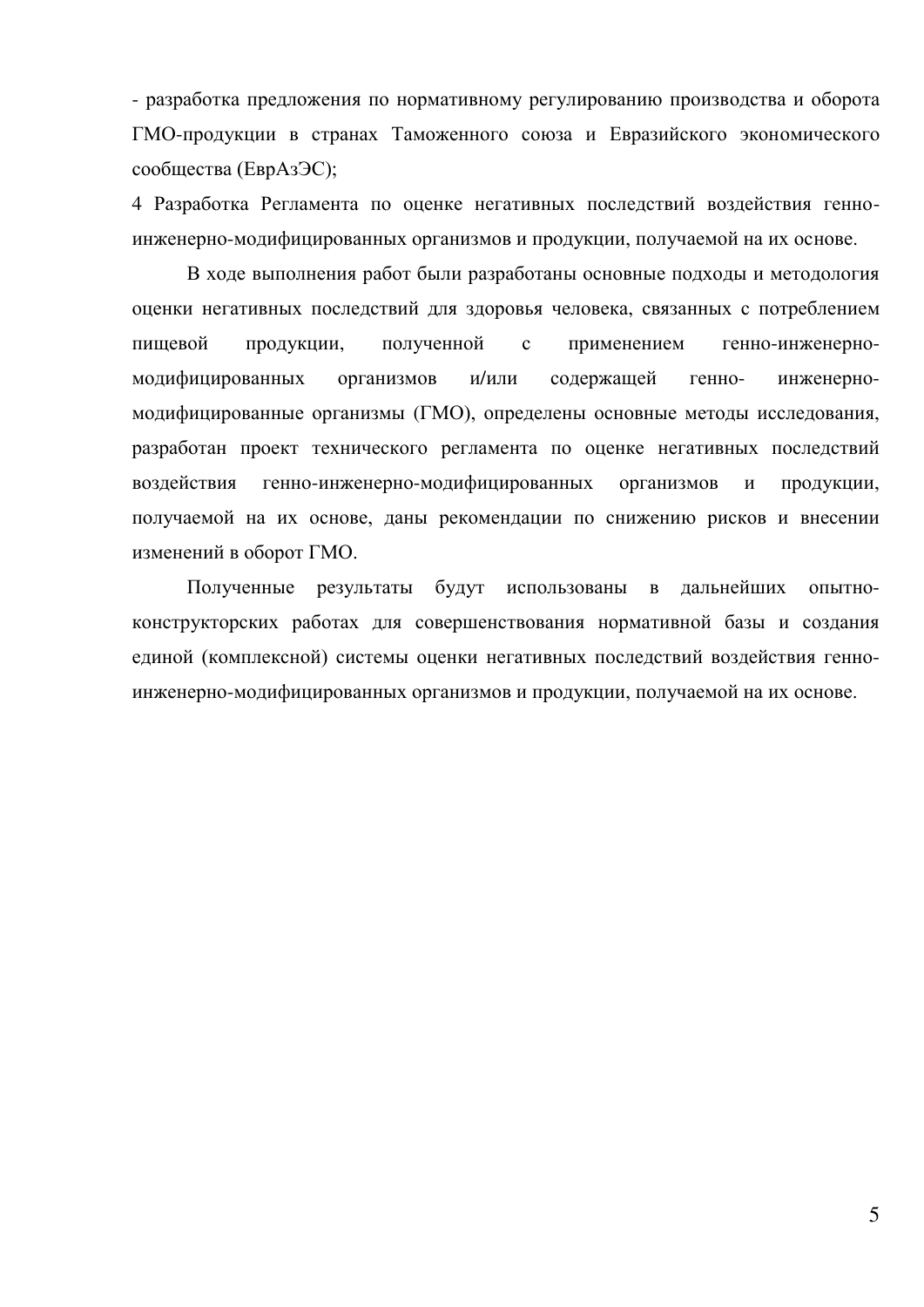## СОДЕРЖАНИЕ

|                                                                                                         | 7  |
|---------------------------------------------------------------------------------------------------------|----|
|                                                                                                         | 8  |
|                                                                                                         | 11 |
| 1.1 Генно-инженерно модифицированные растения                                                           | 11 |
| 1.2. Генно-инженерно модифицированные животные                                                          | 17 |
| 1.3 Генно-инженерно модифицированные микроорганизмы                                                     | 20 |
| 2 Обоснование выбора направления исследования                                                           | 23 |
|                                                                                                         | 23 |
| 2.2. Необходимость комплексной оценки влияния ГМО на здоровье                                           |    |
|                                                                                                         | 24 |
|                                                                                                         | 26 |
| 3.1 Перечень основных видов потенциальных угроз, возникающих при                                        |    |
|                                                                                                         | 26 |
| 3.2 Модель оценки негативных последствий для здоровья человека,                                         |    |
| связанных с потреблением пищевой продукции, полученной с применением                                    |    |
| ГМО или продукции, полученной с ее использованием                                                       | 29 |
| 3.3 Перечень методов молекулярной диагностики, генной инженерии для                                     |    |
| определения степени и вероятности реализации негативных последствий                                     |    |
| для здоровья человека, связанных с потреблением ГМО-продукции, в т.ч.                                   |    |
| для определения принадлежности к зарегистрированным уникальным                                          |    |
|                                                                                                         | 31 |
| 3.4 Перечень требований, направленных на предотвращение негативных                                      |    |
| последствий для здоровья человека, связанных с потреблением ГМО-                                        |    |
|                                                                                                         | 40 |
| 3.5 Рекомендации по применению адекватных мер ограничения рисков и                                      |    |
| управления рисками с целью снижения негативных последствий для                                          |    |
| здоровья человека, связанных с потреблением ГМО-продукции                                               | 41 |
| 3.6 Предложения по нормативному регулированию производства и оборота                                    |    |
| странах Таможенного союза<br>ГМО-продукции<br>Евразийского<br>$\, {\bf B}$<br>$\boldsymbol{\mathrm{M}}$ |    |
|                                                                                                         | 47 |
| 4 Разработка проекта регламента по оценке негативных последствий                                        |    |
| воздействия генно-инженерно-модифицированных организмов на здоровье                                     |    |
|                                                                                                         | 49 |
|                                                                                                         | 51 |
|                                                                                                         | 52 |
| 7 Разработка технического задания и эскизного проекта на создание                                       | 53 |
| операционной базы данных и прикладного программного обеспечения                                         |    |
| 8 Разработка математической и компьютерной модели                                                       | 54 |
|                                                                                                         | 55 |
|                                                                                                         | 57 |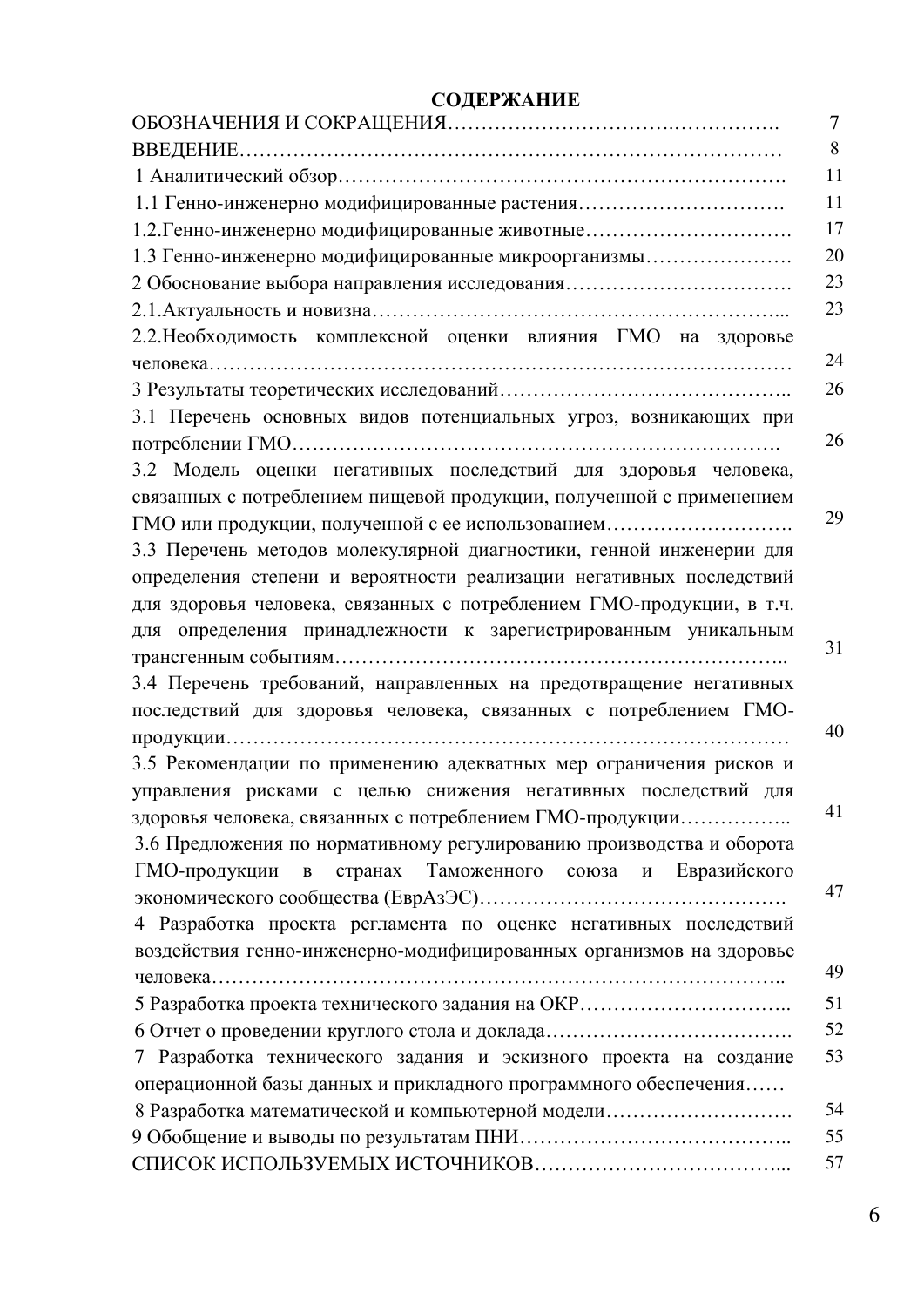### ОБОЗНАЧЕНИЯ И СОКРАЩЕНИЯ

ГИМР - генно-инженерно модифицированные растения

ГИМЖ - генно-инженерно модифицированные животные

ГММ - генно-инженерно модифицированные микроорганизмы

NCFAP - Национальный центр продовольствия и сельского хозяйства

ЕРА - Агентство по охране окружающей среды

Промотор – участок ДНК, расположенный в начале трансгена и инициирующий его транскрипцию (35S и др.);

Терминатор – участок ДНК, расположенный в конце трансгена и ответственный за прекращение его транскрипции (NOS и др.).

Маркерные гены (селективные, репортерные) – дополнительные гены, необходимые для селекции ГМ-растений на первых этапах их создания (гены устойчивости к антибиотикам и др.).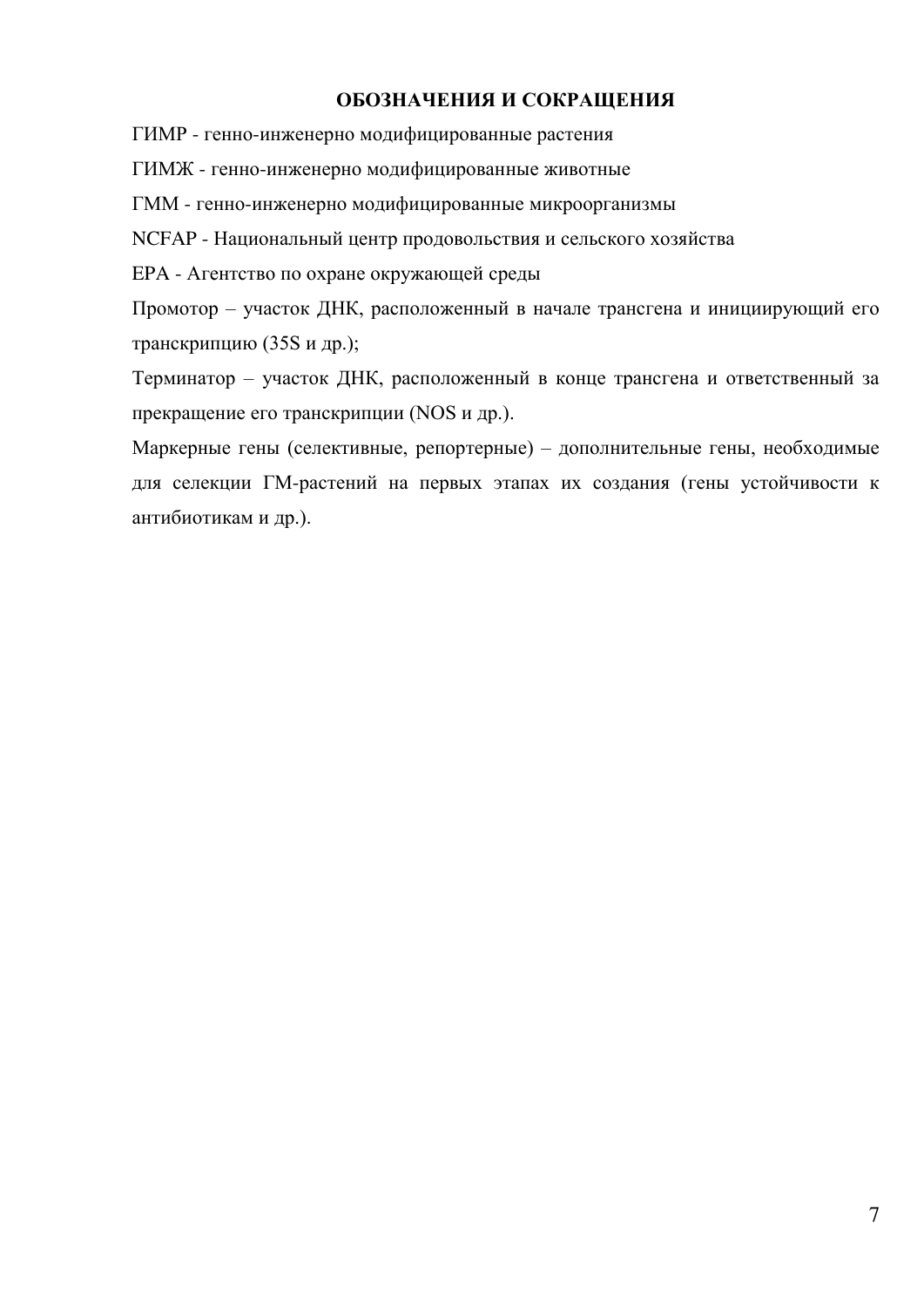#### **ВВЕДЕНИЕ**

Огромный интерес к проблемам биотехнологии определяется важностью данного научного направления для нужд общества. Особое место в этом плане отводится генно-инженерно-модифицированным растениям (ГИМР), которые, как предполагается, смогут осуществить революцию в сельском хозяйстве и продовольственной отрасли, в частности. Однако первые успехи в этой области породили беспокойство и тревогу в связи с возможной потенциальной опасностью ГМ-продуктов, полученных из ГИМР. Эти продукты в возрастающих масштабах заполняют рынки всех стран мира. В частности, генно-модифицированная соя составляет 81% мирового производства этой культуры. Для кукурузы этот показатель составляет 35%, для рапса 30%, а для хлопка 81%.

В 2012 г. была принята «Комплексная программа развития биотехнологий Российской Федерации до 2020 года (БИО-2020)» (1). В БИО-2020, утвержденной В.В. Путиным, записано: «Наиболее приоритетным является созлание новых сортов сельскохозяйственных растений с использованием постгеномных и биотехнологических методов. Без использования биотехнологических инноваций сельскохозяйственное производство России будет по-прежнему высоко затратным и проигрывать в конкурентоспособности зарубежным странам» поскольку налицо тенденция развития мирового сельскохозяйственного производства на основе нового поколения ГМ-сортов и ГМ-гибридов, устойчивых к гербицидам, насекомым и экстремальным факторам среды (1). Международная служба по применению агробиотехнологии (ISAAA) в очередном докладе, констатирует, что в мировом масштабе площади биотехкультур возросли с 1,7 млн. га в 1996 году до 175,2 млн. га в 2013 году. Всего в течение этих 18 лет площади коммерческих посевов биотехкультур увеличились более чем в 100 раз  $(2,3)$ .

Создание биотехнологических (ГМ-культур), наукоемко, и требует применения высоких технологий генетической инженерии, которые охраняются международными патентами и регулируются Федеральными законами. Использование биотехнологических или генно-модифицированных растений в России было разрешено с 2 июля 2014 года постановлением Правительства за №839 от 23 сентября 2013 г.: «О государственной регистрации генно-инженерно-модифицированных организмов, предназначенных для выпуска в окружающую среду, а также продукции,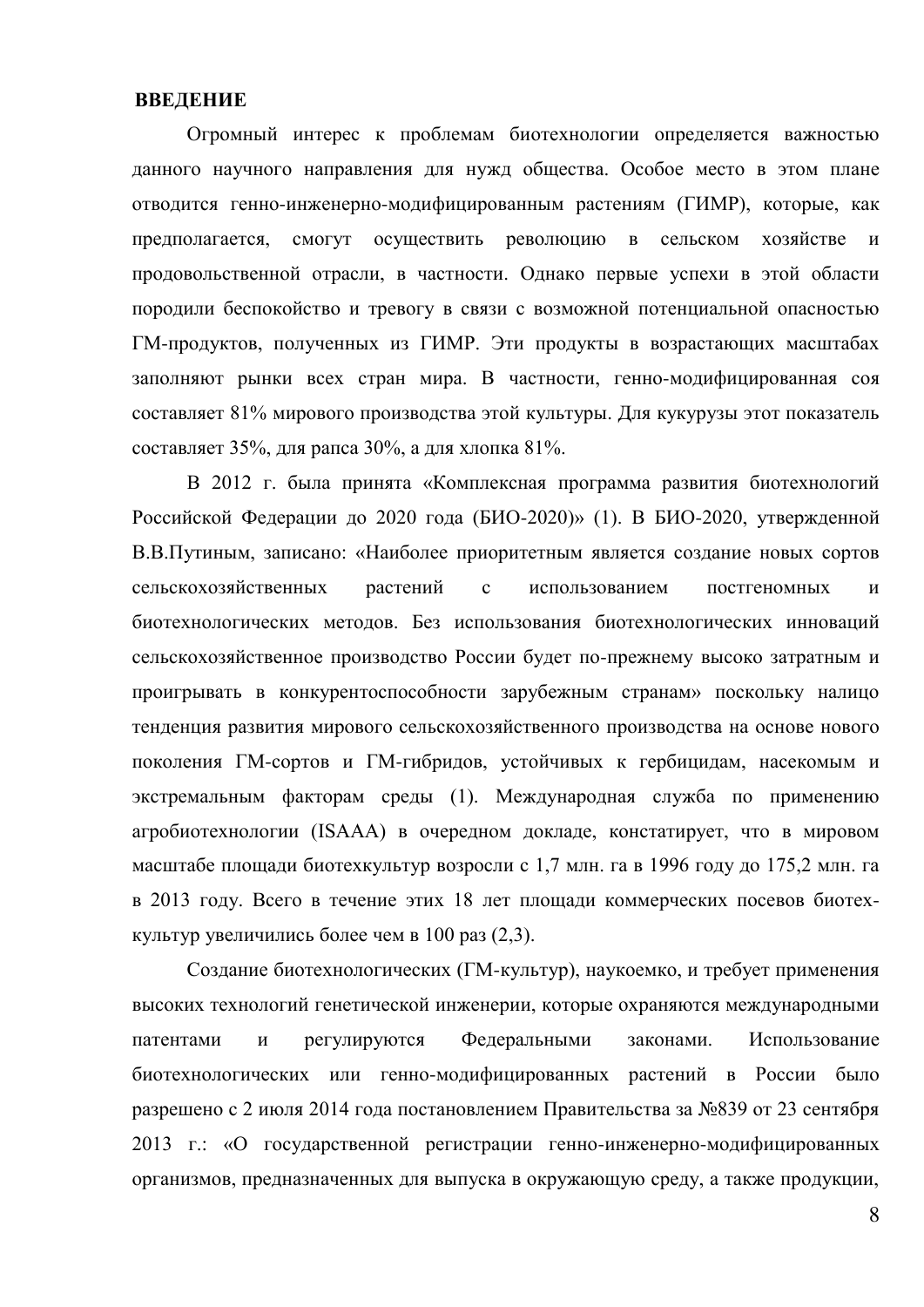полученной с применением таких организмов или содержащей такие организмы (4). За 15 лет коммерческого использования ГМ-культур экономические выгоды на уровне фермерских хозяйств в мире составили 116.9 млрд. долларов США. Удешевление продукции происходит за счет снижения доли пестицидов, затрат на обработку почвы, экономии горючего, уменьшения зарплаты и роста урожайности. Уменьшение использования пестицидов на 8.7% предотвратило внесение 497 миллиона кг. пестицидов. Устойчивые к насекомым культуры показали улучшение качества пищи - отсутствие микотоксина в кукурузе, вызывающего рак, отсутствие пестицидов в продуктах (2,3). Следует отметить, что доля внедрения различных ГМ сельскохозяйственных культур в мире огромная:

- Соя: 81% (93% в США, 100% в Аргентине, 88% в Бразилии);
- Хлопок: 81% (94% в США, 93% в Индии, 80% в Китае);
- Кукуруза: 35% (88% в США, 75% в Бразилии);
- Рапс: 30% (93% в США, 97,5% в Канаде).

ГМ-продукты импортируются в РФ. Существенно, что 90% ввозимых соевых бобов являются генно-модифицированными. Отказаться от этого импорта трудно, т.к. соя используется в пищу человека, а являясь источником незаменимых аминокислот, соя широко используется в качестве корма для животноводства и птицеводства. Количество использования генно-модифицированной сои в РФ составляет ежегодно 1  $- 1, 5$  млн. тонн.

Сложившаяся ситуация диктует необходимость разработки документа, регламентирующего промышленное использование ГМО и ГМ-продуктов на основе современных комплексных методов анализа. Особого внимания требуют методы анализа аллергенности и репродуктивной токсичности ГМ-продуктов, поскольку эти аспекты данной проблемы – предмет самых острых дискуссий.

Постановлением Правительства РФ № 548 от 16.06.2014 г. внесены изменения в постановление Правительства РФ № 839 - срок введения госрегистрации генноинженерно-модифицированных организмов (ГМО), предназначенных для выпуска в окружающую среду перенесен на 1 июля 2017 г., поскольку: «Госрегистрация ГМО и ГМО-продукции возможна только после проведения всесторонних экспертиз. РФ нужны новые методики проведения экспертиз ГМО и ГМО-продукции» (5).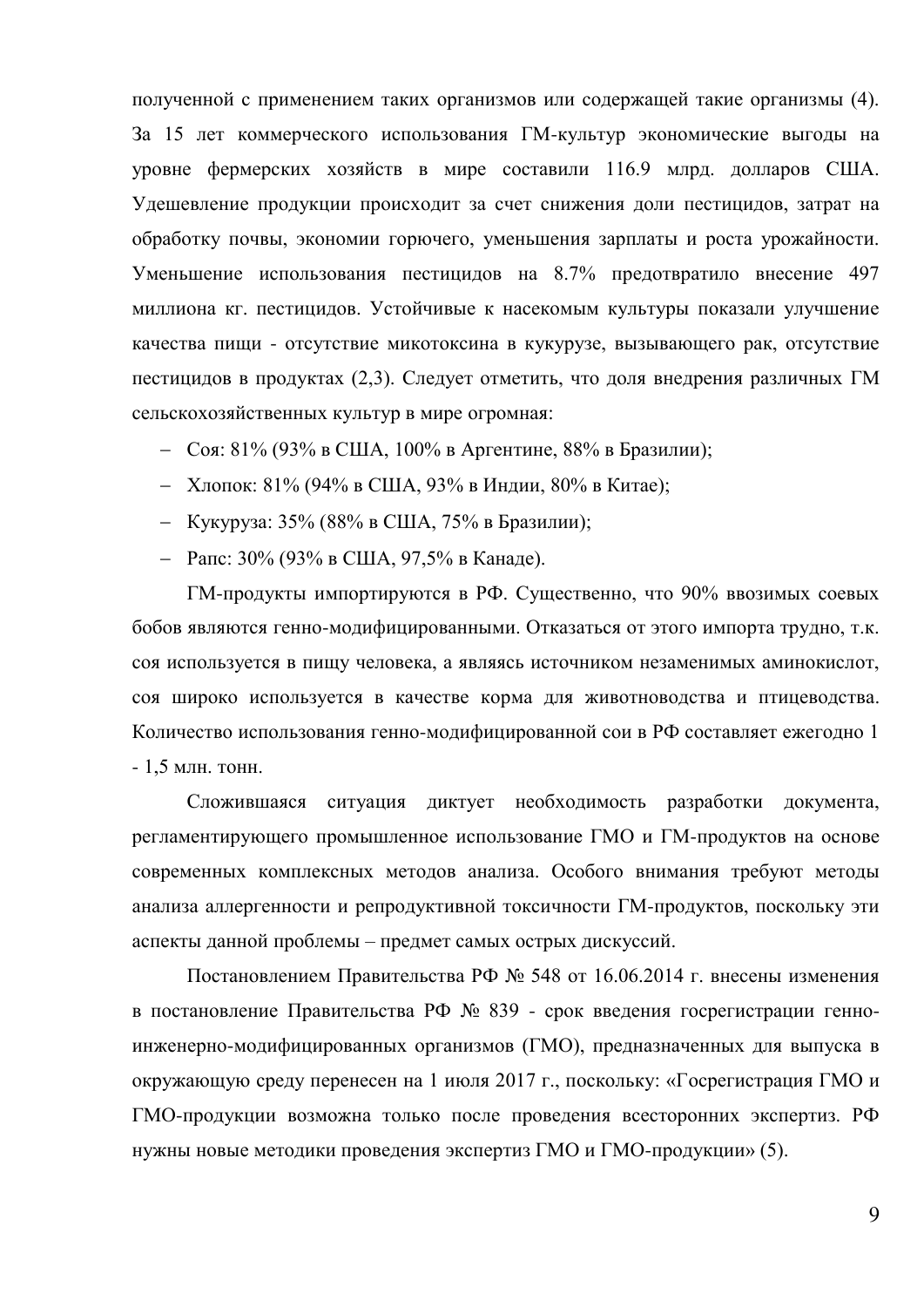Многочисленные проверки безопасности ГМ-продуктов дают неоднозначные результаты, что не помешало, однако, зарубежным компаниям начать производство данных продуктов в промышленных масштабах. Эти продукты в возрастающих масштабах заполняют рынки многих стран мира. Налицо тенденция мирового производства на основе нового поколения ГМ-сортов и ГМ-гибридов, устойчивых к гербицидам, насекомым и экстремальным факторам среды.

Таким образом, сложившаяся ситуация диктует необходимость разработки документа, освещающего потенциальную опасность для здоровья человека и регламентирующего промышленное использование ГМО и ГМ-продуктов на основе современных комплексных методов анализа.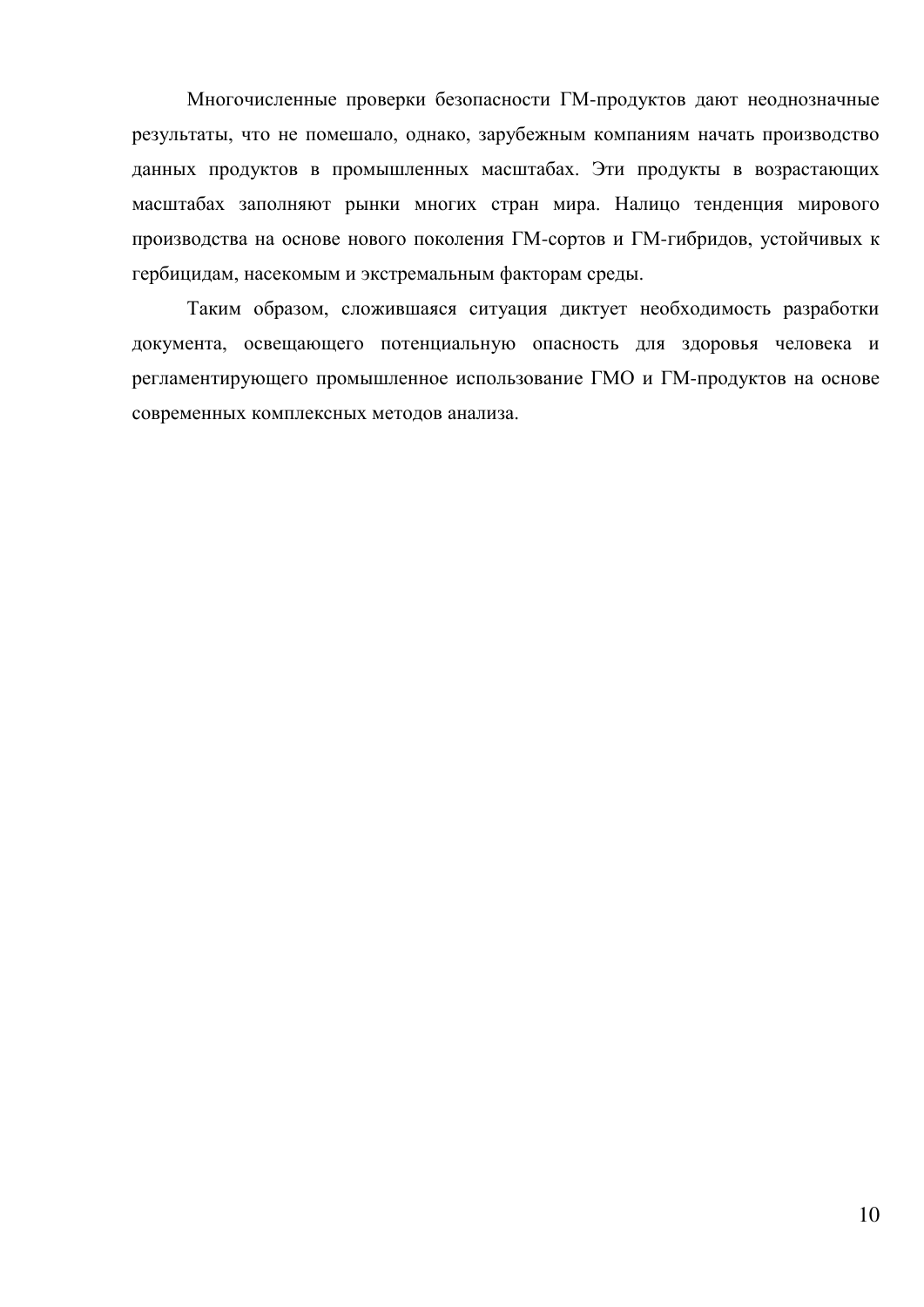### 1. АНАЛИТИЧЕСКИЙ ОБЗОР

В настоящее время в мире достаточно широко распространены генетическимодифицированные растения (ГИМР), однако в ближайшее время надо ожидать более широкого использования как трансгенных животных (ГИМЖ), так и трансгенных микроорганизмов (ГММ).

#### 1.1. Генно-инженерно модифицированные растения

Основные цели создания трансгенных растений:

- 1. Повышение урожайности с/х культур
- 2. Создание с/х культур с улучшенной пищевой ценностью

#### Повышение урожайности с/х культур:

- Создание сортов с/х культур, устойчивых к вредителям (насекомым, грибам, бактериям, вирусам, нематодам);
- Создание сортов с/х культур, устойчивых к абиотическим факторам (засуха, засоленность, оксидативный стресс);
- Создание сортов с/х культур, устойчивых к различного рода гербицидам.

Сорта, устойчивые к различным вредителям и гербицидам, значительно уменьшают использование пестицидов. Растения, устойчивые к гербицидам, позволяют фермерам сократить число обработок, необходимых для борьбы с сорняками. Все это приводит к снижению расходов топлива. Кроме того, меньшее число обработок сохраняет почву от эрозии.

Исследования, проведенные Национальным центром продовольствия и сельского хозяйства (NCFAP) в 2003 году выявили следующую картину: 11 видов генетически-модифицированных сельскохозяйственных культур, которые выращивают в Соединенных Штатах, уменьшили использование пестицидов на 46,4 млн. фунтов в год (более 20 тысяч тонн).

Агентство по охране окружающей среды (ЕРА) в 2003 году одобрило первый генетически модифицированный сорт кукурузы, устойчивый к одному из основных вредителей этой культуры – западному кукурузному жуку, Diabrotica virgifera. Только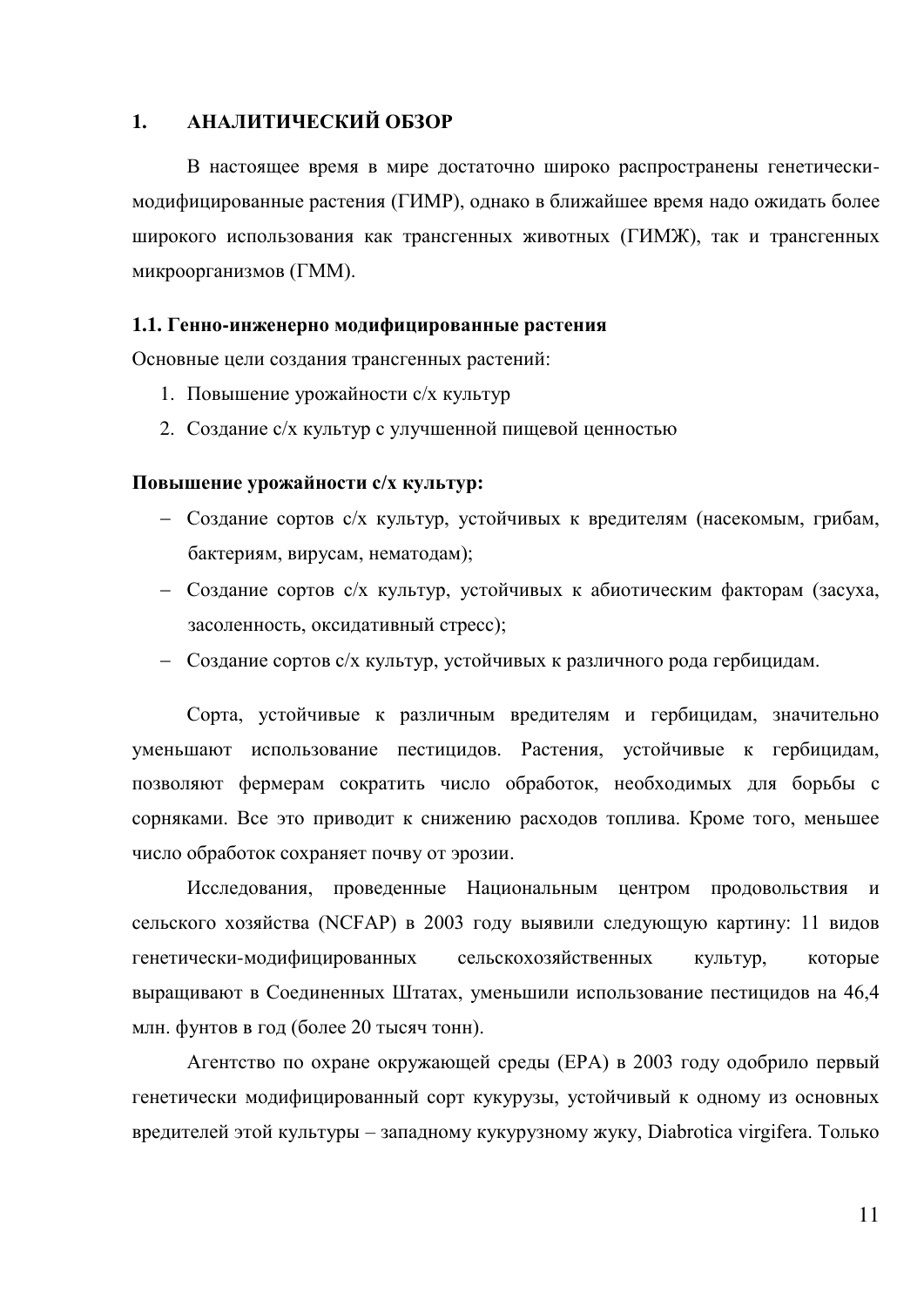этот сорт позволит фермерам ежегодно экономить миллиард долларов на пестицидах, горючем и потерях урожая.

Разрабатываются сорта (линии) ГМ растений, устойчивых одновременно к насекомым-вредителям и болезнями, вызванными вирусами, плесневыми грибками и бактериями.

Параллельно проводятся исследования, которые позволят вывести сорта сельскохозяйственных культур, устойчивых к неблагоприятным погодным и климатическим условиям, например, к засухе, засоленной почве, нехватке воды.

#### Создание с/х культур с улучшенной пищевой ценностью

Создание сортов с/х культур, продуцирующих биологическиактивные вещества и лекарственные препараты (вакцины, витамины и т.д.)

Получены ГМ растения, в которых значительно увеличена доля полезных и питательных веществ, снижено содержание насыщенных жиров и аллергенов.

Трансгенные растения в недалеком будущем, скорее всего, будут использоваться для производства белков, необходимых для изготовления лекарственных препаратов и вакцин. Такой способ производства фармпрепаратов может оказаться и эффективнее, а полученные из растений лекарства – дешевле, чем при сегодняшних методах получения биотехнологических препаратов с помощью трансгенных бактерий или культур клеток.

В 1996 году, когда был получен первый выращенный на продажу урожай трансгенных растений, под них было использовано лишь 7 миллионов акров земли во всем мире. В 2005 году общая площадь, на которой за это время когда-либо выращивали трансгенные растения, составила круглую цифру – миллиард акров.

За 15 лет коммерческого использования ГМ-культур экономические выгоды на уровне фермерских хозяйств в мире составили 116.9 млрд. долларов США. Удешевление продукции происходит за счет снижения доли пестицидов, затрат на обработку почвы, экономии горючего, уменьшения зарплаты и роста урожайности. Уменьшение использования пестицидов на 8.7% предотвратило внесение 497 миллиона кг. пестицидов. Устойчивые к насекомым культуры показали улучшение качества пищи - отсутствие микотоксина в кукурузе, вызывающего рак, отсутствие пестицидов в продуктах (2,3).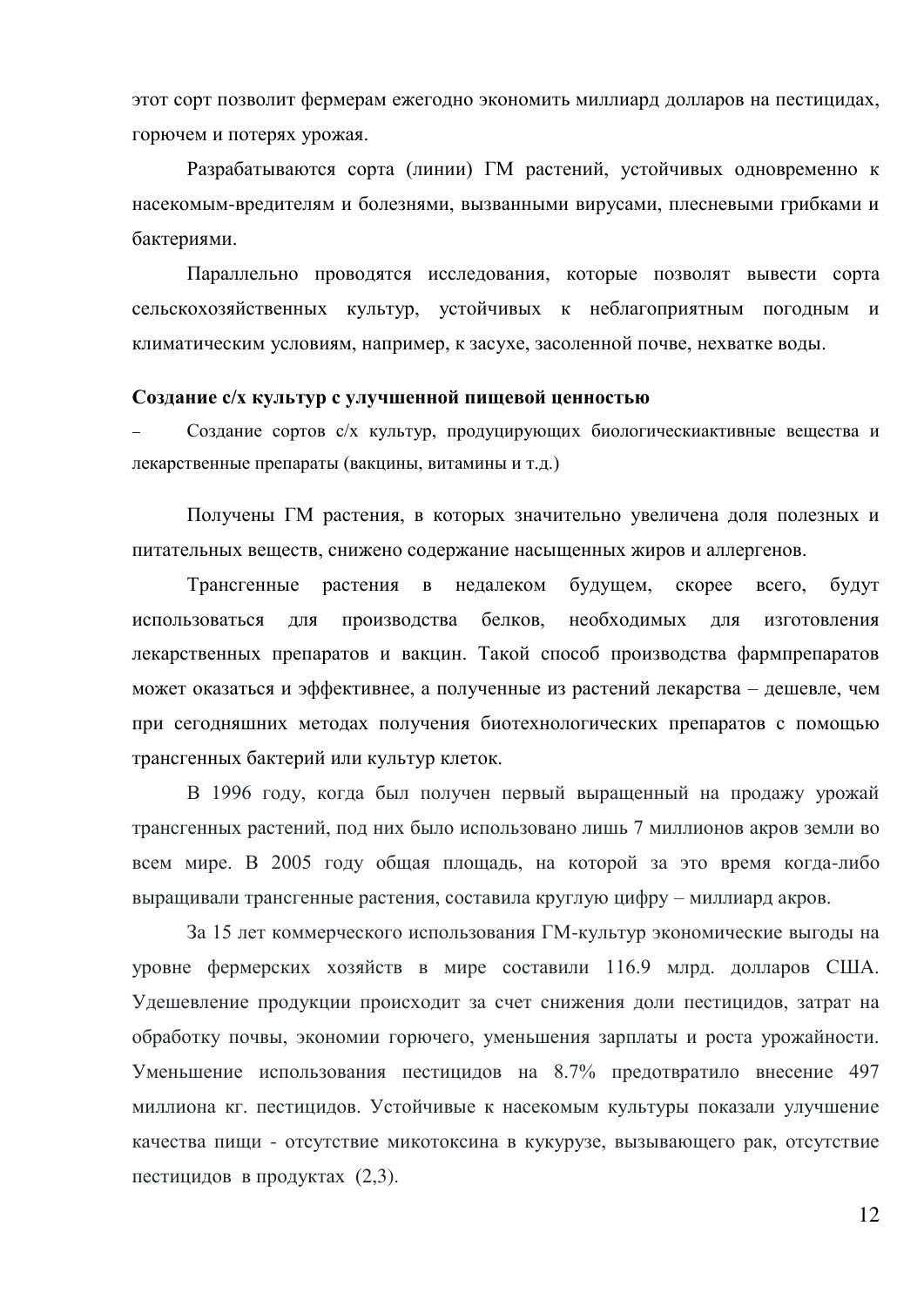Доли внедрения ГМ сельскохозяйственных культур в мире:

- $-$  СОЯ: 81% (93% в США, 100% в Аргентине, 88% в Бразилии);
- ХЛОПОК: 81% (94% в США, 93% в Индии, 80% в Китае);
- КУКУРУЗА: 35% (88% в США, 75% в Бразилии);
- КАНОЛА (РАПС): 30% (93% в США, 97,5% в Канаде).

Сельскохозяйственные и продовольственные предприятия РФ импортировали в  $2006 - 2011$  годах семена сои и соевого шрота (Таблица 1.1):

| ГОД                                    | 2006    | 2007    | 2008     | 2009     | 2010      | 2011     |
|----------------------------------------|---------|---------|----------|----------|-----------|----------|
| Импортировано<br>соевых бобов,<br>тонн | 3 1 1 8 | 125 375 | 561 614  | 959 304  | 1 066 347 | 890 537  |
| Заплачено,<br>млн. US\$                | 1, 158  | 53, 218 | 326, 601 | 442, 909 | 487, 486  | 495, 172 |
| Соя шрот, тонн                         | 27 141  | 11 624  | 13 3 22  | 12 639   | 16 400    | 16835    |
| Заплачено, млн.<br>US <sub>5</sub>     | 8,634   | 6,813   | 13, 120  | 14, 440  | 18,796    | 20, 594  |

**Таблица 1.1** – Импорт семян сои и соевого шрота в 2006 – 2011 годах

Как видно из представленных выше данных, экспортируемые в РФ соевые бобы и их продукты, являются на 90% генно-модифицированными. Отказаться от этого экспорта нельзя, так как соя является источником незаменимых аминокислот и широко используется в качестве корма для животноводства и птицеводства, а также используется в пищу человеку. Количество использования ГМ-сои в РФ составляет ежегодно 1 - 1,5 млн. тонн. На Рисунке 1 представлена площадь биотехнологических культур в мире.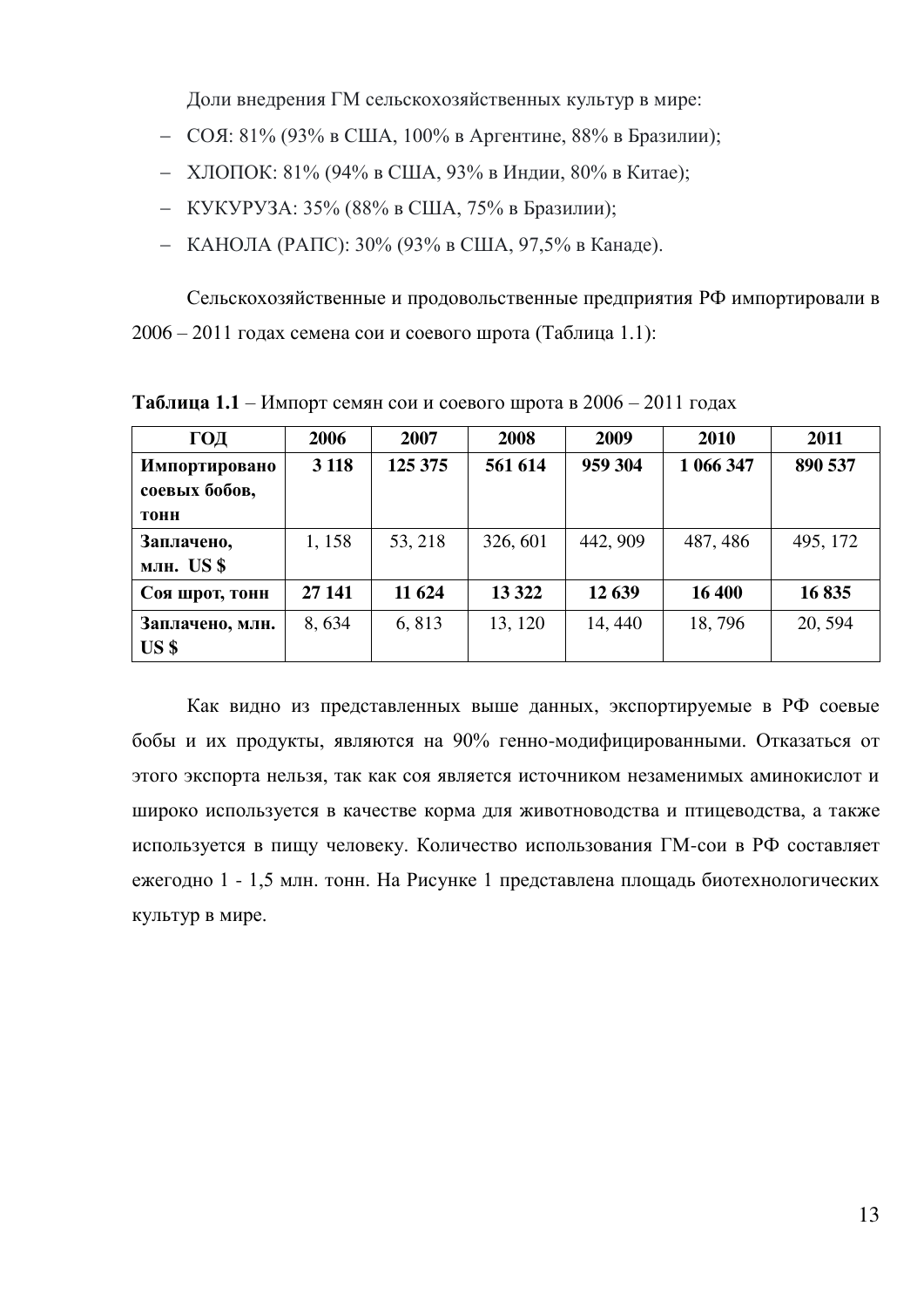

**Рисунок 1.1 - Площадь биотехнологических культур в мире 1996-2013 гг.** 

Налицо тенденция развития мирового сельскохозяйственного производства на основе нового поколения ГМ-сортов и ГМ-гибридов, устойчивых к гербицидам, насекомым и экстремальным факторам среды. Международная служба по применению агробиотехнологии (ISAAA) в очередном докладе, констатирует, что в мировом масштабе площади биотех-культур возросли с 1,7 млн. га в 1996 году до 175,2 млн. га в 2013 году. Всего в течение этих 18 лет площади коммерческих посевов биотехнических культур увеличились более чем в 100 раз.

В 2009 году США, Канада и Австралия заявили в совместной декларации заявили об ускорении перехода на ГМ-пшеницы: «Мы признаем, что мы все еще находимся на ранних стадиях процесса, который может длиться до десяти лет, но мы по-прежнему привержены продвижению инновационной пшеницы. Мир нуждается в инновационных решениях для удовлетворения растущего мирового спроса на пшеницу  $(4,5)$ .

Большая часть промышленно-культивируемых растений содержат нижеуказанные трансгены (Таблица 1.2).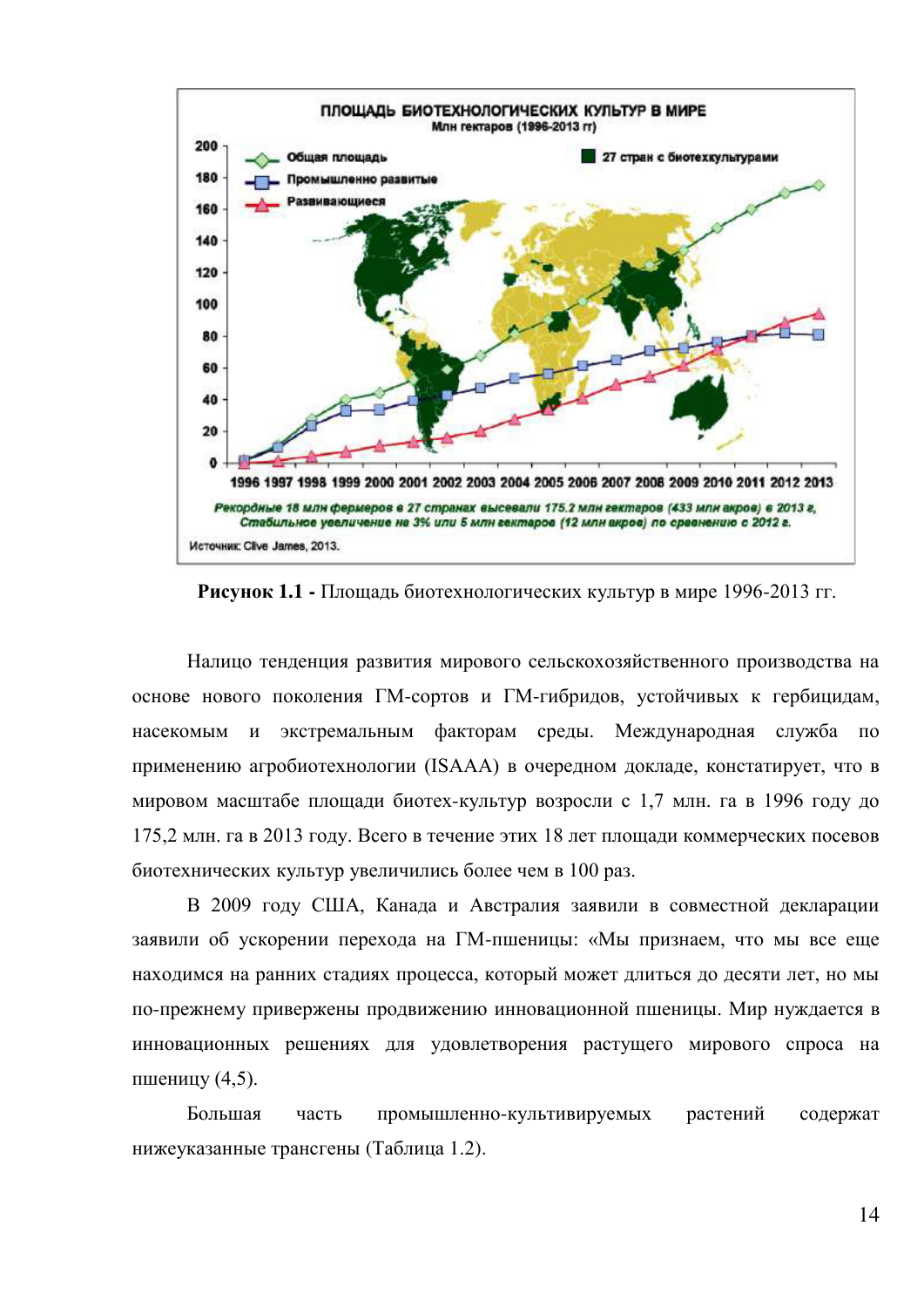| Гены              | Продукт                        | Источник            | Действие                 |
|-------------------|--------------------------------|---------------------|--------------------------|
| cryI              | Инсектицидные белковые         | <b>Bacillus</b>     | Устойчивость к насекомым |
|                   | Вt-токсины                     | thuringiensis       | (чешуекрылые, бабочки)   |
| $\frac{c}{V}$ III | Инсектицидные белковые         | <b>Bacillus</b>     | Устойчивость к насекомым |
|                   | Вt-токсины                     | thuringiensis       | (жесткокрылые, жуки)     |
| CP4               | 5-енолпирувилшикимат-3-        | Agrobacterium       | Устойчивость к гербициду |
|                   | фосфатсинтетаза (фермент)      | tumerfaciens,       | глифосат (Раундап)       |
|                   |                                | штамм СР4           |                          |
| $bar$ (pat)       | Фосфинотрицинацетилтрансфераза | <b>Streptomyces</b> | Устойчивость к гербициду |
|                   | (фермент)                      | hydroscopicus       | биалафос (фосфинотрицин, |
|                   |                                |                     | Баста, глюфосинат        |
|                   |                                |                     | аммония)                 |
| $g \circ x$       | Глифосатоксидаза (фермент)     | Бактериальный       | Устойчивость к гербициду |
|                   |                                | источник            | глифосат (Раундап)       |

Таблица 1.2 - Распространённые целевые гены (трансгены) в ГМ ДНК растений:

При создании данных растений использовались следующие регуляторные элементы и маркерные гены (Таблица 1.3):

| Гены             | Продукт          | Источник                          | Действие                     |  |
|------------------|------------------|-----------------------------------|------------------------------|--|
| nos              | промотор,        | агробактерии                      | терминатор транскрипции      |  |
|                  | терминатор       |                                   |                              |  |
| 35S              | промотор,        | вирус<br>мозаики                  | терминатор транскрипции      |  |
|                  | терминатор       | цветной капусты                   |                              |  |
| $npt I$ , npt II | неомицин         | T <sub>n</sub> 601<br>транспозоны | придают устойчивость<br>К    |  |
|                  | фосфотрансфераза | или Т5                            | аминогликозидным             |  |
|                  |                  |                                   | антибиотикам канамицину,     |  |
|                  |                  |                                   | неомицину                    |  |
| hpt              | гигромицин       | E. coli                           | устойчивость<br>придает<br>К |  |
|                  | фосфотрансфераза |                                   | антибиотику гигромицину      |  |
| gfp              | зеленый          | Aequorea<br>медуза                | флюоресцирует<br>белок<br>B  |  |
|                  | флюоресцирующий  | victoria                          | видимой (зеленой) области    |  |
|                  | белок            |                                   | спектра при облучении УФ     |  |

Таблица 1.3 - Регуляторные элементы и маркерные гены ГМ-растений

Большинство разнообразных как по видовому, так и по фенотипическому составу ГМ-культур, успешно используемые в течение 18 лет, созданы всего несколькими транс-национальными компаниями, Это компании: Monsanto (США), Syngenta (Швейцария), Dow AgroSciences (США), Pioneer Hi-Bred (США), Cargill (США), Bayer CropScience и BASF (Германия), а также научными организацими министерства сельского хозяйства США.

90% всех ГМ-сортов и гибридов и, следовательно, патентов на компоненты, необходимые для их создания, принадлежит компаниям США. Поэтому фермеры, использующие ГМ-семена, оказываются в зависимости от поставщика семян и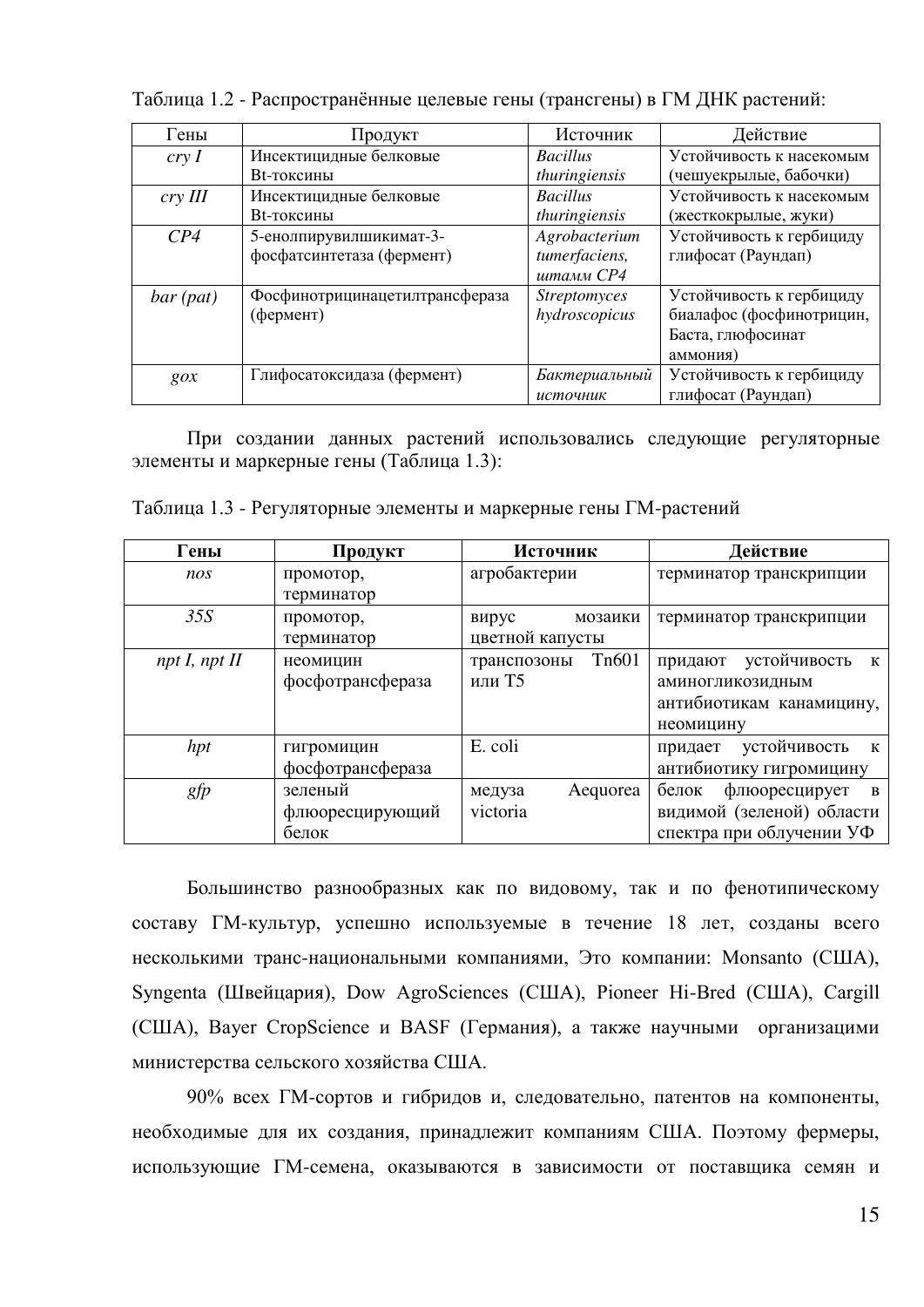необходимых для их выращивания гербицидов, поскольку трансгенные семена обычно продаются на таких условиях, что покупатель не может оставить себе часть урожая ГМ-сорта для посева в следующем сезоне, в противном случае он нарушает патентное право.

Новое направление улучшения с/х растений – применение иРНК интерференции для «выключения» генов растений и патогенных организмов.

Надо отметить, что определение ФАО для генетически модифицированных организмов уже устарело, поскольку стремительно развивается генно-инженерное направление улучшения организмов для нужд человека, связанное с «выключением» собственных генов растения или генов вирусов, патогенных микроорганизмов и насекомых, на основе иРНК интерференции. Для этого в геном растение хозяина вводится ген малой двухцепочечной дцРНК, которая подавляет экспрессию целевого гена. Явление РНК-интерференции обусловлено введением дцРНК в результате, которого происходит ингибирование трансляции или репрессия транскрипции. С момента открытия РНК-интерференции и его регуляторного действия, стало очевидно, что РНК-интерференции имеет огромный потенциал в открытии новых перспектив для улучшения сельскохозяйственных культур. Технология РНКинтерференции является точной, эффективной и стабильной. Использование РНКинтерференции для улучшения культурных растений демонстрирует новый подход в борьбе с биотическими и абиотическими стрессами и увеличивает резистентность и биобезопасность при использовании. Она была успешно применена для изменения нескольких желаемых признаков у разных растений. Эти модификации включают пищевые улучшения, пониженное содержание пищевых аллергенов и токсичных соединений, усиливается защита против биотических и абиотических стрессов, изменения в морфологии, разработке мужской стерильности, увеличения синтеза вторичного метаболита. Тем не менее, стратегия РНК-интерференции также может создавать риски.

Заключение о влиянии ГМ-растений на здоровье человека и животных - по данным многочисленных экспериментальных исследований, проведенных Европейской организацией по безопасности пищи (EFSA – European Food Safety Authority) и другими международными организациями, не обнаружено различий в продуктивности, состоянии здоровья и усвоении питательных веществ между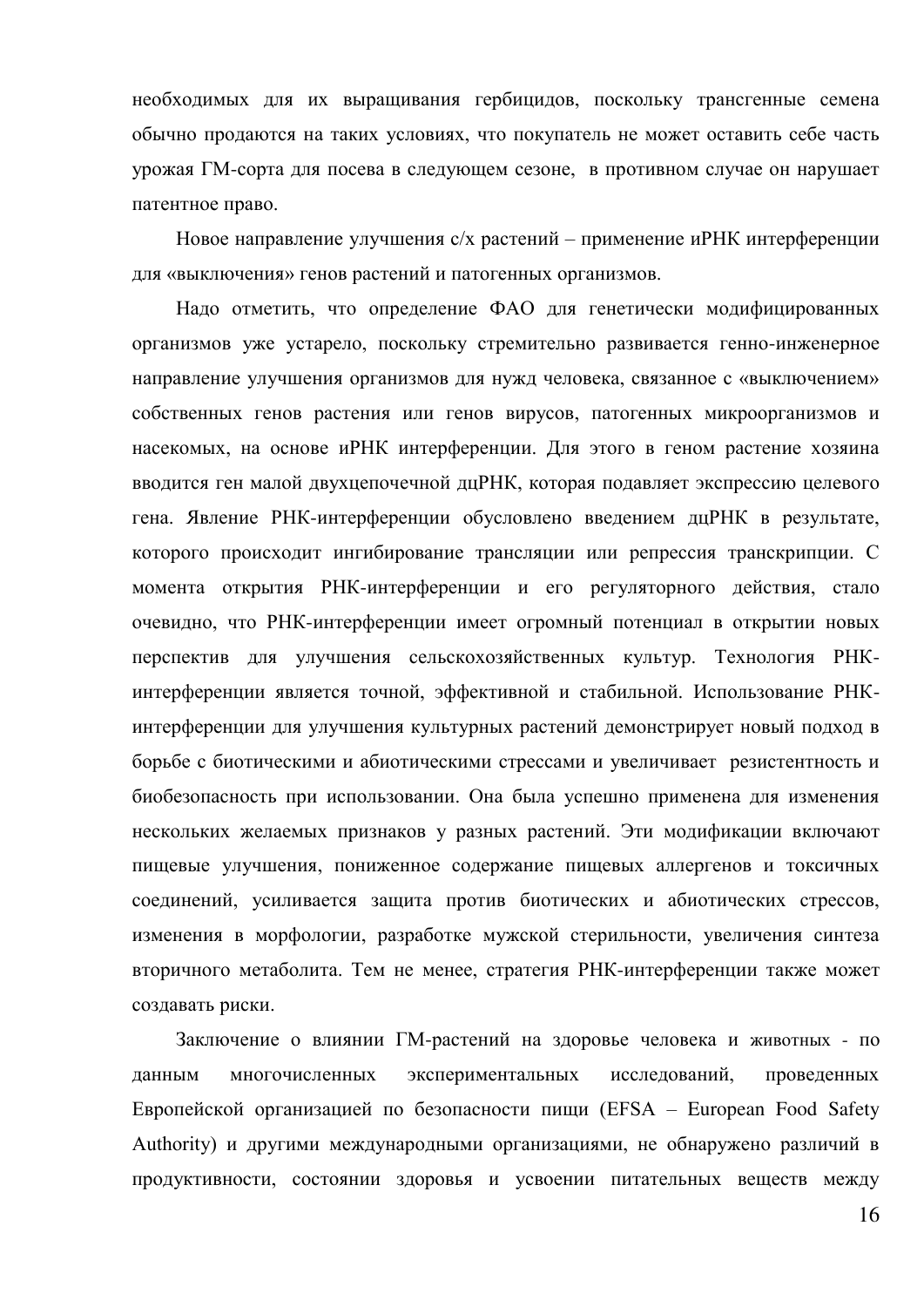животными, которых кормили традиционными и ГМ-культурами или кормами из них. Не удалось обнаружить и биологически значимых различий и в составе продукции животноводства, включая мясо, молоко и яйца, полученных от животных и птиц, которых кормили обычными и ГМ-кормами. В этих продуктах, а также в лимфоцитах, крови и тканях органов животных, получавших в качестве корма ГМ культуры, не обнаружили ни трансгенных белков растений, ни их иммунологически реактивных фрагментов или ДНК.

#### 1.2. Генно-инженерно модифицированные животные

Работы по расширению возможностей применения биотехнологий в сфере животноводства с использованием генно-инженерно модифицированных животных (ГИМЖ) проводятся по 5-ти основным направлениям и затрагивают, в-основном, сектор сельскохозяйственных животных.

#### Повышение качества продуктов питания животного происхождения

Использование биотехнологии способно значительно улучшить качество и питательную ценность употребляемых в пищу и используемых в других целях продуктов животноводства. Увеличение объема и повышение качества мяса возможно как путем инъекций специальных гормонов в организм животного, так и на клеточном уровне – в результате встраивания функциональных генов в геном животного, обеспечивающих более быстрый набор мышечной массы и заданное качество мяса. Например, усиление секреции гормона лептина, отвечающего за метаболизм в организме животного, позволяет увеличить долю чистого мяса (мышечной массы) в общей массе животного. Другим значимым направлением в существующих разработках по созданию ГИМЖ является выведение пород, обеспечивающих более низкое содержание жиров в мясе.

В настоящее время в мире проводятся различные испытания в области создания ГИМЖ в целях производства более качественных продуктов животноводства. Например, ведутся работы по созданию генетически модифицированных коров, производящих молоко, содержащее повышенное количество белков, необходимых для полноценного вскармливания детей или производства кисломолочной продукции; генетически модифицированных креветок, не содержащих специфического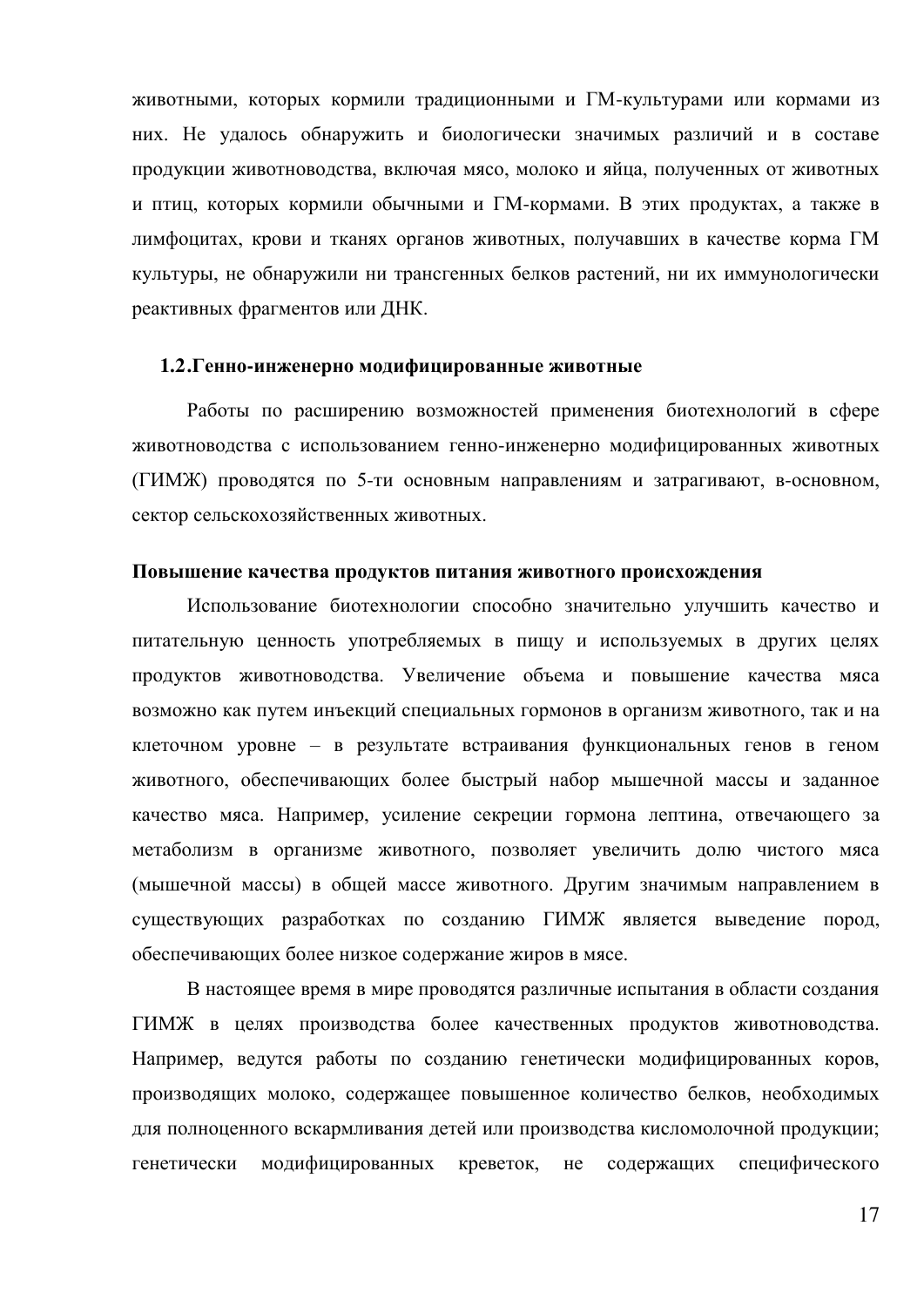аллергенного белка; генетически модифицированных лососей, обладающих ускоренным ростом и др.

#### **Улучшение здоровья и повышение продуктивных характеристик животных**

Биотехнология обеспечивает принципиально новые подходы к улучшению здоровья животных и продуктивности скота и домашней птицы. Это улучшение возможно за счет усовершенствования диагностики, лечения и профилактики заболеваний; использования высококачественных кормов, производимых из биотехнологических сортов кормовых растений; а также за счет повышения эффективности выведения новых пород.

В настоящее время ведутся разработки по созданию биотехнологических средств для лечения различных заболеваний, в том числе ящура, свиной лихорадки и коровьего бешенства. В частности, проводится активная работа по созданию вакцины против африканского заболевания скота, получившего название лихорадки Восточного побережья. В случае успеха эта вакцина станет первым препаратом для борьбы с простейшими и одновременно первым шагом на пути к разработке противомалярийной вакцины.

Кроме того, биотехнологии получили широкое применение в создании кормовой базы для животноводства. Биотехнологические сорта кормовых растений (люцерна, соя) обеспечивают повышение питательности кормов за счет дополнительного содержания в них аминокислот и гормонов, приводящих к ускорению роста животных и повышению их продуктивности. Также, ученые работают над новыми сортами растений с целью создания съедобных вакцин для сельскохозяйственных животных

Современные методы биотехнологии открывают возможности для повышения иммунитета животных, их сопротивляемости к болезням за счет включения в геном животных генов, отвечающих за резистентность к конкретным болезням и вирусам. Одним из примеров проводимых разработок в данной области является создание коров, устойчивых к маститу, который негативным образом влияет на продуктивность и качество молока.

Существуют отдельные достижения современной биотехнологии области повышения продуктивных характеристик сельскохозяйственных животных – объема производства молока и мяса, яйценоскости кур.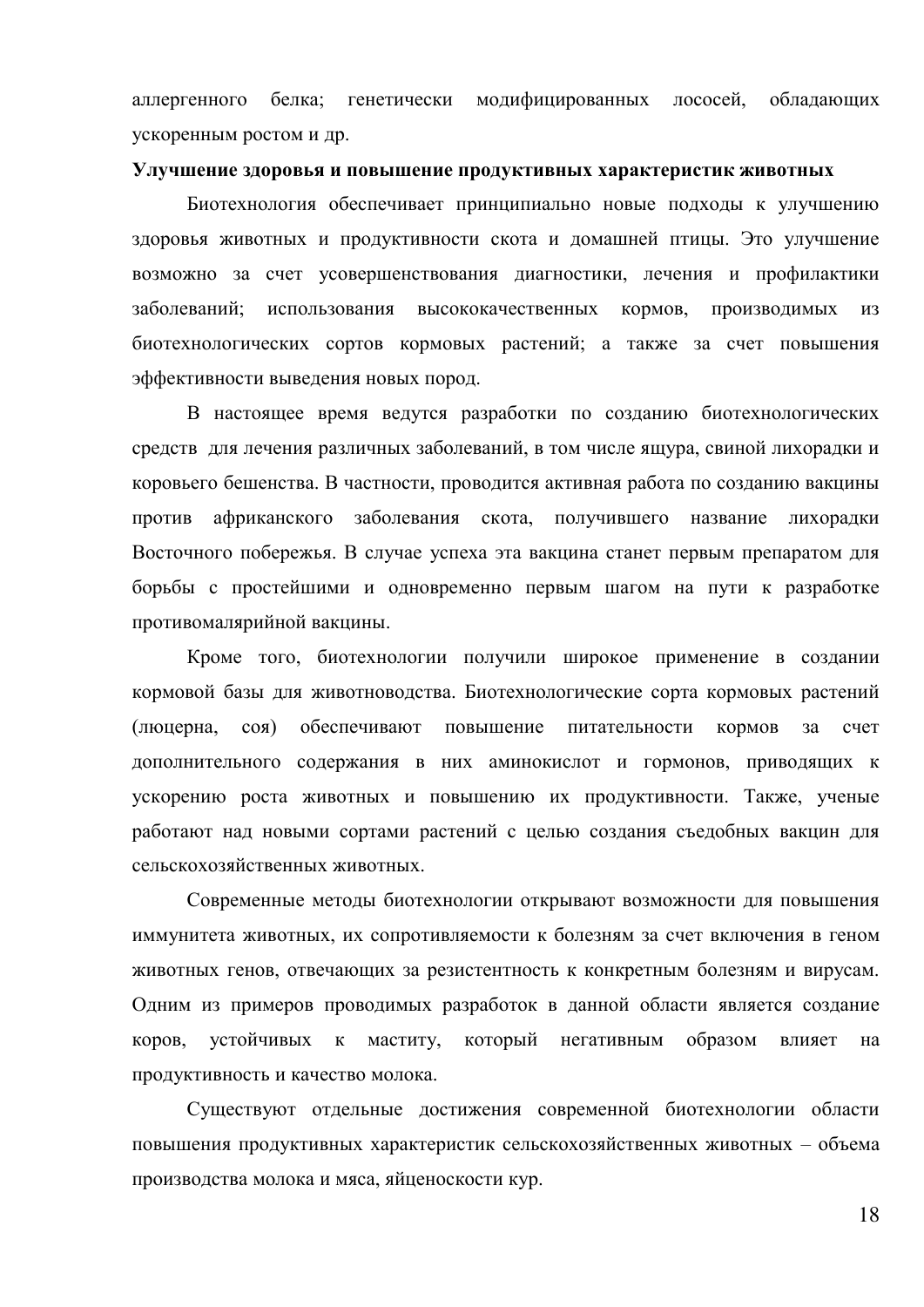Создание новых возможностей в медицине в результате выращивания **ЖИВОТНЫХ В КАЧЕСТВЕ бИОФАбрик ДЛЯ ПРОИЗВОДСТВА ПОЛЕЗНЫХ бИОЛОГИЧЕСКИ** активных веществ и фармпрепаратов

Разрабатываются породы ГИМЖ, в том числе коров, коз и овец, молоко которых содержит терапевтические белки. Такие белки могут использоваться для производства детских молочных смесей, приближенных по составу к грудному молоку, или для лечения эмфиземы, муковисцидоза, ожогов, кишечных инфекций и иммунодефицитных состояний, в том числе СПИДа. Созданы генетически модифицированные козы, в молоке которых содержатся активаторы тканевого плазминогена, способствующие растворению тромбов у пациентов, перенесших инфаркт миокарда; генетически модифицированные коровы, производящие молоко, содержащее белок человеческого молока лактоферрин, обладающий антибактериальными свойствами, и др.

Всего в мире в настоящее время в мире в разработке находятся несколько десятков видов лекарственных препаратов, полученных в результате использования ГИМЖ. Первым лекарственным препаратом, полученным от ГИМЖ, который получил разрешение для коммерциализации в 2009 году, является препарат ATryn, используемый для лечения наследственного недостатка антитромбина в организме человека. Значительная исследовательская работа проводится в настоящее время по изучению потенциала использования ГИМЖ в качестве доноров крови, клеток и органов для человека (ксенотрансплантация).

#### Сокращение экологической нагрузки животноводства на окружающую среду

Созданы генетически-модифицированные свиньи (EnviroPig), в геном которых встроен ген, обеспечивающий повышенное содержание в слюне животных фермента фитазы, улучшающего усвоение фосфора, в результате чего сокращается его выделение с навозом. Целью создания подобных модификаций животных является снижение уровня загрязнения и почвы и воды фосфором и азотом.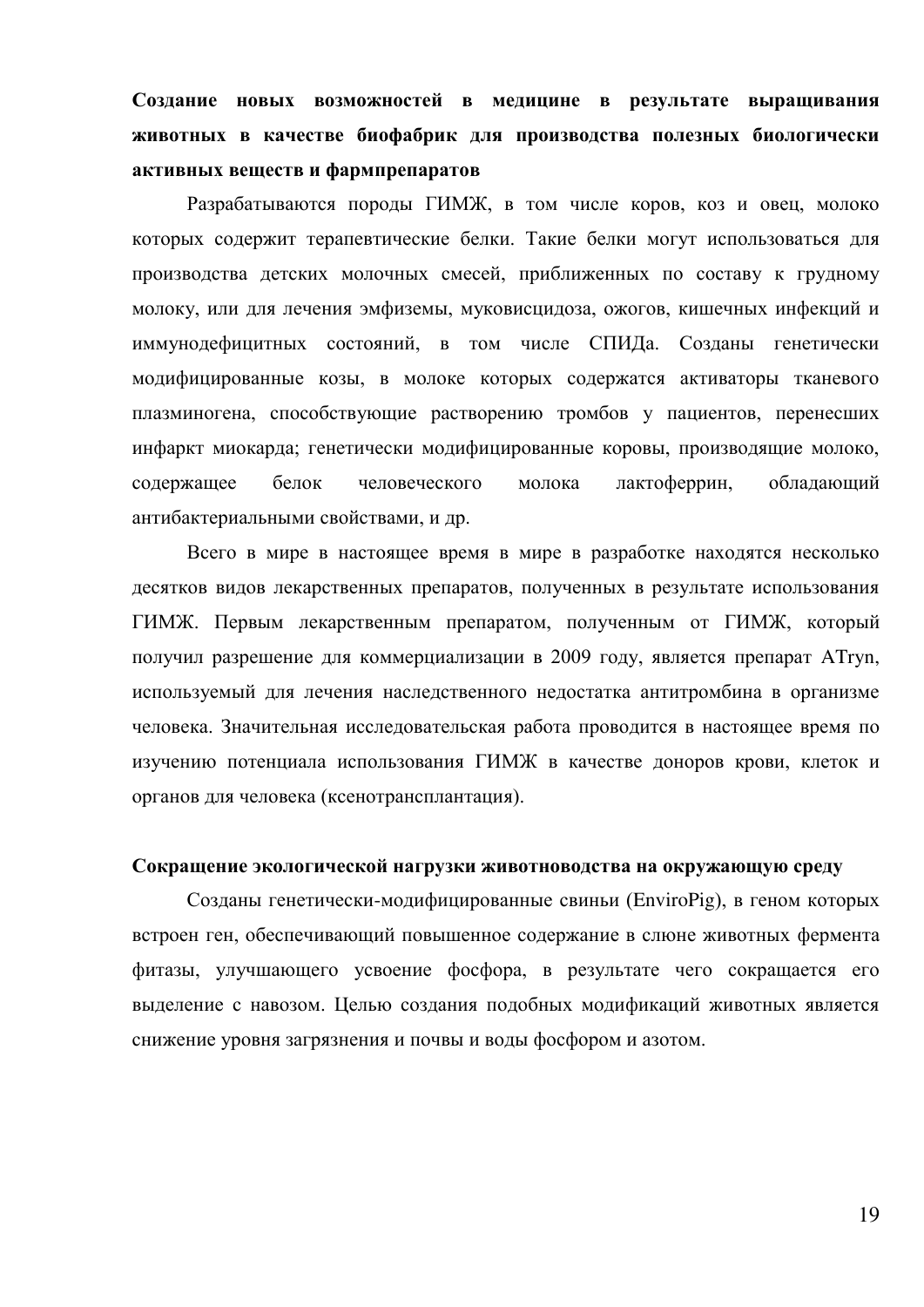# Производство ценных продуктов для использования в промышленном производстве

Сферой интереса биотехнологов является также вопрос повышения эффективности производства побочных продуктов животноводства (шерсти, шкуры, кожи и др.), широко применяемых в легкой промышленности. Например, ведутся разработки в области создания генетически модифицированных пород овец с более высоким качеством и объемом шерсти. Австралийскими учеными разработан метод получения большего количества овечьей шерсти за счет скармливания овцам генетически модифицированного люпина, дикий вариант которого составляет основную часть их летней диеты.

#### 1.3 Генно-инженерно модифицированные микроорганизмы

Промышленная биотехнология, основанная на использовании разнообразных микробных продуцентов, является одним из наиболее динамично развивающихся направлений современной экономики. С развитием биотехнологии, в частности, связаны перспективы повышения экологичности и эффективности промышленных и сельскохозяйственных технологий, производство высокоэффективных медицинских препаратов, новых экологичных продуктов, в том числе биоразлагаемых полимеров, утилизации органических отходов.

Разнообразие используемых в промышленности микробных продуцентов быстро растет благодаря широкому использованию микробных генетических ресурсов, доступность которых во многом связана с развитием методологии генетической и метаболической инженерии. Современная промышленная биотехнология основывается на все более широком использовании ГММ.

## Задачи в области обеспечения биобезопасности промышленных биотехнологий.

Важным условием интенсивного развития промышленной биотехнологии является безопасность биотехнологических производств для человека и окружающей среды.

Для обеспечения биобезопасности требуется:

- оценка возможных рисков, связанных с использованием ГММ;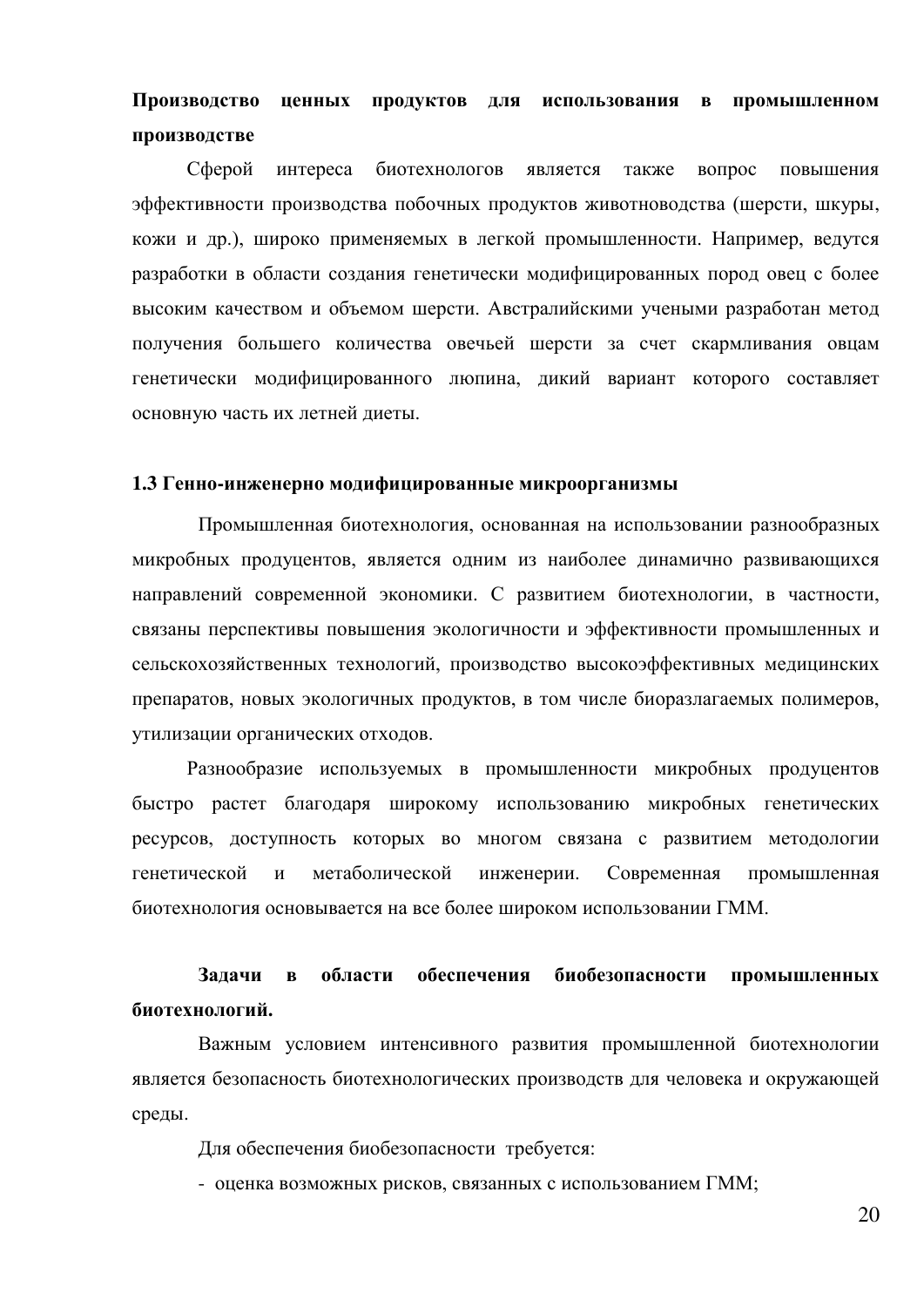выбор оптимальных условий промышленного производства, обеспечивающих необходимую и достаточную физическую защиту при промышленном производстве (оправданный уровень риска).

Особенности проблемы обеспечения биобезопасности в биотехнологии связаны с разнообразием свойств микроорганизмов, влияющих на биобезопасность, в т.ч. и микроорганизмов, относящихся к одному и тому же таксономическому виду, а также быстрым расширением разнообразия используемых в промышленности высокоэффективных генно-инженерно-модифицированных микробных продуцентов, фактически, являющимися новыми микроорганизмами.

Современные представления о безопасности использования различных микроорганизмов, прежде всего, основываются на опыте анализа причин различных заболеваний человека и животных, а также опыте их прикладного использования.

Поскольку создаваемые штаммы ГММ могут отличаться от тех штаммов, относительно которых уже накоплен большой опыт безопасного использования, появилась необходимость выработки определенных критериев для оценки потенциальной возможности появления у создаваемых генетически модифицированных микроорганизмов новых свойств, представляющих опасность для человека или окружающей среды, на основе сведений о проведенных генетических модификациях

В настоящее время в мире накоплен значительный опыт по оценке потенциального риска использования создаваемых штаммов ГММ в открытых или замкнутых промышленных системах на основе детального анализа сведений о проведенных генетических модификациях с учетом накопленного опыта использования разнообразных ГММ и предпринимаемых мер обеспечения биобезопасности в ходе промышленного использования.

Постоянное совершенствование нормативной базы с целью оптимизации механизма выбора необходимых и достаточных мер для безопасного использования разнообразных штаммов микроорганизмов, максимальное использование для этой цели накапливаемых научных знаний и опыта работ является основным принципом, положенным в основу современных подходов к обеспечению биобезопасности в странах с интенсивно развивающейся биотехнологией.

Развитие современной биотехнологии в промышленно развитых странах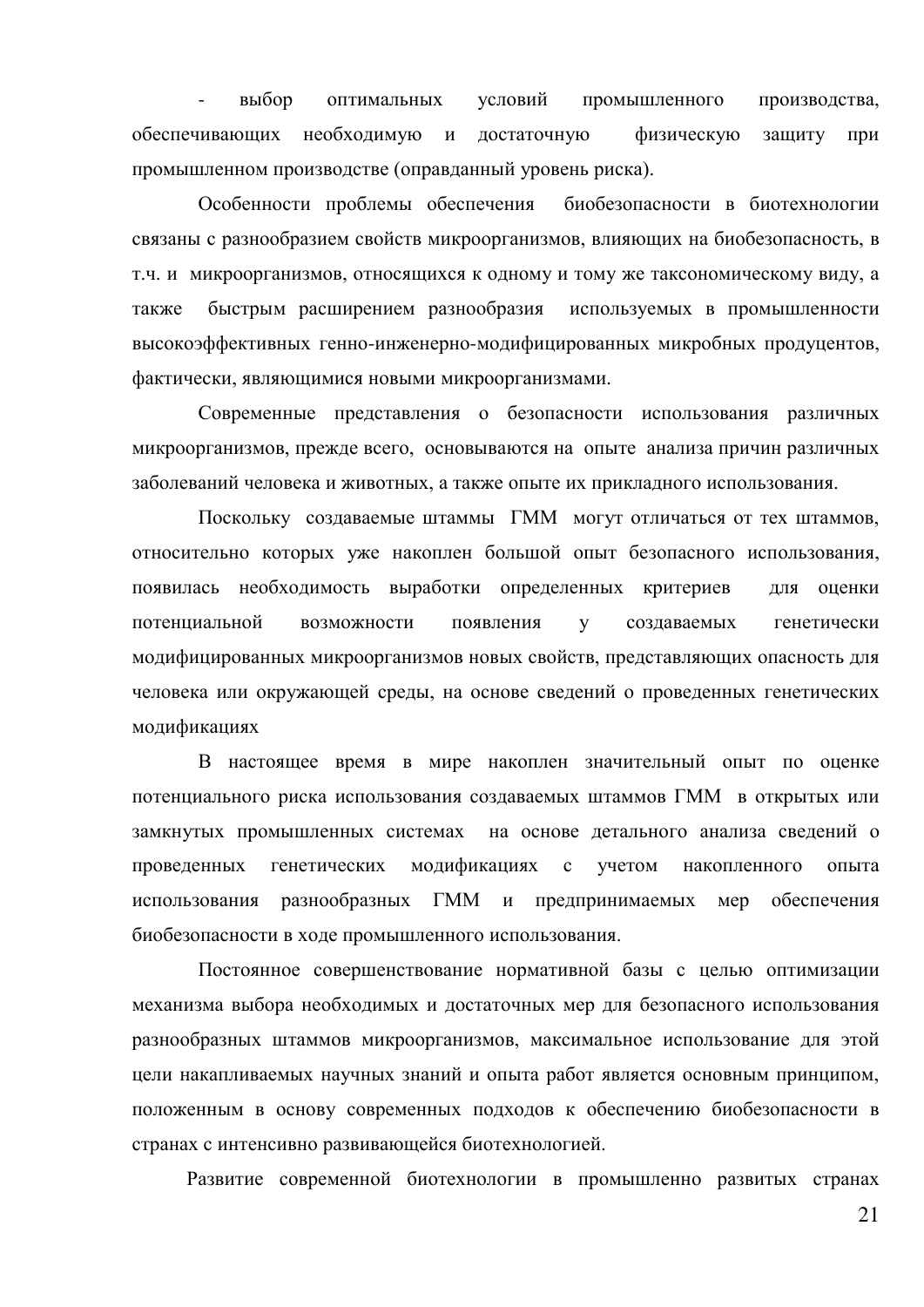происходит на основе разработанных международных стандартов и соответствующих национальных законов, регулирующих вопросы промышленного использования микроорганизмов, включая генно-инженерно-модифицированные микроорганизмы, при активной поддержке различных государственных ведомств.

Правительственные ведомства различных стран мира разрабатывают национальные правила для обеспечения биобезопасности в промышленной биотехнологии и сотрудничают в рамках ряда международных организаций для координации и выработки общих принципов этой деятельности. Важным требованием к этой нормативной базе является то, что, обеспечивая биобезопасность производства, она не должна содержать лишних ограничений, мешающих использованию эффективных микробных продуцентов и сдерживающих развитие промышленной биотехнологии.

Все международные стандарты носят рекомендательный характер и каждая страна, руководствуясь ими, разрабатывает свои национальные правила. Наиболее интенсивно подобная нормативная база развивается в США. Важным элементом этой нормативной базы является получение разрешения на промышленное использование штаммов ГММ (государственная регистрация штамма ГММ).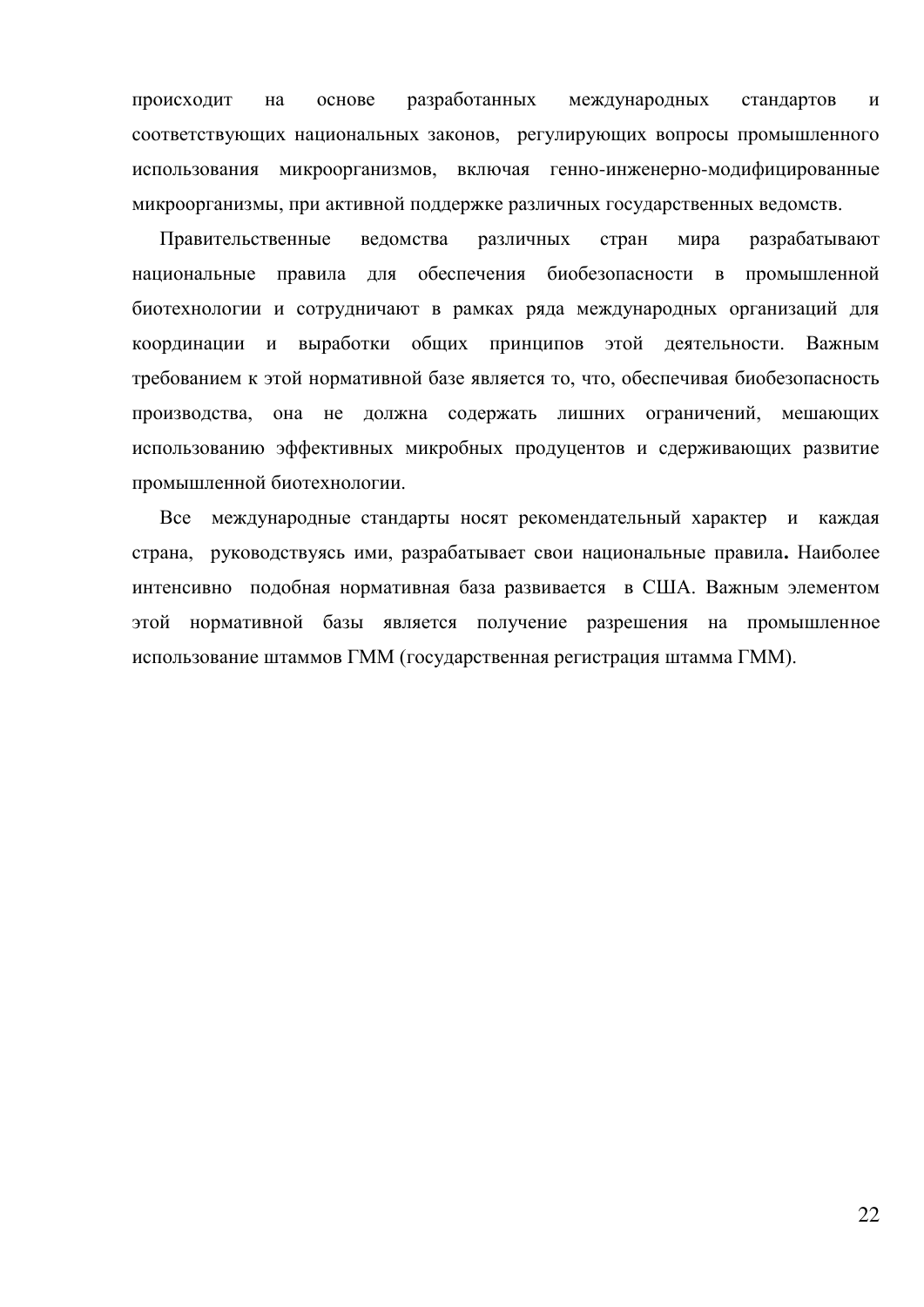## 2. ОБОСНОВАНИЕ ВЫБОРА НАПРАВЛЕНИЯ ИССЛЕДОВАНИЙ

#### 2.1. Актуальность и новизна

Огромный интерес к проблемам биотехнологии определяется важностью данного научного направления для нужд общества. Особое место в этом плане отводится генно-модифицированным организмам (ГМО).

На лицо тенденция развития мирового сельскохозяйственного производства на основе нового поколения ГМ-сортов и ГМ-гибридов, устойчивых к гербицидам, насекомым и экстремальным факторам среды. Международная служба по применению агробиотехнологии (ISAAA) в очередном докладе, констатирует, что в мировом масштабе плошали биотех-культур возросли с 1.7 млн. га в 1996 году до 175,2 млн. га в 2013 году. Всего в течение этих 18 лет площади коммерческих посевов биотех-культур увеличились более, чем в 100 раз.

В 2012 г. в РФ была принята «Комплексная программа развития биотехнологий Российской Федерации до 2020 года (БИО-2020)». Результатами ее выполнения должно стать увеличение производства биотехнологической продукции в Российской Федерации в 33 раза, до 26 млрд. долл., сокращение доли импорта в потреблении биотехнологической продукции наполовину, увеличение доли экспорта в производстве биотехнологической продукции в 25 раз.

В Программе развития биотехнологий в Российской Федерации на период до 2020г. записано: «Наиболее приоритетным является создание новых сортов сельскохозяйственных растений с использованием постгеномных и биотехнологических методов. Без использования новой биотехнологии производство продуктов питания, кормов и других био продуктов в России будет по-прежнему высоко затратным и проигрывать в конкурентоспособности зарубежным странам».

Создание биотехнологических (ГМ-культур), наукоемко, и требует применения высоких технологий генетической инженерии, которые охраняются международными патентами и регулируются Федеральными законами.

Использование ГМО в России основано на постановлении Правительства за №839 от 23 сентября 2013 г.: «О государственной регистрации генно-инженерномодифицированных организмов, предназначенных для выпуска в окружающую среду, а также продукции, полученной с применением таких организмов или содержащей такие организмы».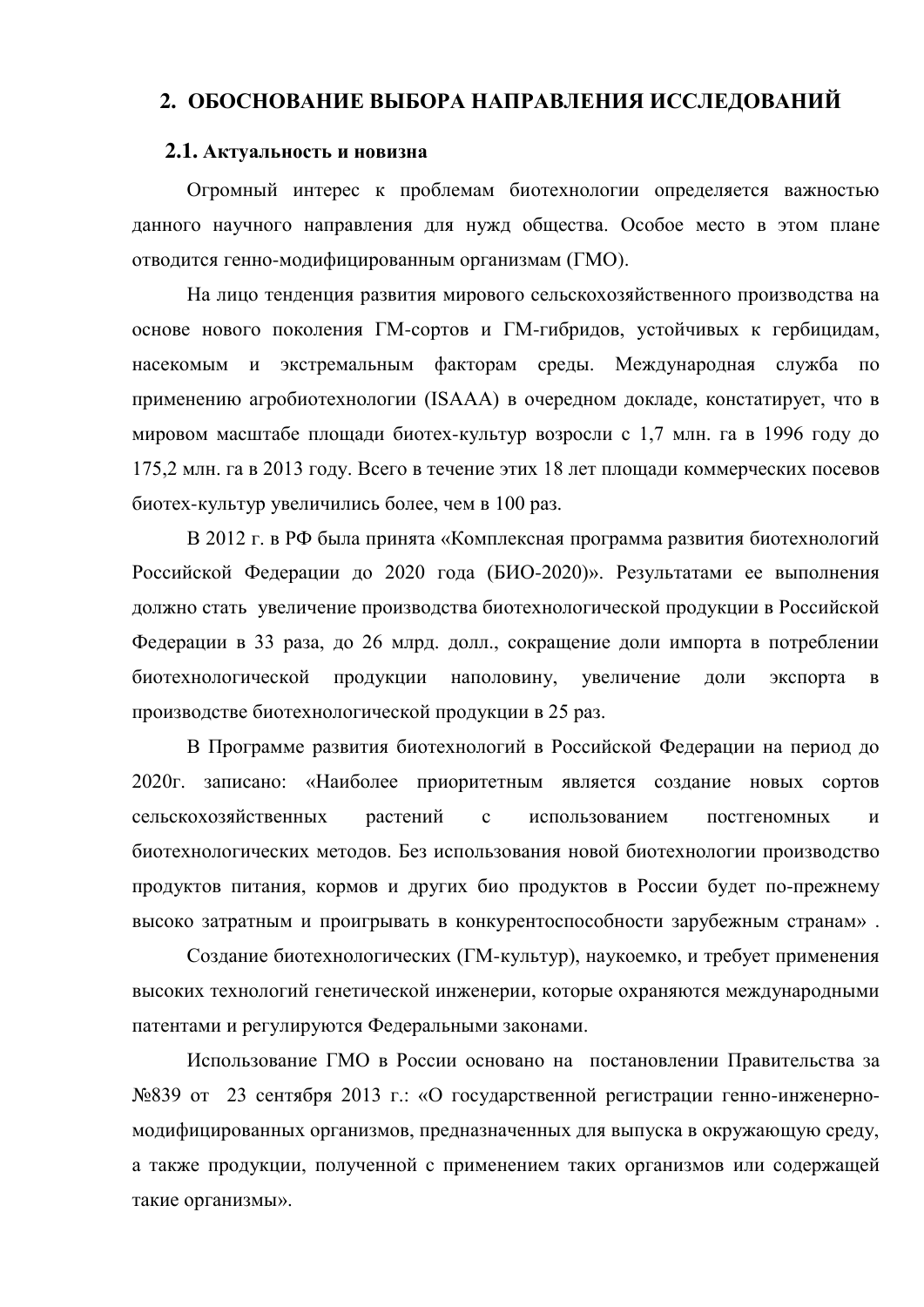Сложившаяся ситуация диктует необходимость разработки ряда нормативных и методических документов, а также набора инструментов (баз данных) в обеспечение Постановления для создания механизмов оценки рисков при производстве и обороте ГМО. Существующие нормативы регулируют только идентификацию ГМО и проверку безопасности пищевых продуктов, при изготовлении которых использовались ГМ растения и их маркировку. Например, полностью отсутствуют нормативы по трансгенным животным (ГИМЖ).

#### 2.2. Необходимость комплексной оценки влияния ГМО на здоровье человека

Необходимо учитывать высокую степень общественной обеспокоенности в отношении ГМО и пищевых продуктов, произведённых с их использованием. Особого внимания требуют методы анализа аллергенности и репродуктивной токсичности, поскольку эти аспекты данной проблемы - предмет самых острых дискуссий. Обеспокоенность потребителей возросла в связи с проведением дискуссии о желательности маркировки генетически модифицированных пищевых продуктов, позволяющей производить информированный выбор. В то же время оказалось достаточно трудным определять происхождение пищевых продуктов, содержащих маркеры ГМО в очень низких концентрациях.

Процедура утверждения выпуска ГМО в окружающую среду является достаточно сложной и требует соглашения между государствами, использующими ГМО и Европейской комиссией. В период с 1991 по 1998 гг. сбыт 18 видов ГМО был санкционирован в ЕС по решению Комиссии. Несколько государств-членов представили положение о безопасности, касающееся временного запрета поступления на рынок в их странах генетически модифицированных кукурузы и рапса. В настоящее время обсуждаются девять случаев. Восемь из этих случаев были изучены Научным комитетом по растениям, который во всех случаях считает, что информация, представленная государствами-членами, не оправдывает введения ими запретов.

В течение 1990-х годов регулирующий механизм был далее расширен и уточнен в ответ на законную обеспокоенность граждан, организаций потребителей и участников экономической деятельности (представленных в вопросе 13). В октябре 2002 г. вступила в силу пересмотренная директива. В результате ее принятия будут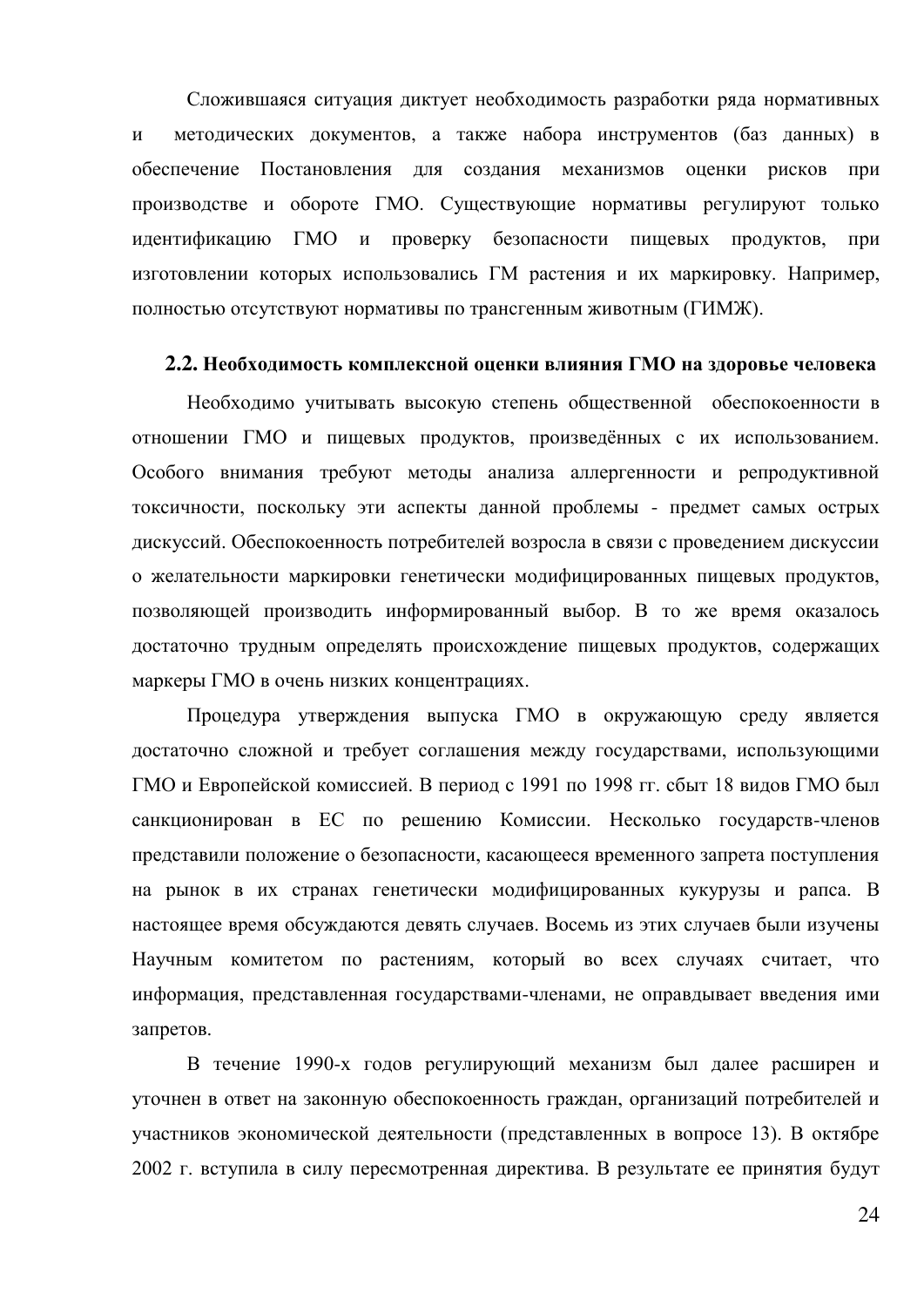обновлены и укреплены существующие правила, касающиеся процесса оценки риска, учета факторов риска и принятия решений в отношении выпуска ГМО в окружающую среду. Новая директива также предусматривает обязательный мониторинг долгосрочного воздействия, связанного с взаимодействием между ГМО и окружающей средой. Для полноценного участия в международной кооперации также необходимо создание комплексной системы прогнозирования, оценки и учёта возможного прямого и косвенного влияния ГМО на здоровье человека.

В отношении пищевых продуктов с использованием ГМО большинство национальных органов считает необходимым проведение специальных оценок. Во многих странах созданы особые системы для проведения точной оценки ГМО и пищевых продуктов, связанных со здоровьем человека. Аналогичные оценки обычно не проводятся в отношении пищевых продуктов, произведённых без применения ГМО. Следовательно, существует значительное различие в процессе проведения оценок до поступления на рынок в отношении этих двух категорий пищевых продуктов.

По мнению ВОЗ, общественное здравоохранение может извлечь значительные выгоды из возможностей биотехнологии и ГМО в частности. Речь идет об увеличении питательной ценности пищевых продуктов, уменьшении аллергенности и более эффективного производства пищевых продуктов. Параллельно очевидна потребность в изучении потенциально негативного действия на здоровье человека потребления пищевых продуктов, произведенных с использованием методов генетической инженерии на глобальном уровне. Вместе с тем, в настоящее время в РФ отсутствуют критерии и принципы такой оценки, позволяющих не только применить их ко всем категориям ГМО, но и прогнозировать возможные воздействия. Также отсутствует база данных, позволяющая статистически достоверно сделать выводы о наличии каких-либо влияниях ГМО на здоровье человека. В этой связи должен быть проведён анализ доступных источников и отечественных и международных документов с целью выработки принципов оценки возможного влияния ГМО на здоровье человека и создания модели для оценки последнего. Такие оценки должны по-возможности носить целостный характер, быть всеобъемлющими, универсальными и использовать валидированные источники данных.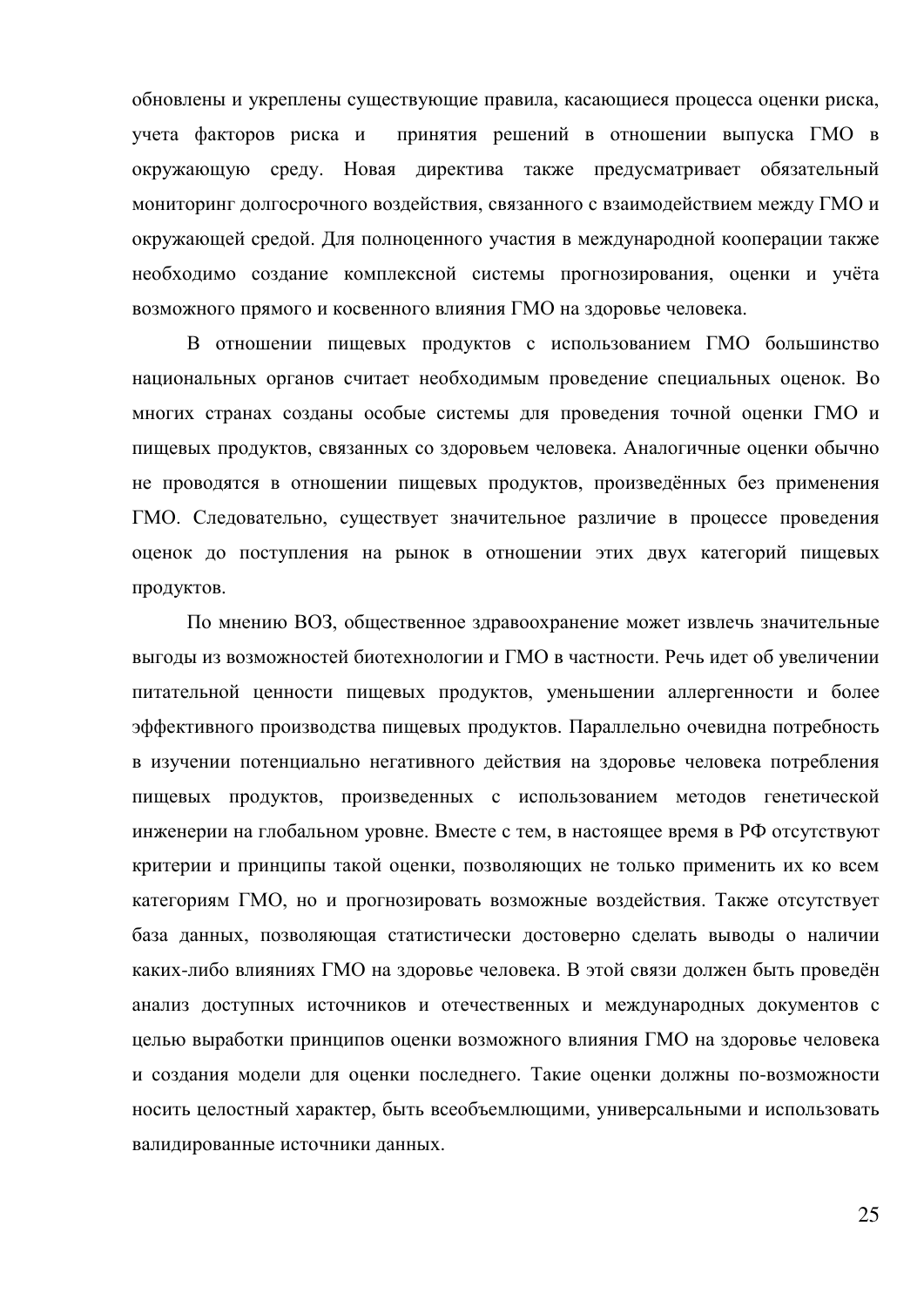#### 3. РЕЗУЛЬТАТЫ ТЕОРЕТИЧЕСКИХ ИССЛЕДОВАНИЙ

### 3.1 Перечень основных видов потенциальных угроз, возникающих при потреблении ГМО

Проведённый анализ позволяет заключить, что ГМО может оказывать, в том числе и неблагоприятное воздействие, которое, в свою очередь, может быть *прямым* или косвенным, немедленным или отсроченным, комбинаторным или кумулятивным, а также *предсказуемым* или непредсказуемым. Например, причиной неблагоприятного воздействия может быть изменение уровней экспрессии эндогенных генов вследствие генетической модификации или комбинаторные *эффекты* двух или более генов, продуктов генов или физиологических путей:

Косвенное влияние ГМО на здоровье человека может быть связано с изменением безопасности окружающей среды и включает:

1) пагубные эффекты на окружающую среду, том числе возможное повышение содержания вредных химических веществ;

2) негативное экологическое взаимодействие с другими организмами;

3) нарушение биотических и абиотических процессов;

4) горизонтальный перенос генов, благодаря чему могу быть генетически модифицированы все представители сельскохозяйственного вида, и, таким образом, исходный предковый генофонд будет исчезать;

5) появление новых, незапланированных генных конструкций, новых вирусов, супервекторов для переноса новых генетических элементов, благодаря тому, что фактически невозможно спланировать те рекомбинационные процессы, в которые вступает генная конструкция, попавшая в геном организма;

6) индукция геномной нестабильности в геномах-мишенях в результате генетической модификации, что может привести к сужению биоразнообразия;

7) плейотропный эффект встроенного гена, которое во многом зависит от места хромосомы, куда встраивается трансген;

8) распространение скрытых генетических дефектов внутри сельскохозяйственных пород и видов при тиражировании геномов высокопродуктивных особей и линий.

9) аллергические и токсические эффекты накопления гербицидов выше ПДК в сортах сельскохозяйственных растений, обладающих устойчивостью к данным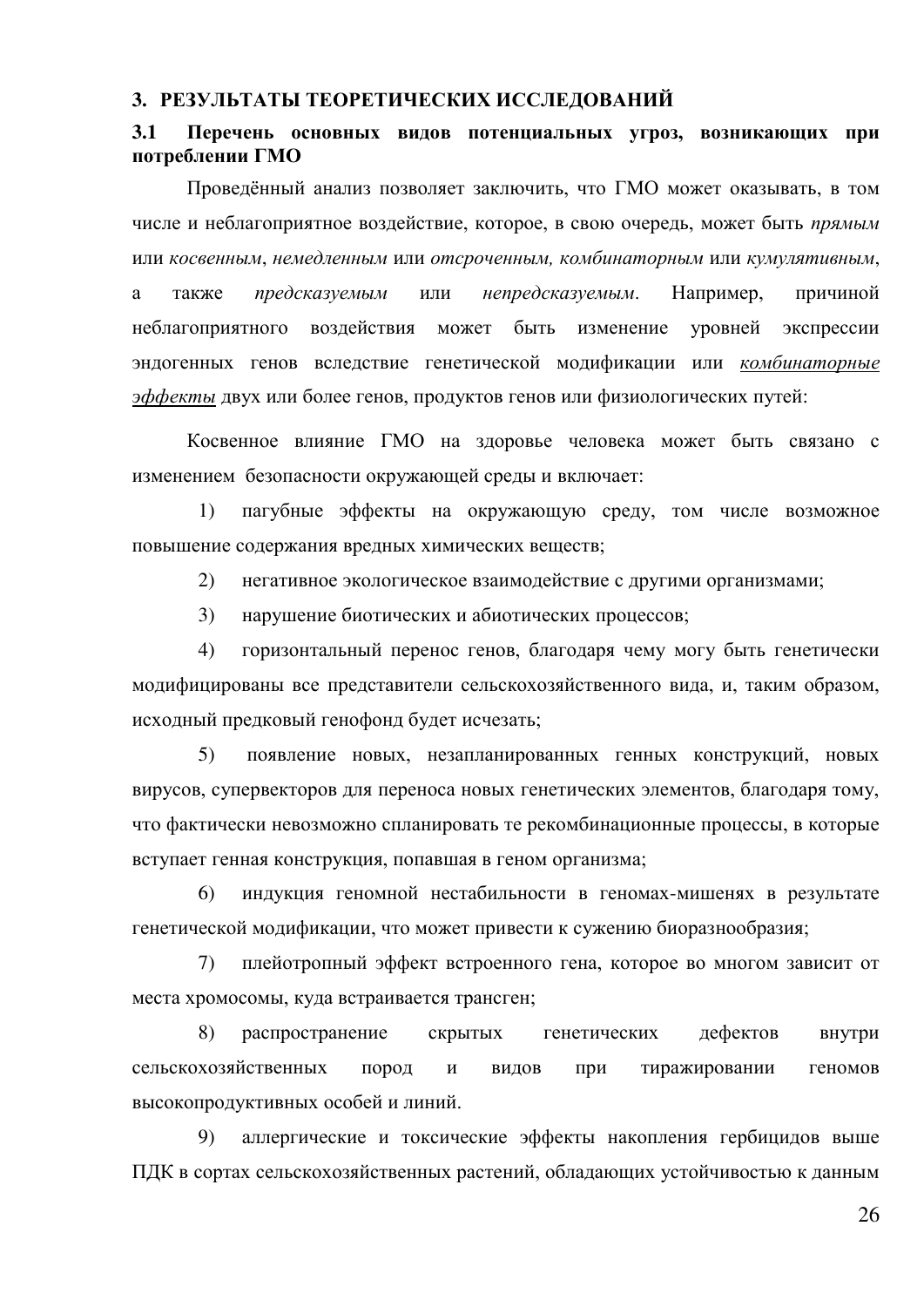гербицидам, при нарушении технологии обработки гербицидами полей с ГМ культурами.

Прямые возможные негативные последствия для здоровья человека, связанные с потреблением пищевой продукции, полученной с использованием генноинженерно-модифицированных организмов и содержащей генно-инженерномодифицированные организмы (ГМО):

1) изменение бактериальной микрофлоры человека в сторону повышения ее устойчивости к антибиотикам, поскольку генные конструкции часто несут гены устойчивости к антибиотикам;

2) аллергенное и токсическое действие экзотических белков, попадающих в пищу;

3) влияние на иммунную систему хозяина, а также возможное облегчение преодоления межвидового барьера патогенами;

4) непрогнозируемое изменение работы генетического аппарата клетки, приводящее к нарушению обмена веществ и синтезу токсичных или аллергенных соединений, ранее не свойственных клетке.

#### Основные положения, содержащиеся в российских и зарубежных документах:

1) Нет прямых свидетельств негативных последствий для здоровья человека, связанных с потреблением пищевой продукции, полученной с использованием генно-инженерно-модифицированных организмов и содержащей генно-инженерно-модифицированные организмы (ГМО), связанных исключительно с применением рекомбинантной ДНК-технологии, перемещением генов между неродственными организмами и использованием (выпуском) ГМО в открытых системах.

2) Риски от внедрения ГМО, полученных путем биотехнологий, аналогичны рискам от использования немодифицированных организмов или измененных другими способами.

3) Оценка риска проводится для каждого случая отдельно.

4) Применительно к продуктам и их компонентам из ГМО наиболее практичным способом определения безопасности считается оценка их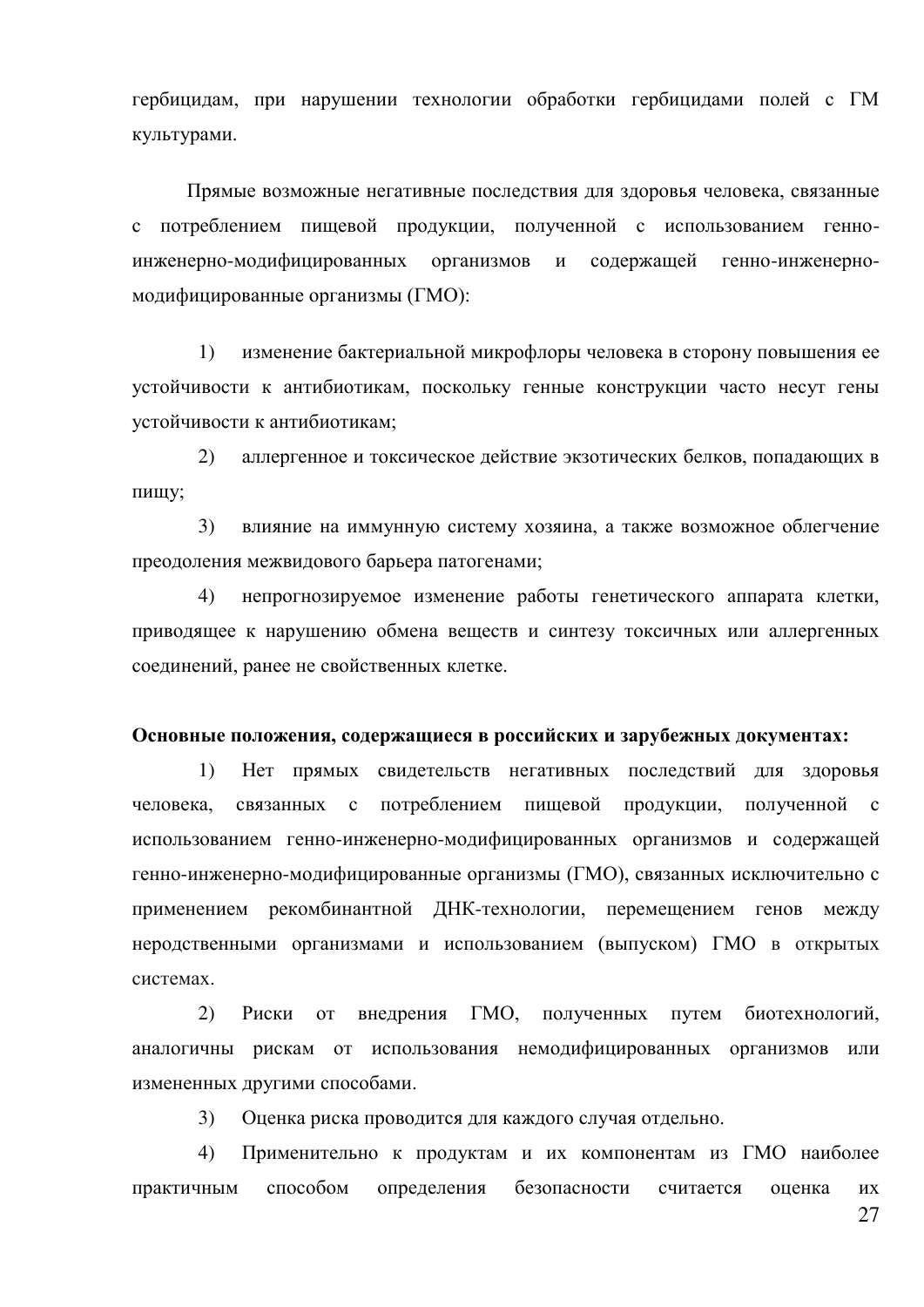эквивалентности аналогам, полученным традиционным путем, если таковые существуют (принцип композиционной эквивалентности).

5) При тщательном планировании и соответствующем нормативном контроле коммерческое производство ГМО не должно представлять более высокий риск негативных последствий для здоровья человека.

6) В настоящее время существует достаточный объем знаний, чтобы определить безопасность современных продуктов, получаемых с применением ГМО, однако верятность получения негативных последствий существует.

7) При оценке негативных последствий для здоровья человека необходим дифференцированный подход к разным видам ГМО.

В настоящее время в дискуссиях по проблемам генетической инженерии основной упор делается на критериях, показателях и методах оценки пищевой безопасности генетически модифицированных организмов и получаемых из них продуктов.

Первичная классификация ГМО по уровням риска осуществляется согласно потенциальной опасности содержащегося в них трансгена и используемого для переноса вектора:

1. ГМО, полученные на основе безвирусных векторов и не несущие очевидной опасности для человека и окружающей среды (векторы - бактериальные плазмиды; гены, кодирующие структурные белки клетки).

2. ГМО, полученные на основе вирусных векторов, не несущие очевидной опасности для человека и окружающей среды (векторы - элементы вирусных геномов, дефектные вирусы; гены, не кодирующие физиологически активные белки).

3. ГМО, полученные с помощью вирусных или безвирусных векторов, и несущие потенциальную опасность для человека и окружающей среды (векторы бактериальные плазмиды или дефектные вирусы; гены, кодирующие гормоны, факторы роста и др. физиологически-активные белки).

4. ГМО, полученные с помощью вирусных или безвирусных векторов, и несущие гены с предсказуемой опасностью для человека и окружающей среды (гены, кодирующие прионы, онкобелки, продукты вирусных генов и др.).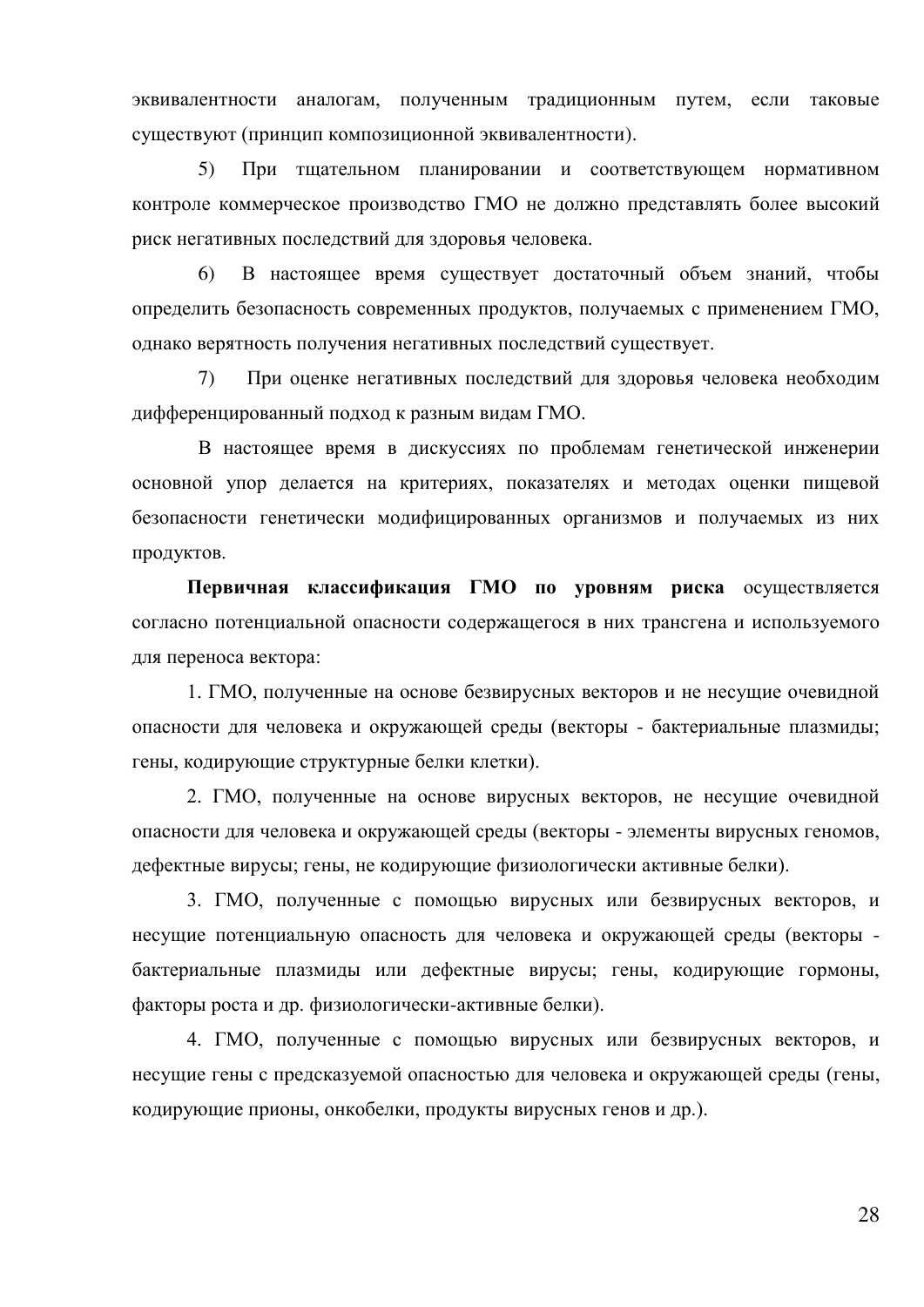#### **Оценка риска включает:**

идентификацию потенциально нежелательных воздействий ГМО на принимающую среду, включая здоровье человека;

оценку вероятности этих нежелательных эффектов;

идентификацию и оценку благоприятных воздействий ГМО на принимающую среду, включая здоровье человека;

оценку совокупного влияния последствий выпуска ГМО в открытую систему и/или его промышленного использования.

### 3.2 Разработка модели оценки негативных последствий для здоровья человека, связанных с потреблением пищевой продукции, полученной с применением ГМО или продукции, полученной с ее использованием

В результате изучения научных источников и материалов и рекомендаций международных конвенций было принято решение разрабатывать модель оценки негативных последствий в соответствии с Картахенским протоколом по биобезопасности, приложение №3 (60) и последними рекомендациями Руководства по оценке рисков в отношении живых измененных организмов (пересмотрено 19 июля 2012 года). Настоящий документ был разработан Специальной группой технических экспертов (СГТЭ) по оценке рисков и регулированию рисков при участии Онлайнового экспертного форума открытого состава в соответствии с кругом полномочий, определенным Конференцией Сторон, выступающей в качестве Совещания Сторон Картахенского протокола по биобезопасности (КС- $CC$ ), в ее решениях BS-IV/11 и BS-V/12, для удовлетворения выявленной потребности в предоставлении дальнейших руководящих указаний по оценки рисков в отношении ЖИО. Настоящее руководство представляет собой «живой документ», который может обновляться и совершенствоваться в порядке и в сроки, установленные Сторонами Картахенского протокола по биобезопасности.

В разделе 1 документа приводится концепция оценки рисков живых изменённых организмов, которая легла в основу предлагаемой нами модели оценки негативных последствий. В рамках разработки основных предложений по оценке негативных последствий воздействия генно-инженерно-модифицированных организмов и продукции, полученной с их использованием была разработана модель (Рисунок 3.1).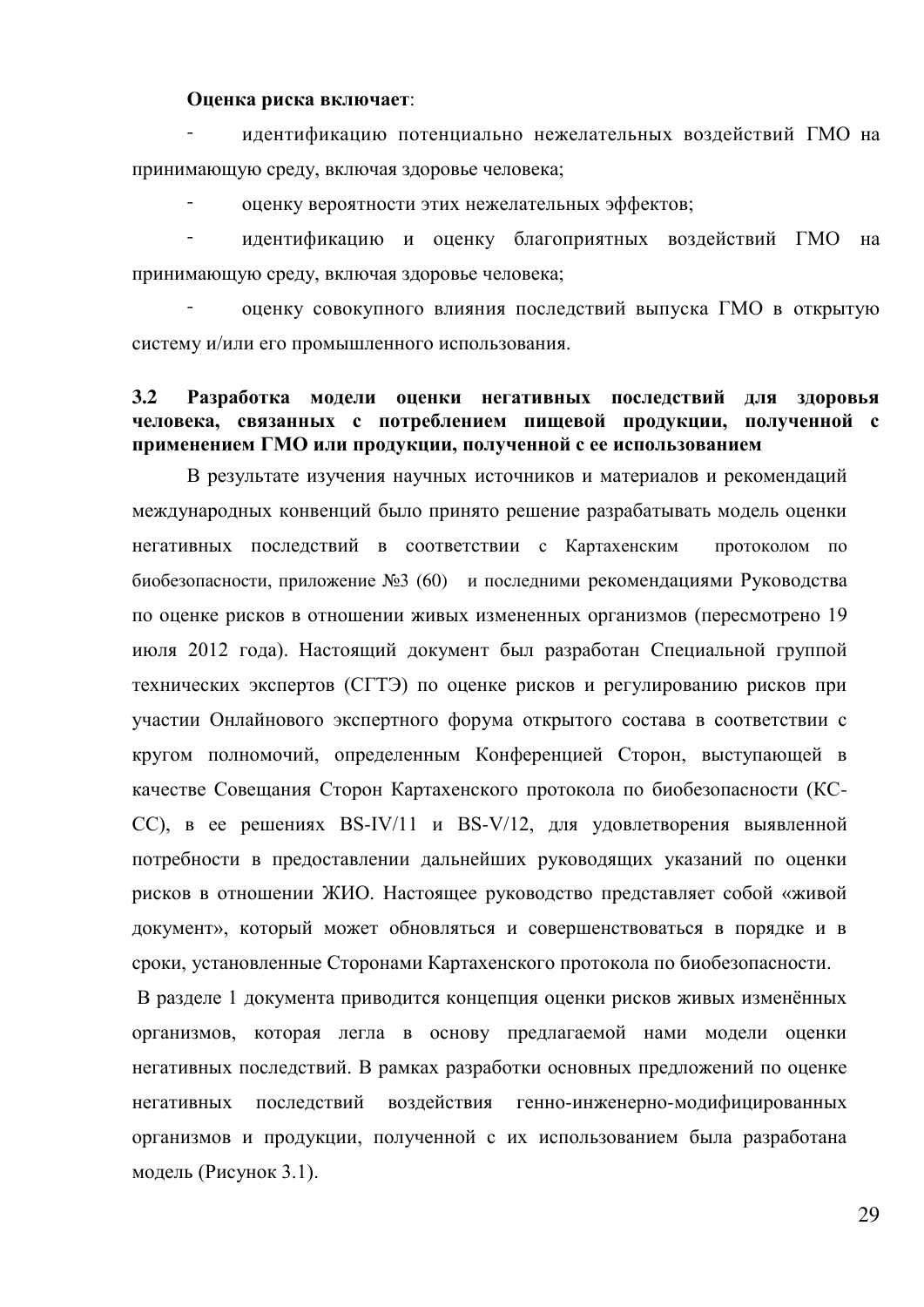



На Рисунке 3.2.1 представлены основные компоненты процесса оценки рисков: «Информация», «Стадия прогнозирования возможного воздействия» и «Проведение оценки возможного воздействия». Целью этого процесса является выявление и оиенка потенциального неблагоприятного воздействия генетически измененных организмов на злоровье человека. По мере получения на кажлом из этапов результатов и появления новой информации оценки рисков могут проводиться итерационным способом, предусматривающим пересмотр результатов определенных этапов, как показано при помощи двунаправленных стрелок. Этапы 2 и 3 могут рассматриваться одновременно или в обратном порядке.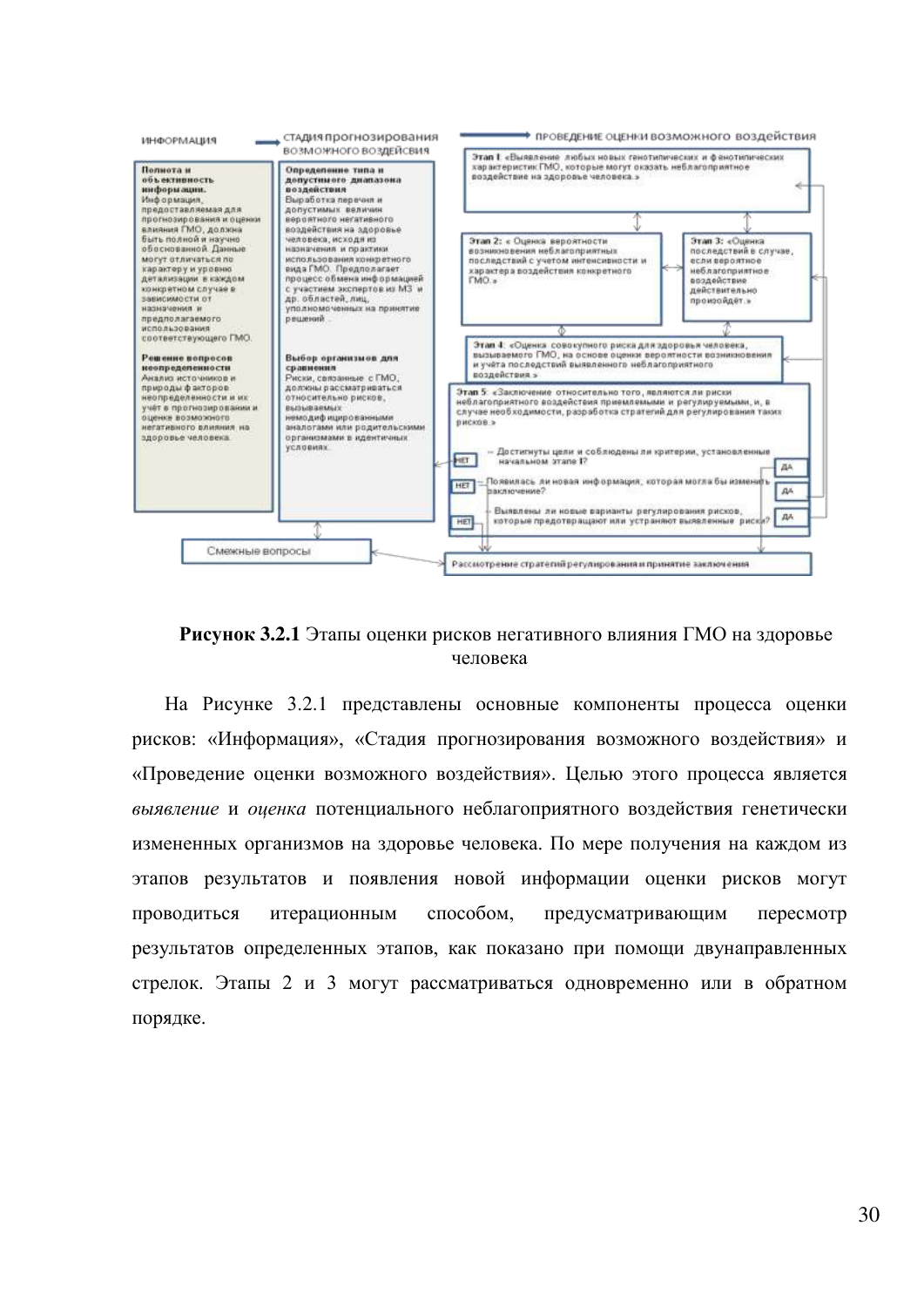3.3. Перечень методов молекулярной диагностики, генной инженерии для **определения степени и вероятности реализации негативных последствий для** здоровья человека, связанных с потреблением ГМО-продукции, в т.ч. для **определения принадлежности к зарегистрированным уникальным трансгенным** событиям

Для анализа возможного распространения трансгена (конструкции) в открытых системах (в том числе, при мониторинге) рекомендуется применять два основных подхода или их комбинации:

1) Белок-специфичные методы, основанные на детектировании белка, экспрессируемого инкорпорированной ДНК:

- Иммуно-ферментный анализ ELISA (Enzyme linked Immunosorbant Assay), основанный на количественном определении требуемого белка в образце.;
- Иммунохроматографические экспресс тест-системы на нитроцеллюлозной (бумажной подложке) технологии LFS (Lateral Flow Strip) иммунохроматография в тонком слое с использованием белок-специфичных антител, использующий различие в подвижности между иммобилизованными и коньюгированными антителами. Может быть рекомендован в качестве первичного «полевого» метода мониторинга/скрининга ГМО.
- Иммуноблот используется для характеристики нативности и идентичности белкового продукта трансгена исходному гену.

# 2) Методы, основанные на анализе нуклеотидной последовательности ДНК/РНК:

- ПЦР (Полимеразная Цепная Реакция). Рекомендуется для использования в условиях стационарных лабораторий организаций, осуществляющих испытания ГМСЖ на биобезопасность:
- Гибридизация нуклеиновых кислот (Southern/Northern Blot). Методы, характеризующие место интеграции в геном чужеродной ДНК и места и уровня экспрессии трансгена. Рекомендуется для использования в условиях стационарных лабораторий организаций, осуществляющих испытания ГМО на биобезопасность.

При создании и испытаниях ГМО используют следующие методы: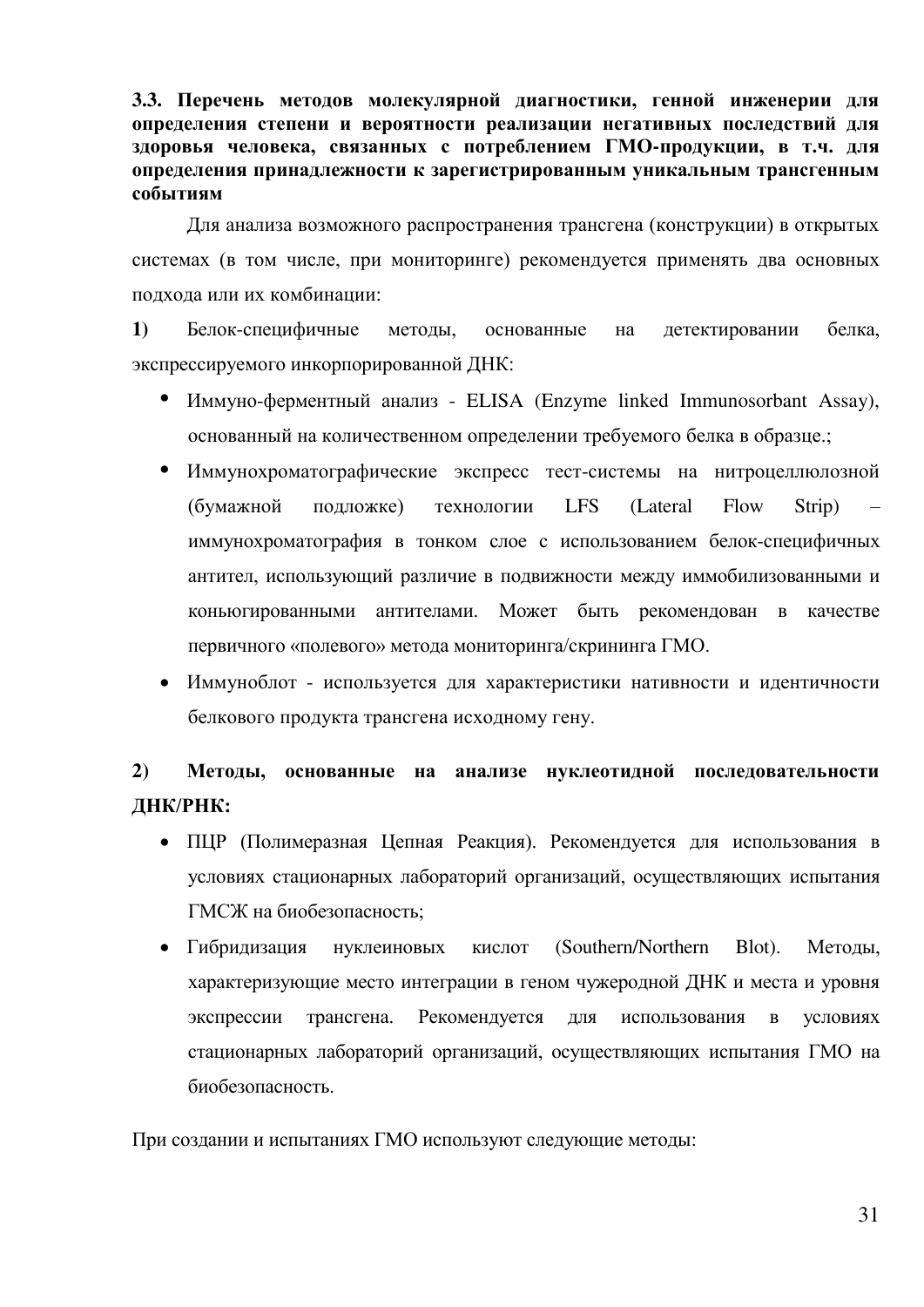1) Для определения функциональной активности продукта трансгена используется тест-системы на основе культур постнатальных диплоидных фибробластов человека.

2) Для анализа функционального состояния клеток ГМО in vitro рекомендуется получение первичных культур клеток из этого организма.

3) Для исследования иммунологического статуса ГМО необходимо определение иммуноглобулинов в сыворотке крови по гамма-глобулину методом осаждения.

4) Для оценки потенциальной аллергенности, характерной для продуктов метаболизма клеток ГМО, выпускаемых в природу, может быть использована экспериментальная модель системной анафилаксии, возникающей у лабораторных животных (крыс) при их внутрибрюшинной сенсибилизации с последующим введением разрешающей дозы гомологичного белкового антигена внутривенно.

5) При оценке потенциальной аллергенности новых экспрессированных белков учитываются: размер белка (известные аллергены обычно имеют длину не менее 10-40 кД); устойчивость белка к перевариванию и технологической обработке (большинство известных аллергенов медленно перевариваются в желудочнокишечном тракте и устойчивы при технологической обработке); схожесть структуры белка с таковой у известных аллергенов. Если ген переносится из организма донора, который является аллергеном, необходимо доказать, что получаемый продукт не содержит аллергенов

**6**) Для исследования канцерогенного и мутагенного действия на обслуживающий персонал и окружающую среду продуктов метаболизма ГМО используется несколько методов:

- - тест на абберации хромосом в клетках костного мозга млекопитающих,

- - тест на канцерогенность на мышах или крысах.

Для оценки эмбриотоксичности и тератогенности гомогенат ткани ГМО скармливают беременным крысам. Таким же группам контрольных животных скармливают гомогенат той же ткани животного того же вида.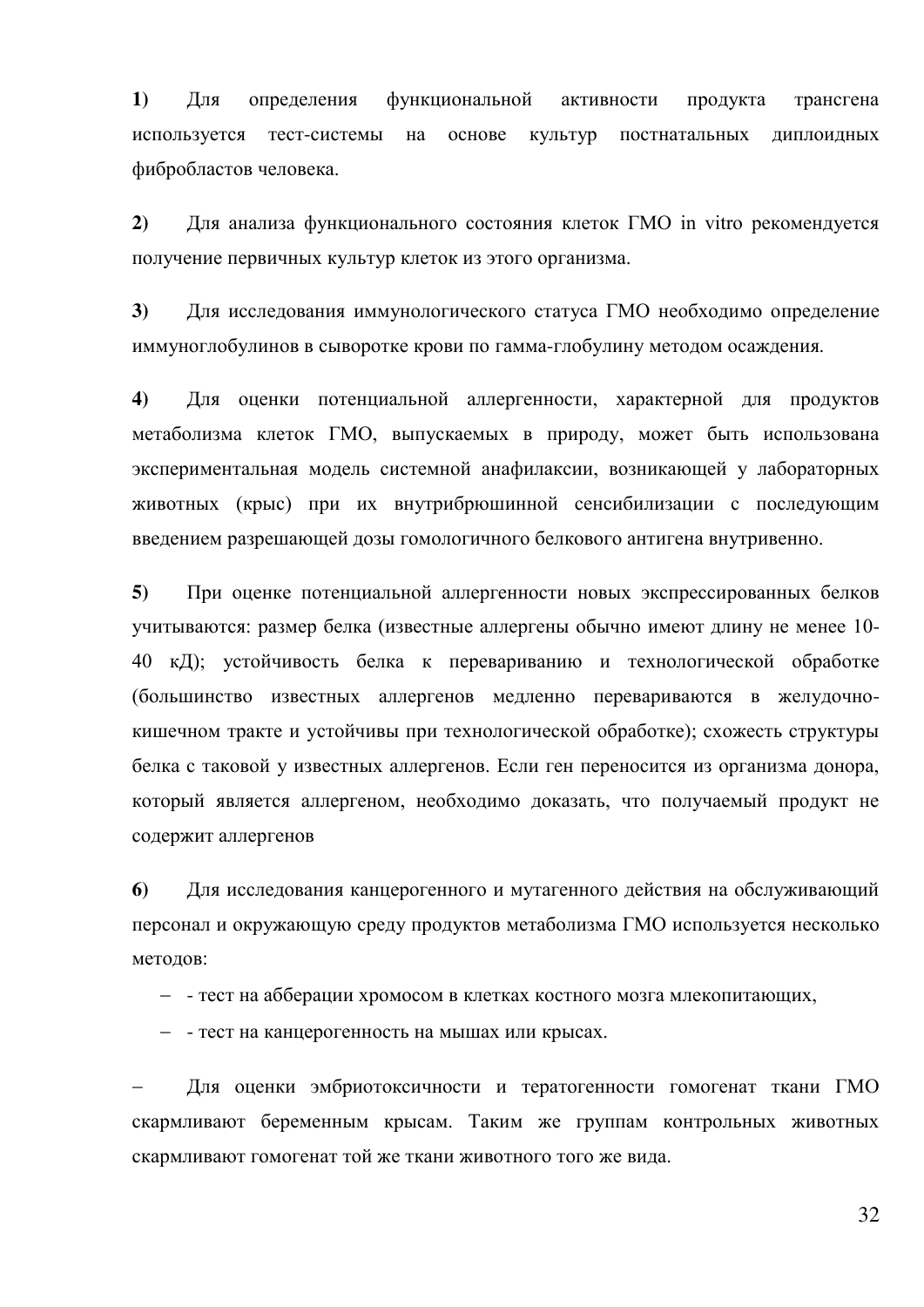Критериями повреждающего действия продуктов трансгена во время беременности являются:

1) гибель эмбрионов, характеризующая эмбриотоксические свойства, и

2) аномалии развития (уродства), характеризующие тератогенный эффект.

Хроническую токсичность ГМО следует изучать не менее чем на 2-х видах животных. Группы мелких лабораторных животных должны содержать не менее 10 особей, крупных животных - не менее 4-х. Основным способом введения гомогенатов тканей ГМО является введение через зонд в течение 7 дней в неделю.

Исследование влияние трансгена на репродуктивную функцию ГМО следует проводить путем скрещивания этих животных и, параллельно, животных того же вида, не содержащих трансген. Затем сравниваются показатели между двумя группами животных. Подавление репродуктивной функции может быть связано с несколькими причинами: нарушением гаметогенеза, изменением эндокринной функции половых желез, гипофиза, надпочечников, поражение гипоталламуса, некоторых центров головного мозга и т.п. Нарушение репродуктивной функции может быть как следствием возникновения инсерционной мутации в результате интеграции трансгена в геном, так и следствием экспрессии трансгена, интегрировавшего в геном. В случае попадания ГМО в открытую систему нельзя исключить переноса трансгена в геном местной популяции животных в результате случайного скрещивания, что может привести к изменению генофонда местной популяции. Необходим постоянный мониторинг ГМО для своевременного выявления, предупреждения и устранения последствий негативных процессов и явлений для сохранения биологического разнообразия, обеспечения устойчивого состояния животных и научно обоснованного их использования.

Для генетической маркировки ГМО следует использовать методы ДНКмаркирования. Помимо наличия трансгена значимым является наличие геномного паспорта ГМО. Такой подход позволяет более четко идентифицировать случаи неконтролируемого скрещивания животных. Анализ генома используется также для оценки возможных геномных перестроек у ГМО. Рекомендуется проводить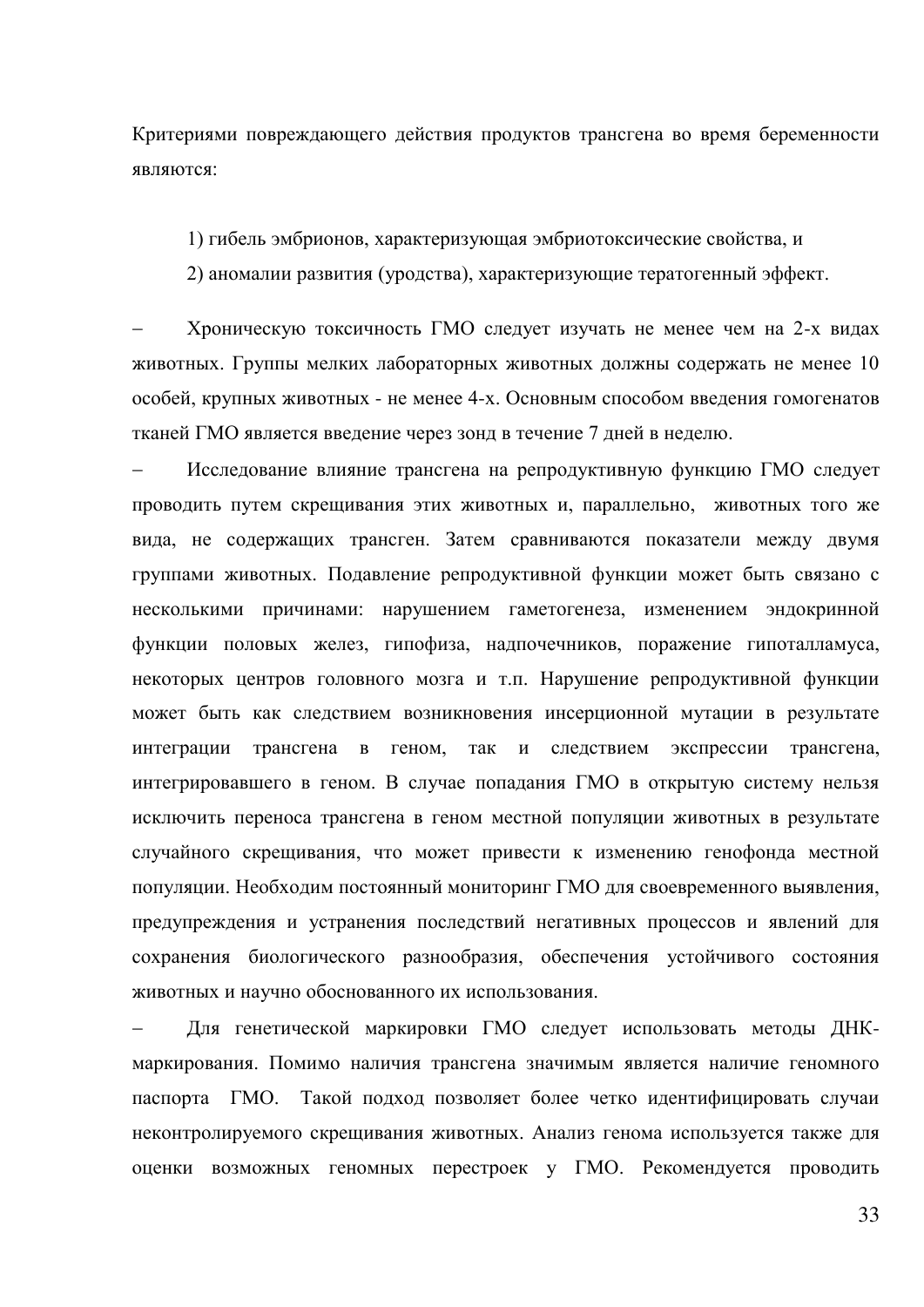мониторинг стабильности генома ГМО, заключающийся в анализе гипервариабельных последовательностей у реципиента, у ГМО сразу после его получения и у ГМО на разных стадиях онтогенеза.

В дополнение к информации о характеристиках родительского ГМО нужно рассмотреть и оценить конкретную информацию о потенциале взаимодействий между трансгенами и другими генетическими элементами (например, промоторами и другими регулирующими элементами), белками, метаболитами или измененными признаками и эндогенными генами и их продуктами в пакетированном ГМО. Особое внимание при этом нужно обращать на трансгены, которые принадлежат к одним и тем же биохимическим путям или физиологическим процессам.

Определение композиционной эквивалентности ГМО и его традиционного аналога.

Исследования возможного влияния трансгена на иммунный статус, мутагенное, канцерогенное, генотоксичное и нейротоксичное действия в ГМО. Важными биомаркерами служат показатели, отражающие уровень адаптации ГМО к окружающей среде и обладающие высокой чувствительностью к разнообразному чужеродному влиянию. Особое внимание должно быть уделено системам, осуществляющим защиту организма от воздействия токсичных соединений как экзогенного, так и эндогенного происхождения. В первую очередь это ферменты I и II фазы метаболизма ксенобиотиков, а также ферменты лизосом.

Мониторинг свойств ГМО-динамическое наблюдение за интегральными показателями ГМО (внешний вид, и др.), генетическими, биохимическими и морфологическими особенностями.

Мониторинг присутствия ГМО в пищевом сырье и продуктах питания.

Мониторинг отдельных специфических случаев.

В Таблице 3.3.1 приведен перечень общепринятых методов испытаний функциональных свойств:

| Определяемый параметр | Метод                 |
|-----------------------|-----------------------|
| Идентификация состава | Гистологический метод |
| Растворимость         | Спектрофотометрия     |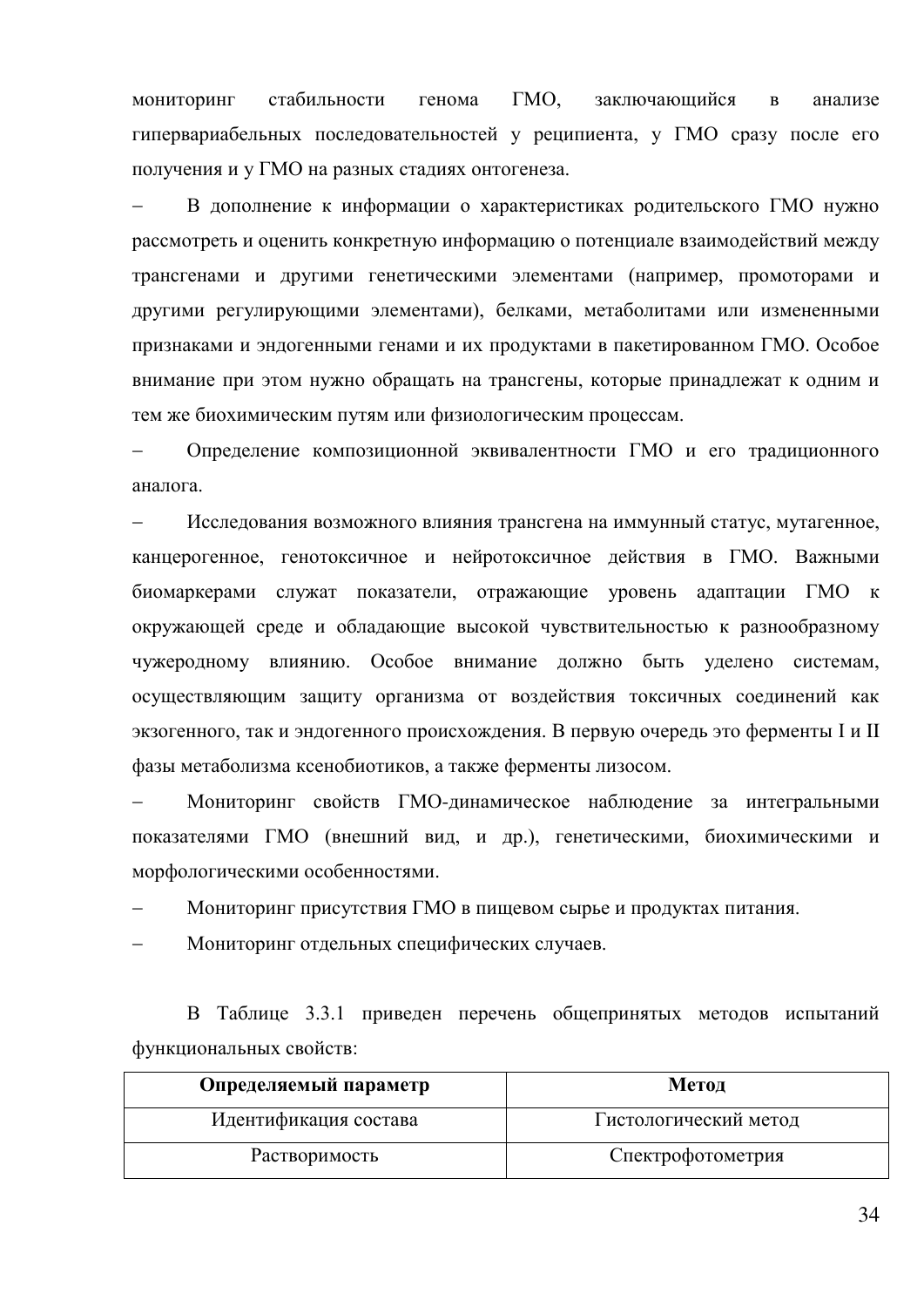| Водоудерживающая способность            | Метод центрифугирования             |
|-----------------------------------------|-------------------------------------|
| Эмульсионная стабильность               | Метод центрифугирования             |
| Критическая концентрация                | Метод термотропного гелеобразования |
| Жироудерживающая способность            | Метод центрифугирования             |
| Конформационная стабильность            | Микрокалориметрия                   |
| Идентификация аминокислотных            | Метод ионопарной ВЖХ                |
| остатков                                |                                     |
| Термодинамические свойства              | Метод дифференциальной сканирующей  |
|                                         | микрокалориметрии                   |
| Интегральная гидрофобность              | Микрокалориметрия                   |
| Реологические свойства водных           | Вискозиметрия                       |
| дисперсий                               |                                     |
| Аминокислотный состав                   | <b>BX</b>                           |
| Органолептические свойства жиров: цвет, | Квалиметрия                         |
| запах, прозрачность                     |                                     |
| Показатель преломления                  | Рефрактометрия                      |
| Плотность жиров                         | Денситометрия, гравиметрия          |
| Вязкость жиров                          | Вискозиметрия                       |
| Жирно - кислотный состав                | ГЖХ                                 |
| Йодное число                            | Волюмометрия                        |
| Кислотное число                         | Волюмометрия                        |
| Число омыления                          | Волюмометрия                        |
| Температура клейстеризации крахмала     | Вискозиметрия                       |
| Размер крахмальных зерен                | Оптическая микроскопия              |
| Водоудерживающая способность            | Гравиметрия                         |
| крахмала                                |                                     |
| Реологические свойства водных           | Вискозиметрия                       |
| дисперсий крахмала                      |                                     |
| Набухание крахмальных зерен             | Оптическая микроскопия              |
| Содержание амилозы и амилопектина       | Спектрофотометрия                   |
| Медико - биологическая оценка пищевой   | Санитарно - химические показатели   |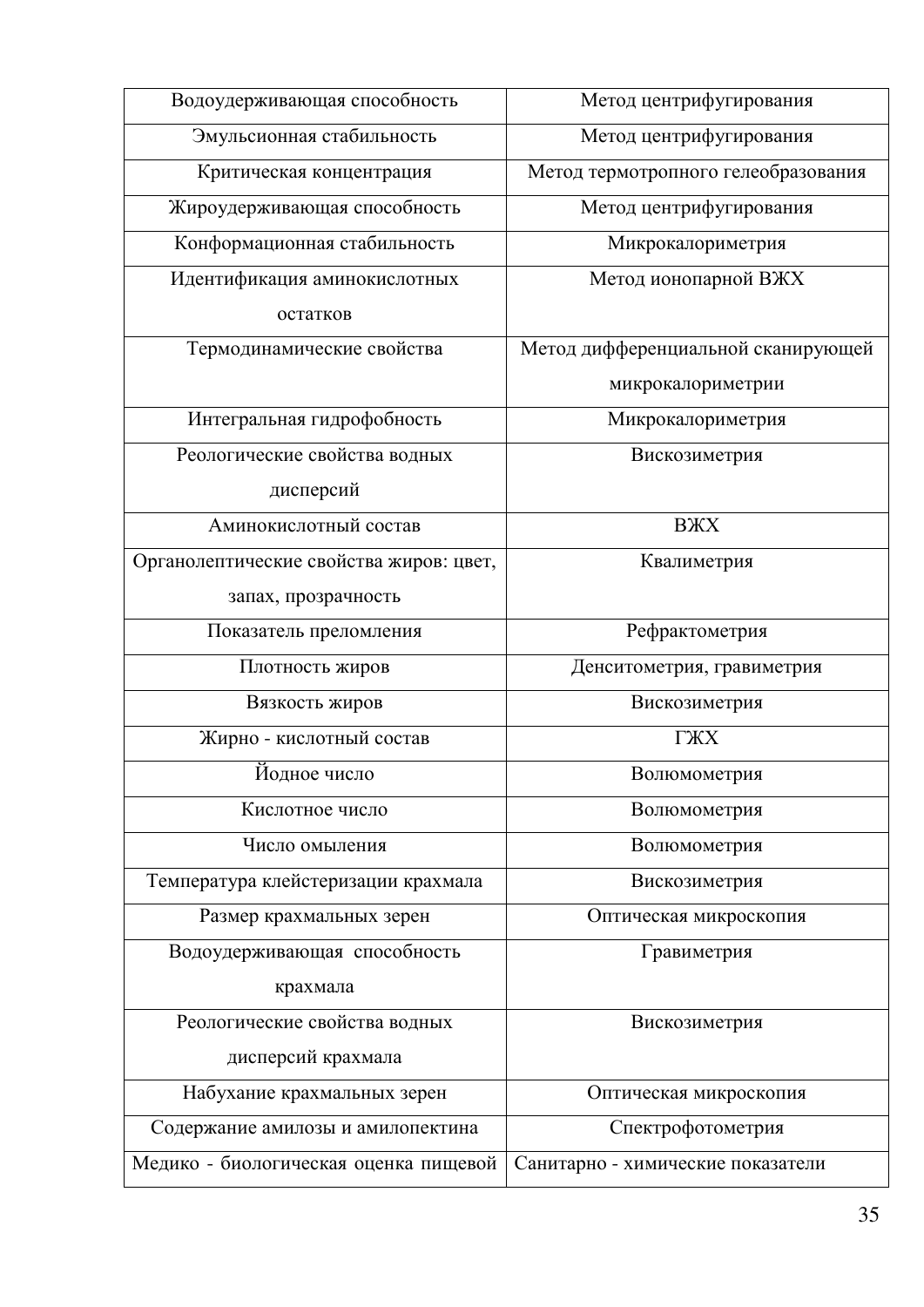Необходимость проведения тех или иных санитарно - химических исследований для каждого вида пищевой продукции, полученной из генетически модифицированных источников, определяется экспертом на основании требований, изложенных в "Гигиенических требованиях к качеству и безопасности продовольственного сырья и пищевых продуктов" СанПиН 2.3.2.560-96, Москва, 1997, и с учетом химического состава исходной аналогичной продукции, полученной традиционным способом без использования генной инженерии

В таблице 3.3.2 приведен перечень общепринятых методов испытаний показателей токсикологической безопасности:

| Цинк, медь, свинец, кадмий олово,  | Атомно - абсорбционный                |  |  |  |
|------------------------------------|---------------------------------------|--|--|--|
| железо                             |                                       |  |  |  |
| Ртуть                              | Колориметрический                     |  |  |  |
| Мышьяк                             | Колориметрический                     |  |  |  |
| Пестициды                          | Газожидкостная хроматография          |  |  |  |
| Углеводороды                       | хроматографические<br>Оптические<br>И |  |  |  |
|                                    | методы (ГЖХ, ВЭЖХ, ХМС)               |  |  |  |
| Патулин                            | Хроматографический (ТСХ)              |  |  |  |
| Афлатоксин М 1                     | Хроматографические ТСХ, ВЭЖХ          |  |  |  |
| Афлатоксин В 1                     | Хроматографические ТСХ, ВЭЖХ          |  |  |  |
| Зеараленон                         | Хроматографический ТСХ, ВЭЖХ          |  |  |  |
| Дезоксиниваленол                   | Хроматографический ТСХ, ВЭЖХ          |  |  |  |
| Т-2 токсин                         | Хроматографический ГЖХ                |  |  |  |
| Нитриты                            | Титрометрический                      |  |  |  |
| Нитрозамины                        | Флюориметрический,                    |  |  |  |
|                                    | хемилюминисцентный                    |  |  |  |
| Остаточные количества антибиотиков | Микробиологический                    |  |  |  |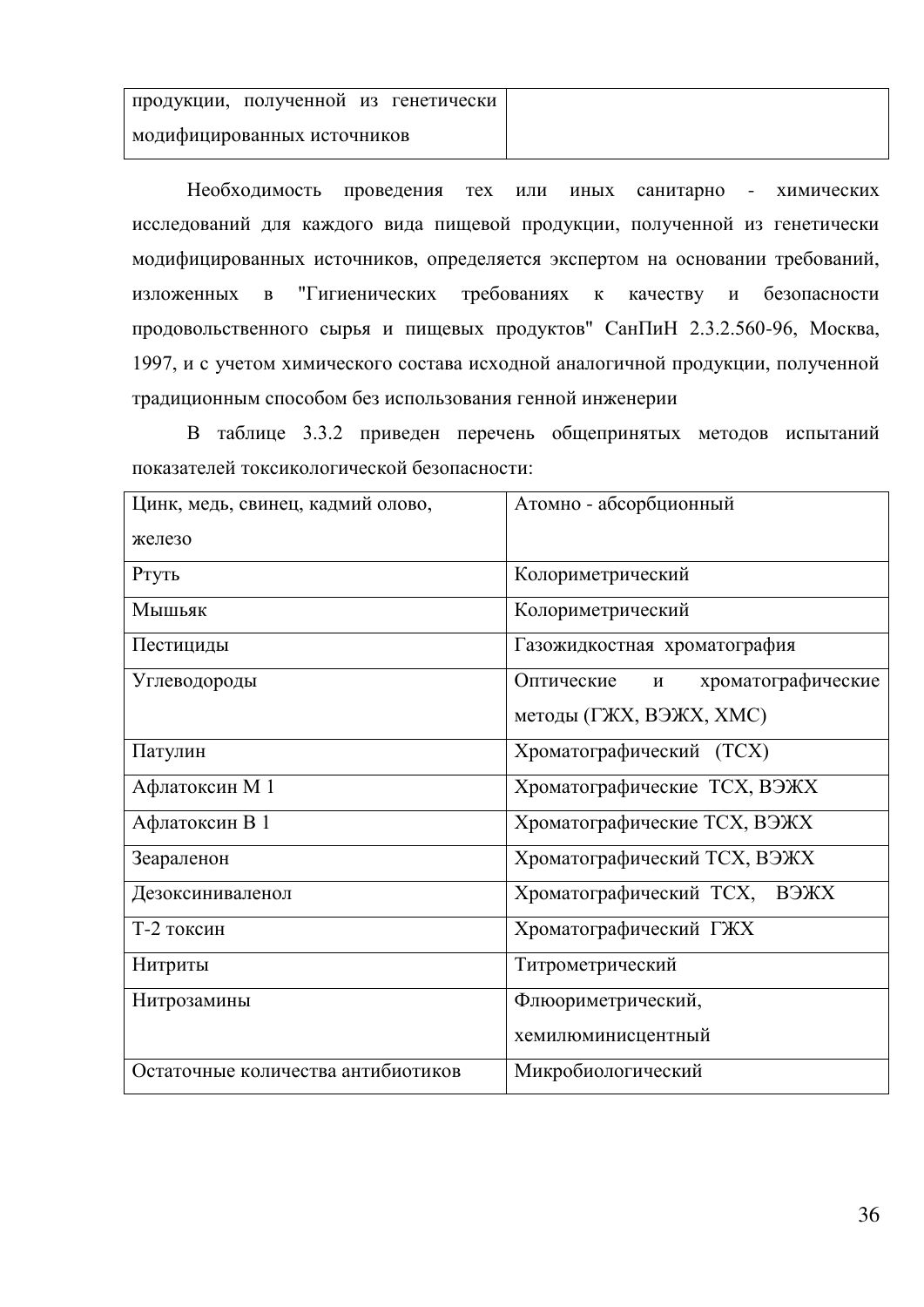#### Испытания на безопасность ГМО для здоровья человека

Испытания на безопасность являются контролируемым выпуском ГМО в условиях ограниченных и охраняемых экспериментальных участков с применением специальных мер ограничения рисков.

Целью испытаний на биобезопасность является получение экспериментальных данных и информации, необходимых для научно-обоснованной комплексной оценки риска при использовании (выпуске) ГМО в открытых системах или для получения дополнительной информации при подаче заявки на государственную регистрацию ГМО.

Испытания проводятся уполномоченными организациями. Место расположения участка должно соответствовать природно-климатическим условиям предполагаемого места выпуска ГМО в окружающую среду.

Испытания проводятся на основе контракта, заключаемого между собственником ГМО (и/или заявителем) и организацией, определенной в качестве центра по испытаниям генно-инженерно-модифицированных организмов на безопасность. Испытания завершаются отчётом, подаваемым в Экспертный совет.

Степень детализации информации, представляемой в отчёте, зависит от уровня потенциального риска и может определяться в каждом конкретном случае заявителем (собственником) и/или Экспертным советом.

Общие принципы минимизации рисков при проведении испытаний ГМО на безопасность должны соответствовать степени ранее выявленных рисков.

Организации, осуществляющие испытания на биобезопасность, должны учитывать следующие минимальные требования:

1. Требования по предотвращению нежелательной передачи вставки при испытании ГМО.

2. Требования к расположению опытного участка.

3. Требования к предотвращению несанкционированного доступа к опытному участку.

4. Требования к безопасному хранению и перевозкам образцов ГМО.

5. Требования к использованию ГМО.

6. Требования к мероприятиям по мониторингу опытного участка: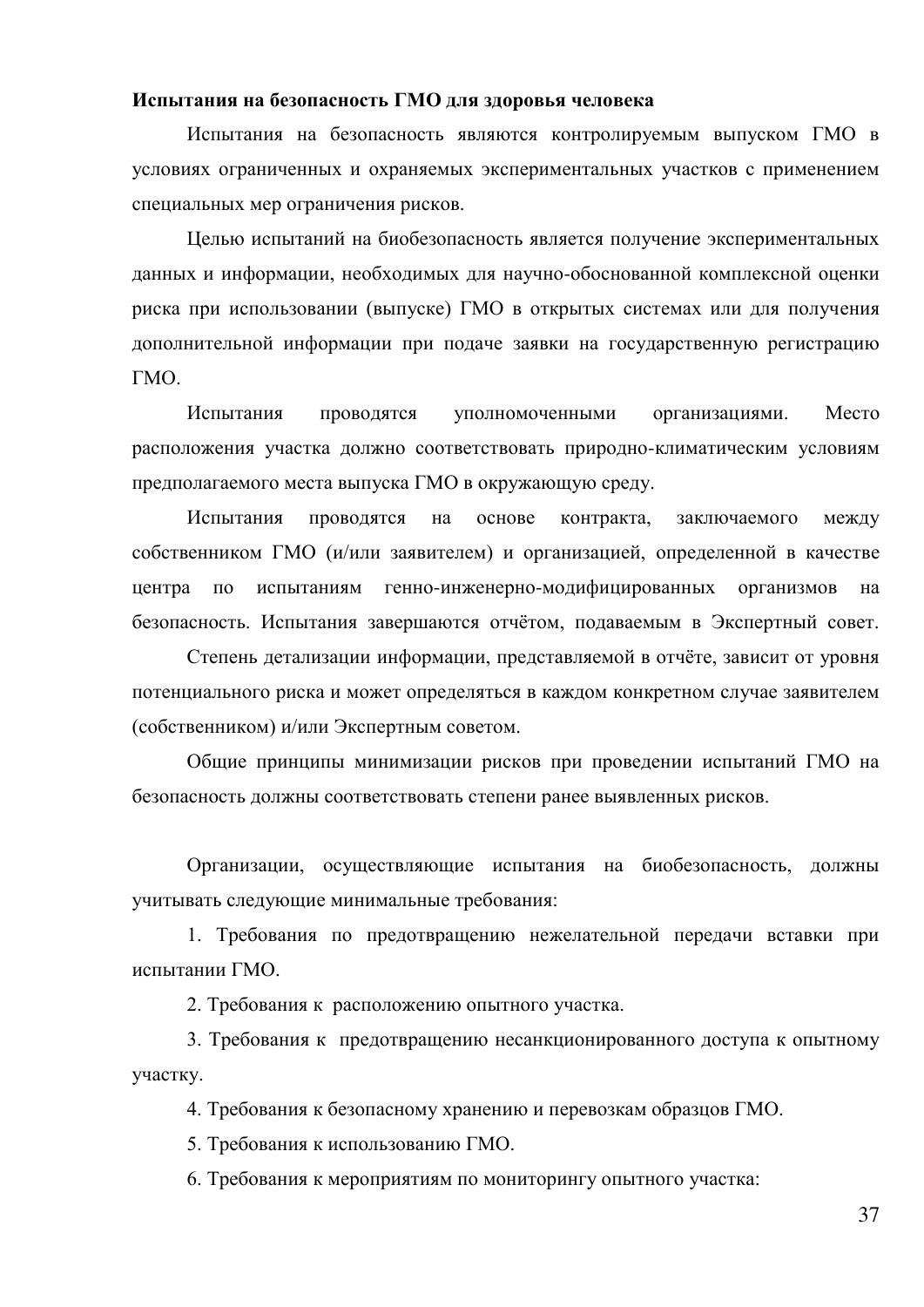7. Требования к персоналу, осуществляющему исследования.

#### Этапы проведения оценки при регистрации ГМО:

1. Анализ предоставленной для регистрации продукта информации Заявителя, а также дополнительной доступной информации.

2. Отбор образцов для проведения лабораторных исследований.

3. Медико-биологическая оценка пищевой продукции, полученной из генетически модифицированных источников (МУК 2.3.2.970-00 1)

# Оценка пищевой продукции, полученной из генетически модифицированных источников, по функционально - технологическим свойствам

В жизнедеятельности человеческого организма главенствующую роль играет белок, поэтому представляется важным проследить, не претерпевает ли он каких-либо изменений в процессе генетической модификации, поскольку генная инженерия может привести к изменению структуры и функции белков, в частности ферментов.

Свойства белка однозначно связаны с его структурой. Основным методом исследования структуры белка является метод рентгеноструктурного анализа его кристаллов. Однако для большинства белков, используемых в питании, данные об их структуре по ряду причин неизвестны. С другой стороны, известно, что структура белков также определяет их термодинамические свойства, которые, в свою очередь, влияют на их функциональные свойства.

Существует ряд методов измерения термодинамических свойств, среди которых предпочтительным методом является калориметрия. Этот метод позволяет измерять температурную зависимость теплоемкости. Из полученной зависимости можно вычислить теплоемкость для нативной и денатурированной форм белка, энтальпию и температуру денатурации белка. Вычисленные термодинамические параметры позволяют определить интегральную гидрофобность и конформационную стабильность белков. Указанные характеристики тесно связаны с главными функциональными свойствами.

Метод ионопарной высокоэффективной жидкостной хроматографии в обращенных фазах позволяет идентифицировать единичные замены аминокислотных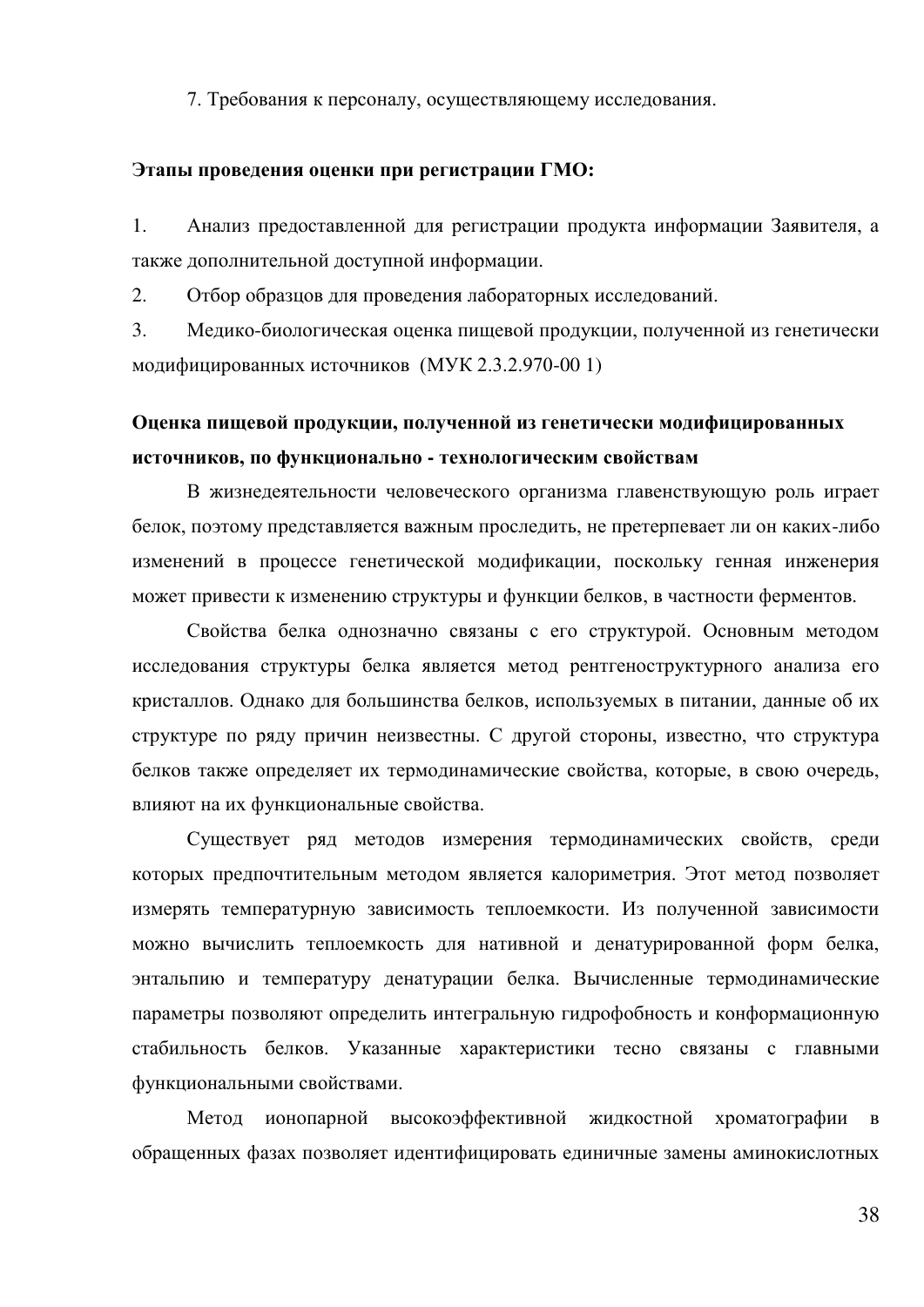остатков в белковой макромолекуле и незаменим при сравнительном исследовании белков.

В процессе изменения генома организма в нем накапливаются компоненты, обеспечивающие его устойчивость к внешним неблагоприятным факторам заболеваниям, насекомым - вредителям или гербицидам и т.д. В определенных концентрациях эти компоненты могут быть опасными для здоровья человека, употребляющего в пищу продукты, полученные с применением методов генной инженерии. Поэтому в процессе промышленной переработки такого сырья могут потребоваться изменения в существующих технологиях, обеспечивающие минимальное остаточное содержание опасных для здоровья компонентов. Такие изменения в технологии могут сказаться на качественных показателях (функционально - технологических свойствах) белковых препаратов, вырабатываемых из генетически модифицированного сырья. Кроме этого, предполагается целенаправленное изменение аминокислотного состава белков, выделяемых из генетически модифицированной пищевой продукции (например, имеющих сбалансированный АКС), для повышения их пищевой ценности. Это неизбежно повлечет изменение функционально технологических свойств коммерческих белковых препаратов и отразится на качестве пищевых продуктов, в которых они используются. Это, в свою очередь, может привести к необходимости внесения изменений в технологические процессы, использующие эти препараты.

Поэтому необходим непрерывный контроль (мониторинг) свойств белковых препаратов, вырабатываемых из генетически модифицированного пищевого сырья при, безусловно, безопасном содержании компонентов вредных для здоровья человека. Микро- и макростабильность белковой молекулы определяет ряд наиболее важных функциональных свойств белка, таких, как растворимость, способность стабилизировать эмульсии и пены, образовывать гели, удерживать жир и влагу. Эти функциональные свойства напрямую связаны с характеристиками готовых пищевых продуктов.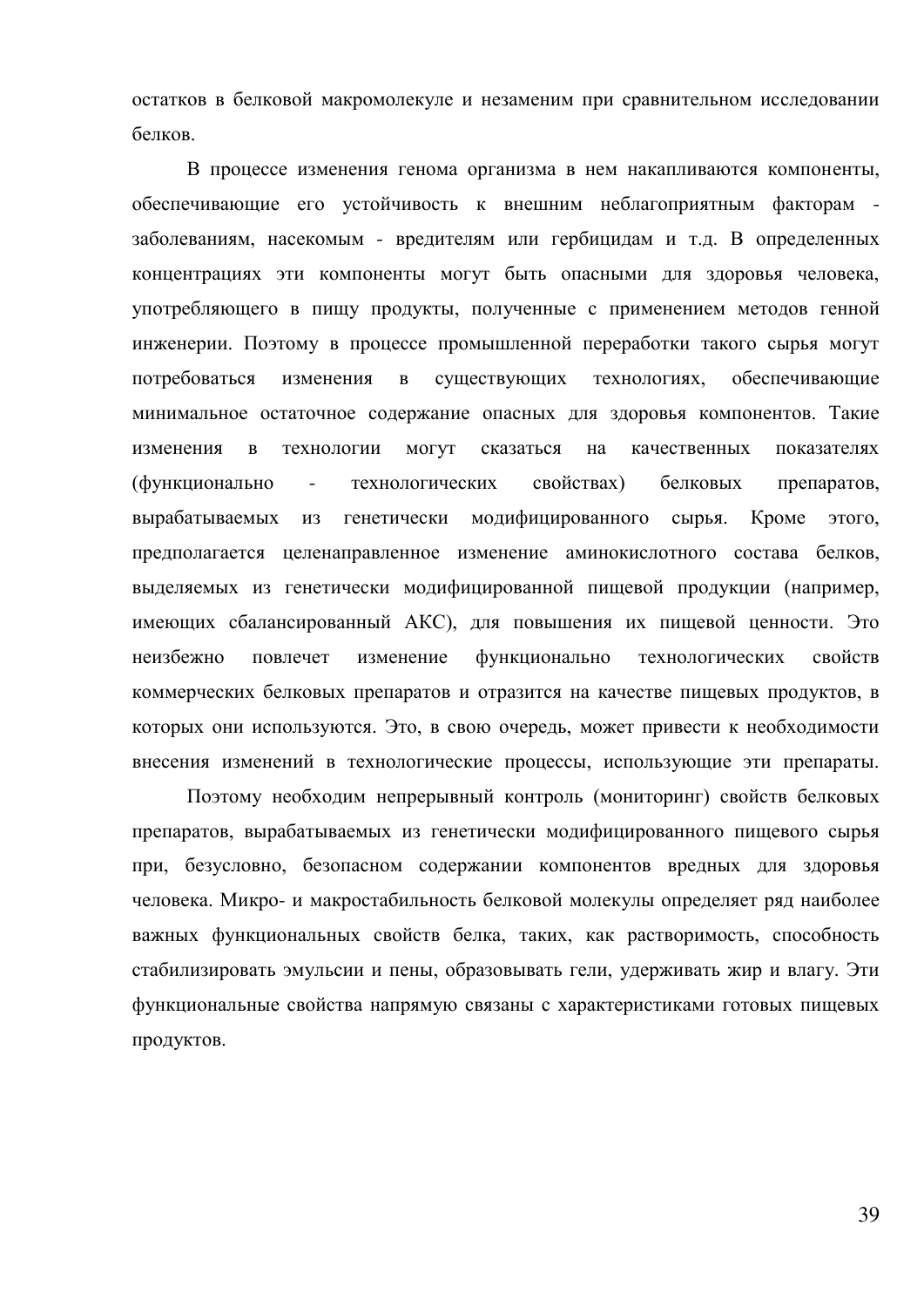# 3.4 Перечень требований, направленных на предотвращение негативных последствий для здоровья человека, связанных с потреблением ГМО-продукции Радиологические показатели безопасности

Согласно "Гигиеническим требованиям к качеству и безопасности продовольственного сырья и пищевых продуктов" СанПиН 2.3.2.560-96 для продуктов, в состав которых входит растительное сырье, определяются радиологические показатели безопасности.

Цезий- допустимый уровень 137 200 Бк/кг

Стронций – допустимый уровень 90 100 Бк/кг

Радиационная безопасность БАД к пище, загрязненной другими радионуклидами, определяется соответствием ее нормативам ГН 2.6.1.054-96 "Нормы радиационной безопасности (НРБ-96)".

#### Испытания на безопасность.

Испытания на безопасность являются контролируемым выпуском ГМО в условиях ограниченных и охраняемых экспериментальных участков с применением специальных мер ограничения рисков.

Целью испытаний на биобезопасность является получение экспериментальных данных и информации, необходимых для научно-обоснованной комплексной оценки риска при использовании (выпуске) ГМО в открытых системах или для получения дополнительной информации при подаче заявки на государственную регистрацию TMO.

Испытания проводятся уполномоченными организациями. Место расположения участка должно соответствовать природно-климатическим условиям предполагаемого места выпуска ГМО в окружающую среду.

Испытания проводятся на основе контракта, заключаемого между собственником ГМО (и/или заявителем) и организацией, определенной в качестве центра по испытаниям генно-инженерно-модифицированных организмов на безопасность. Испытания завершаются отчётом, подаваемым в Экспертный совет. Степень детализации информации, представляемой в отчёте, зависит от уровня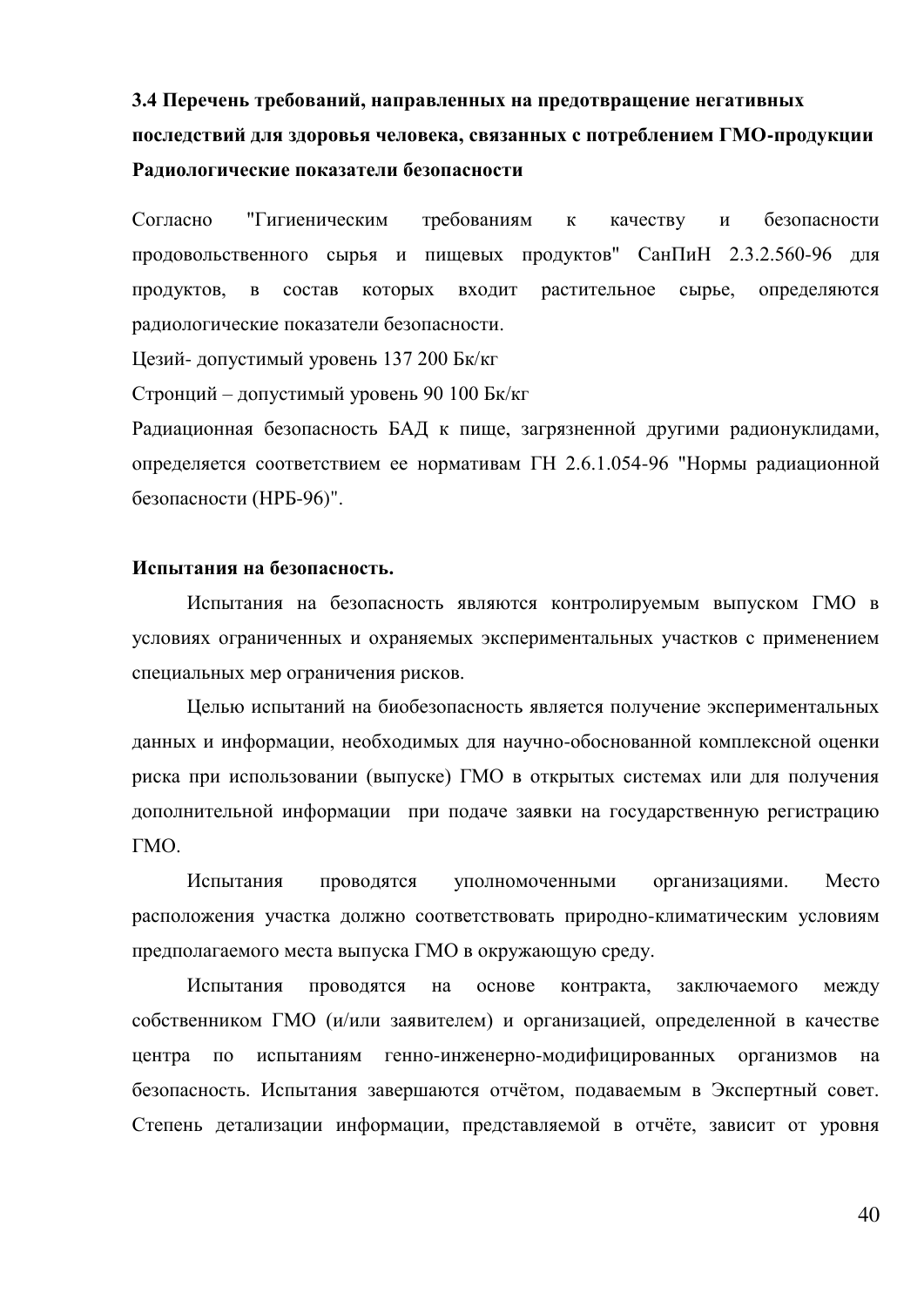потенциального риска и может определяться в каждом конкретном случае заявителем (собственником) и/или Экспертным советом.

Общие принципы минимизации рисков при проведении испытаний ГМО на безопасность должны соответствовать степени ранее выявленных рисков.

Организации, осуществляющие испытания на биобезопасность, должны учитывать следующие минимальные требования:

1. Требования по предотвращению нежелательной передачи вставки при испытании ГМО.

2. Требования к расположению опытного участка.

3. Требования к предотвращению несанкционированного доступа к опытному vyactky.

4. Требования к безопасному хранению и перевозкам образцов ГМО.

5. Требования к использованию ГМО.

6. Требования к мероприятиям по мониторингу опытного участка:

7. Требования к персоналу, осуществляющему исследования.

# 3.5. Рекомендации по применению адекватных мер ограничения рисков и управления рисками с целью снижения негативных последствий для здоровья человека, связанных с потреблением ГМО-продукции

На основе изучения различных источников выявлены общие стратегии оценки и ограничения рисков для различных категорий ГМО (растения, животные, микроорганизмы). Прежде всего, для разработки адекватных мер ограничения рисков необходима возможно полная информация (досье) о ГМО, научный прогноз (расчёт) поведения ГМО в вероятной принимающей среде и накопление эмпирических данных на протяжении времени использования.

#### 3.5.1 Для оценки рисков ГМО необходимы:

а) молекулярная характеристика вектора, трансгена и его экспрессии в ГМО;

б) изучение генотипических и фенотипических изменений в ГМО,

в) изучение стабильности трансгена на протяжении жизни ГМО и его многочисленных поколений;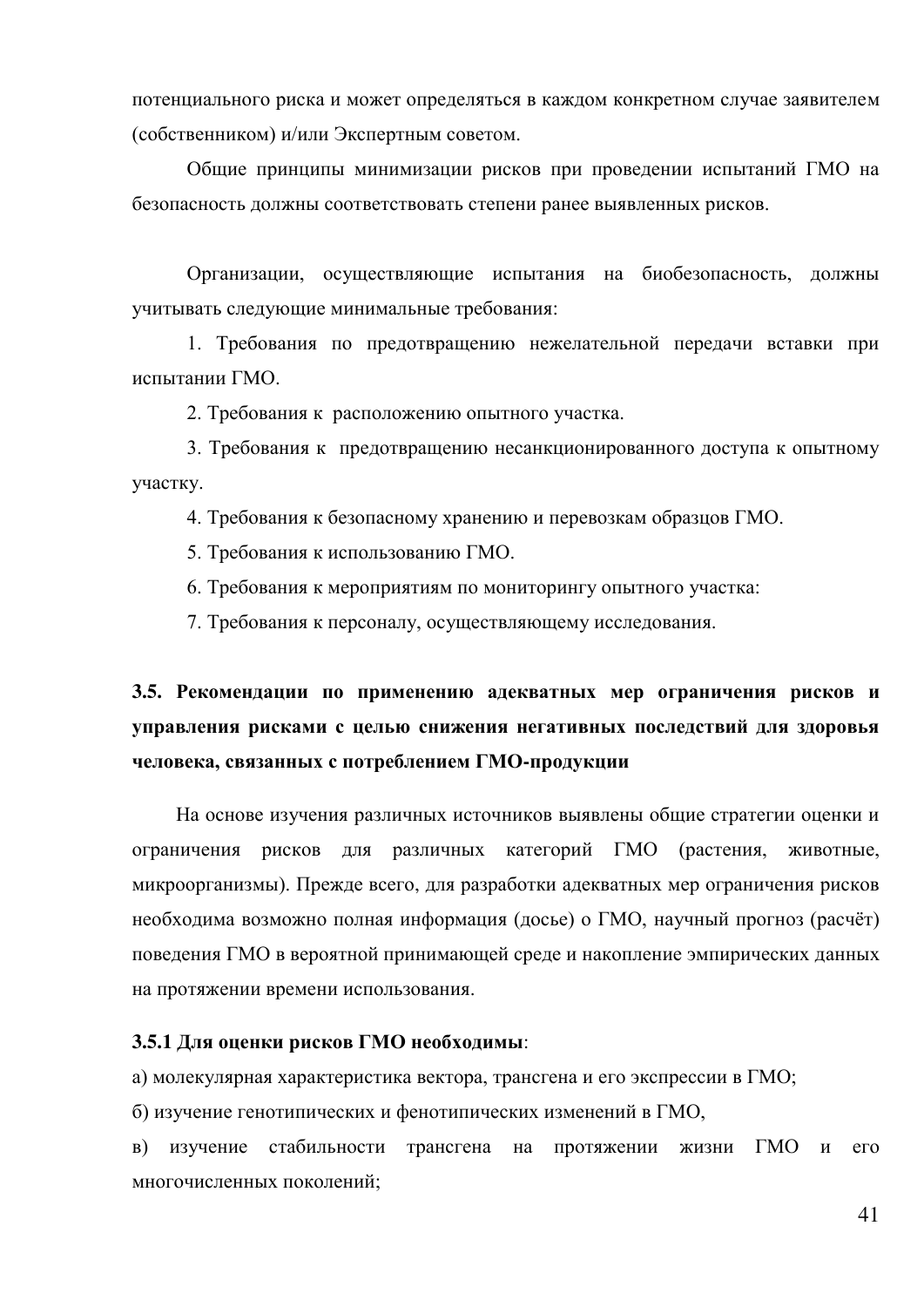г) прогноз возможных непреднамеренных эффектов трансгена на ГМО;

д) оценка возможности горизонтального переноса генов;

е) оценка возможных экологических эффектов ГМО, описания мест обитания, эффектов на биоразнообразие;

ж) прямые и непрямые токсикологические и аллергические исследования пищи и кормов, получаемых из ГМО;

з) демонстрация эффективности и оценки потенциального воздействия на окружающую среду и возможных мер по смягчению последствий, которые могли бы, уменьшить или изменить в желательном направлении выявленные воздействия;

и) оценка рисков для окружающей среды систематической оценкой экотоксичности и биодеградабельности каждого ингредиента;

к) описание различий между ГМО и традиционными организмами того же вида в содержании белков, жиров, углеводов, аминокислот, витаминов, минералов и т.п.

3.5.2 Оценка риска, связанная с использованием ГМО, должна быть основана на анализе известных научных и эмпирических данных и результатах экспериментальных исследований, касающихся характеристики ГМО с учетом:

- организма-реципиента;

- организма-донора;

- **Bektopa**;

- нового признака(-ов);

- цели и географического расположения места предполагаемого выпуска;

- масштаба выпуска;

- потенциальной принимающей среды.

#### **3.5.3 При оценке риска учитываются следующие основные критерии:**

 $\partial$ ля организма-реципиента:

- способ размножения и распространения;

- инвазивный потенциал;

- способность к образованию жизнеспособного фертильного

потомства с дикоживущими родственными видами;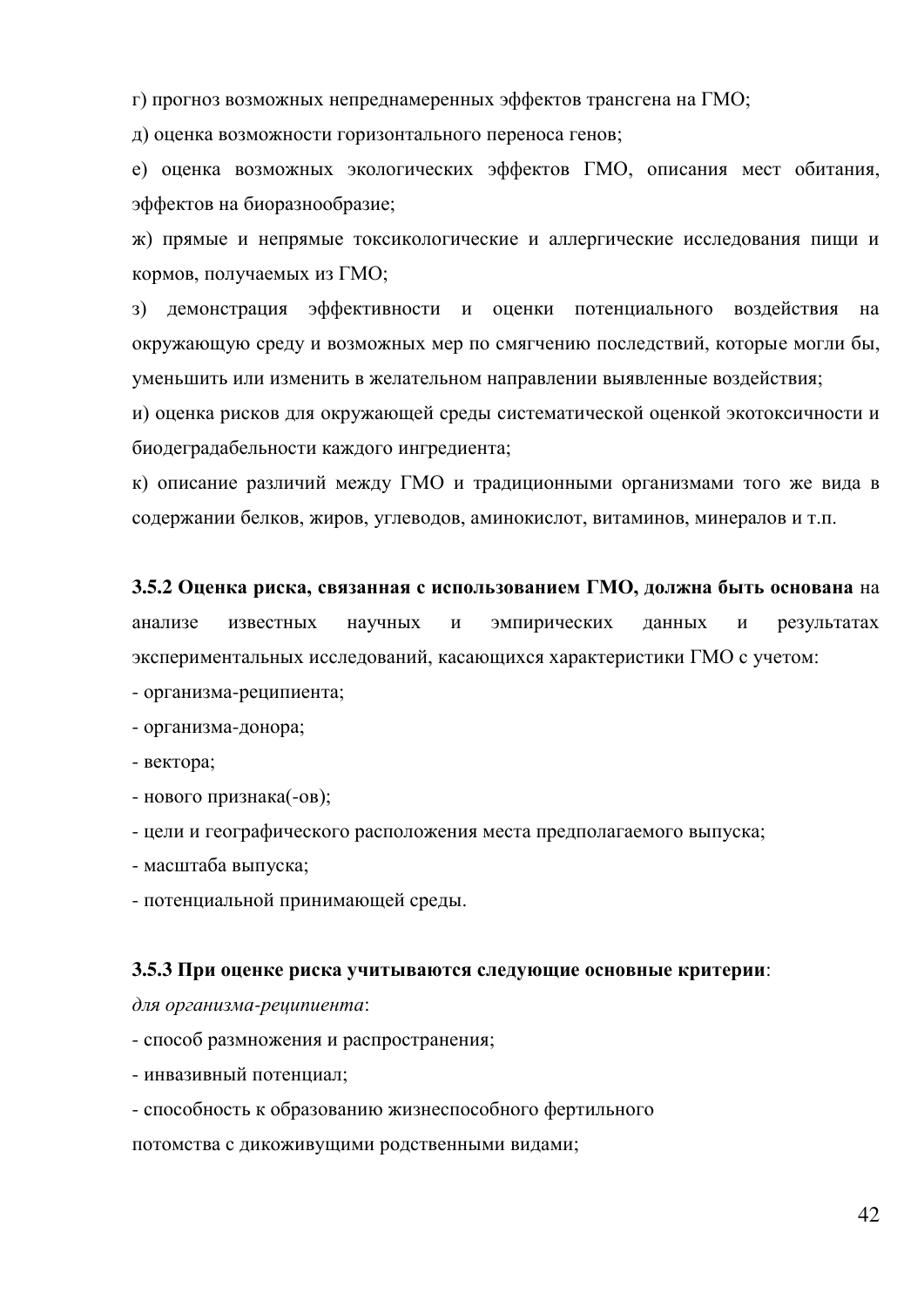$\partial$ ля организма-донора:

- патогенность;

- токсичность и аллергенность продуктов экспрессии целевого гена;  $\partial$ ля вектора:

- молекулярно-биологические характеристики;

- характеристики безопасности;

для рекомбинантной ДНК:

- фрагмент ДНК или полноразмерная копия гена;

- промотор и другие регуляторные последовательности;

- маркерные селективные гены устойчивости к

антибиотикам или репортёрные гены;

 $\partial$ ля экспрессируемого белка:

- токсичность и аллергенность (известные или

потенциальные) в отношении человека и организмов -

обитателей потенциальной принимающей среды.

 $\partial$ *nя ГМО*:

- соответствие заявленной генно-инженерной конструкции (вставки);

- токсичность и аллергенность;

- способность к передаче трансгена другим организмам;

способность к образованию жизнеспособного фертильного потомства с родственными и неродственными видами животных;

- инвазивный потенциал;

- характер взаимодействий между ГМО и целевыми организмами;

- возможность и характер воздействия ГМО на не целевые организмы;

возможность передачи трансгена в потенциальную принимающую среду (качественная оценка вертикальной и горизонтальной передачи генов);

возможность рекомбинации между вирусами животных и вирусными нуклеотидными последовательностями трансгенов ГМО;

- возможные трофические цепи.

 $\partial$ ля потенциальной принимающей среды:

- географическое расположение места планируемого выпуска ГМО;

- особенности, которые могут быть причиной нежелательного воздействия ГМО;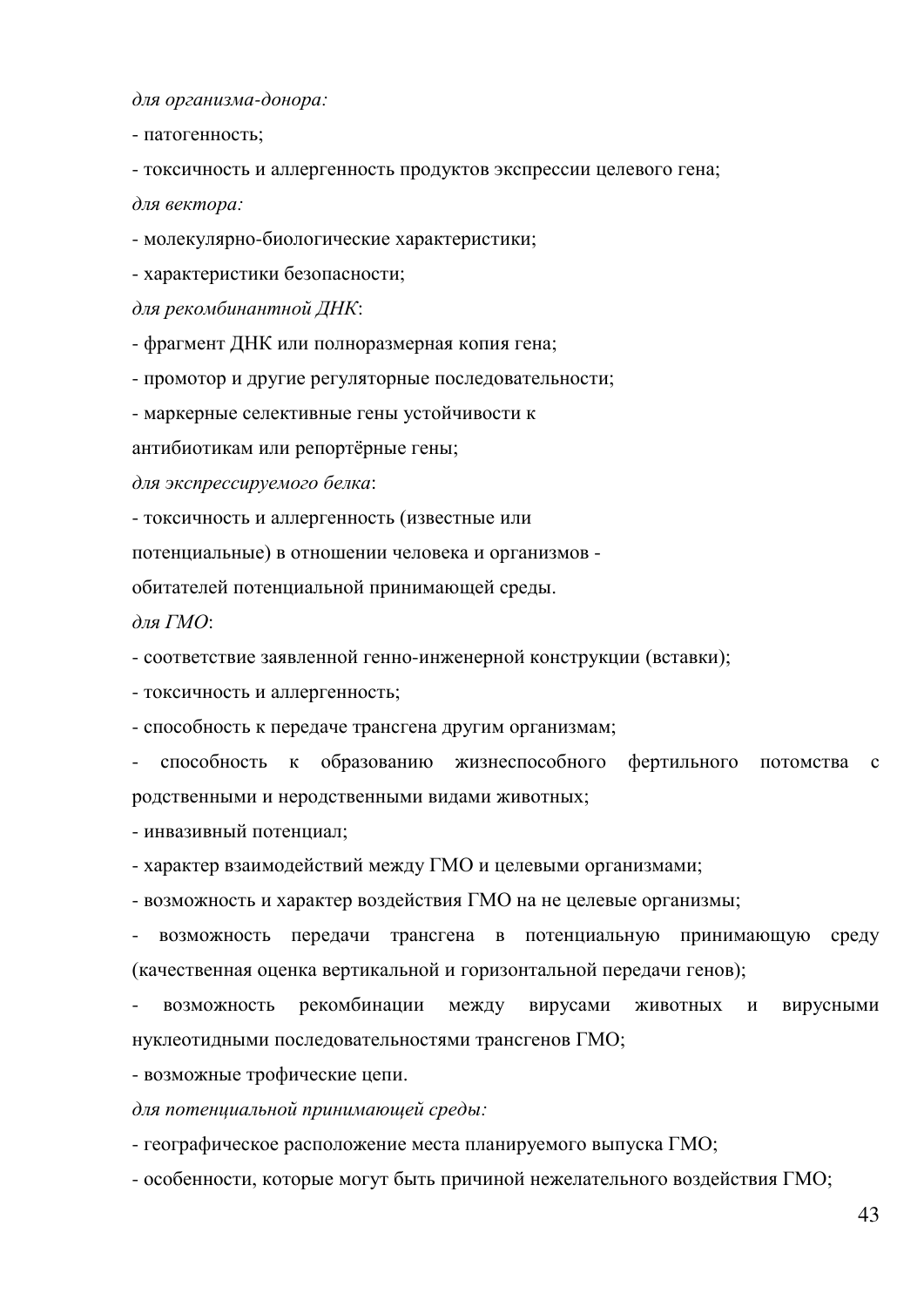- удалённость от мест проживания;

- наличие половой совместимости с животными, проживающими близи места выпуска;

способность отличных от ГМО животных организмов в потенциальной принимающей среде получить гены от генетически-модифицированных животных в результате выпуска;

- данные о природных экосистемах (включая обитающие в них организмы), которые могут взаимодействовать с ГМО или подвергнуться их воздействию, в том числе опосредованно.

**3.5.4 Оценка риска и принятие решения в долгосрочном** прогнозе при выпуске ГМО в окружающую среду производятся по особому сценарию в каждом конкретном случае (подход "case by case"). Однако существует ряд общих факторов, которые необходимо учитывать при определении угроз, возникающих при попадании трансгена в окружающую среду.

Риски, связанные с живыми измененными организмами и продуктами их метаболизма, т.е. обработанными материалами (фекалии, моча, слюна, кровь, клетки и др.), происходящими от живого измененного организма, должны рассматриваться в сравнении с рисками, вызываемыми генетически немодифицированными организмами в потенциальной принимающей среде (принцип композиционной эквивалентности). Суть этого принципа заключается в сравнении ГМО с исходным традиционным аналогом. Сравнение проводится по содержанию основных пищевых веществ (белков, жиров, углеводов), микронутриентов, минорных непищевых биологически активных компонентов, антиалиментарных и токсичных веществ, аллергенов, характерных для данного вида организмов или определяемых свойствами переносимых генов.

**3.5.5 Целью сравнительного подхода является выявление изменений между ГМО и** сравниваемым организмом (организмами), которые могут привести к неблагоприятному воздействию. Выбор организмов для сравнения может в значительной степени повлиять на актуальность и интерпретацию результатов, полученных в процессе оценки рисков, и выводы, сделанные на их основе. С этой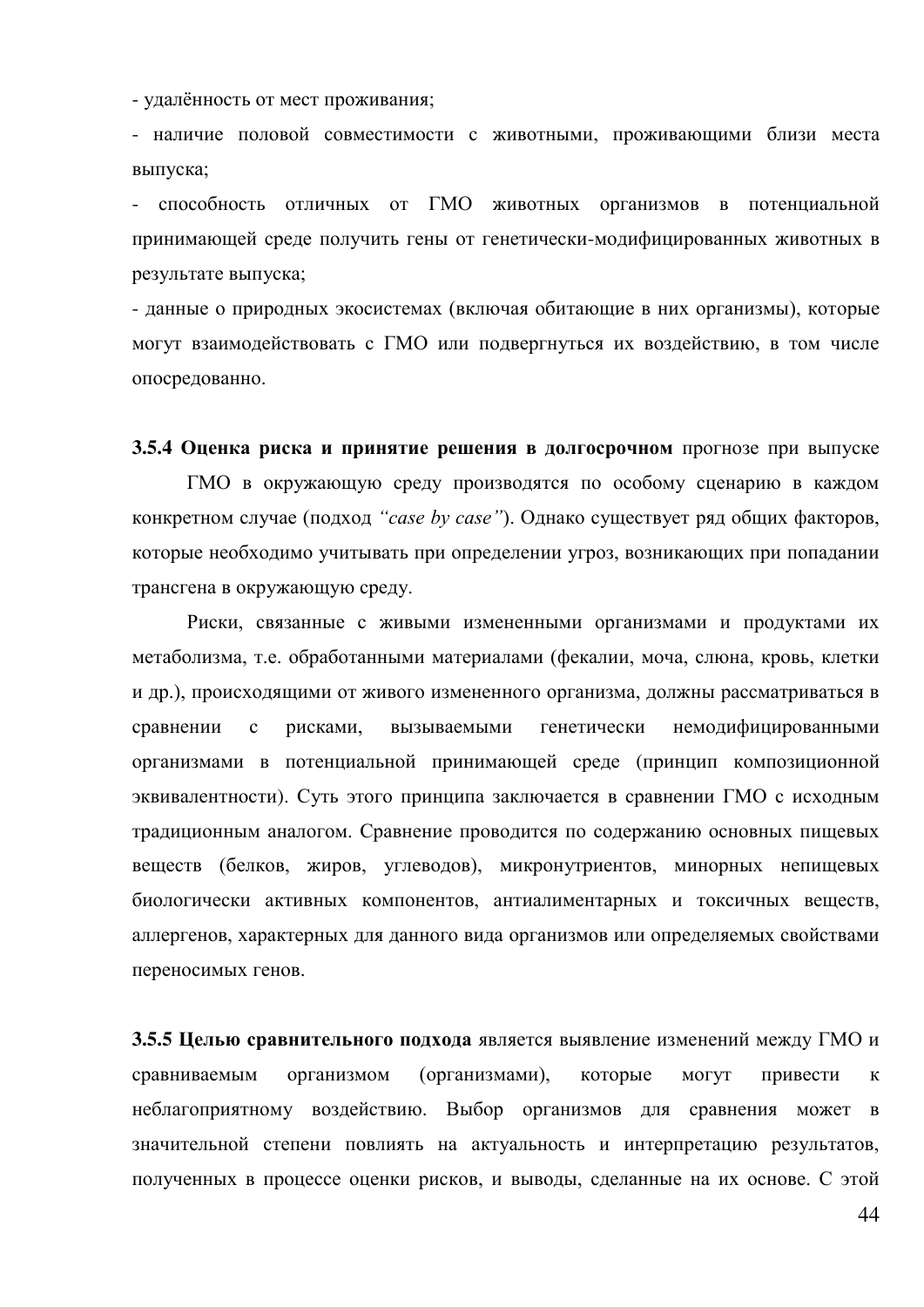целью необходимо выбрать один или несколько организмов, отобранных для сравнения, с учетом их потенциала для получения актуальной информации, соответствующей задачам оценки рисков. Для учета вариаций, связанных с взаимодействием с окружающей средой, оценку ГМО и сравниваемого с ним организма (организмов), желательно проводить в одно и то же время и в одном и том же месте при одинаковых условиях окружающей среды.

Возможно осуществление оценки рисков итерационным способом, когда определенные этапы могут быть пересмотрены при появлении новой информации или изменении обстоятельств, которые могут изменить ее выводы.

**3.5.6 Основные принципы** проведения оценки при использовании (выпуске) ГМО в открытых системах включают:

1) Оценка влияния имеет научную основу, а не предположения.

2) Для оценки влияния используется вся доступная информация.

3) На всех этапах проведения оценки необходим постоянный контроль за изменением свойств ГМО и состоянием окружающей среды.

4) Основополагающим является принцип обратной связи для того, чтобы подтвердить или опровергнуть сделанные первоначально оценки немедленных влияний ГМО и для идентификации возможных дальнейших отсроченных неблагоприятных эффектов, вызываемых дальнейшим применением данного ГМО.

5) Даже если предварительная оценка риска в целом не идентифицирует негативного влияния, это предположение следует использовать при мониторинге отдельных специфических случаев наряду с общим наблюдением.

6) Мониторинг ситуации не является статическим процессом, он должен быть постоянно повторяющейся процедурой и позволять улучшать ситуацию при дальнейшей работе с ГМО.

7) Один из центральных принципов мониторинга – аккуратная, четко описанная и своевременная информация о его результатах, доступная для использования экспертами и общественными организациями.

8) Многие методы выявления генно-инженерной модификации, основанные на ПЦР, являются специфическими для одиночного трансформационного события и часто рассчитаны на амплификацию последовательностей ДНК, прилегающих к участку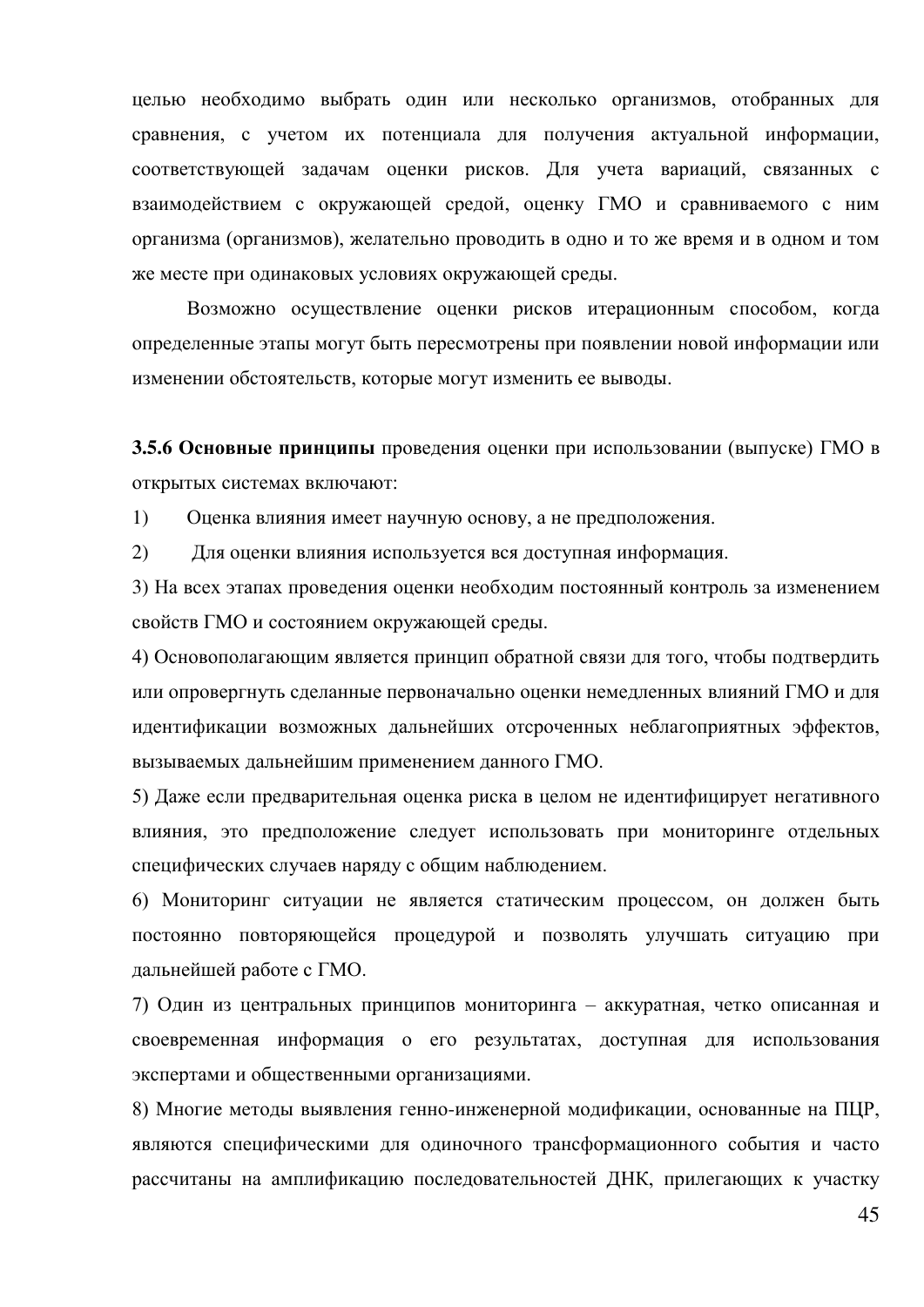вставки. Достоверное обнаружение и идентификация одиночных событий, продуцируемых через сайт-специфические вставки, является проблемой, поскольку у различных ГМО фланкирующие последовательности могут быть одинаковыми. Это становится особенной проблемой в тех случаях, когда анализируется пакетированное событие (stacked event), которое содержит множественные кассеты экспрессии с аналогичными последовательностями ДНК, либо смесь образцов с различными событиями. Поэтому для идентификации ГМО рекомендуется использовать ПЦРметоды, специфичные к конкретному трансформационному событию (event-specific).

Например, конкретные стандартизованные методы, рекомендуемые для идентификации и количественного определения генетически модифицированных растений, приведены в "Компендиуме референтных методов анализа ГМО" Европейского Союза (Объединённый исследовательский центр): [http://ihcp.jrc.ec.europa.eu/our\\_activities/gmo/gmo\\_analysis/compendium-reference](http://ihcp.jrc.ec.europa.eu/our_activities/gmo/gmo_analysis/compendium-reference-methods-gmo-analysis/at_multi_download/file?name=compendium_ref_methods_gmo_analysis_10_11_10.pdf)[methods-gmo-](http://ihcp.jrc.ec.europa.eu/our_activities/gmo/gmo_analysis/compendium-reference-methods-gmo-analysis/at_multi_download/file?name=compendium_ref_methods_gmo_analysis_10_11_10.pdf)

[analysis/at\\_multi\\_download/file?name=compendium\\_ref\\_methods\\_gmo\\_analysis\\_10\\_11\\_1](http://ihcp.jrc.ec.europa.eu/our_activities/gmo/gmo_analysis/compendium-reference-methods-gmo-analysis/at_multi_download/file?name=compendium_ref_methods_gmo_analysis_10_11_10.pdf) [0.pdf](http://ihcp.jrc.ec.europa.eu/our_activities/gmo/gmo_analysis/compendium-reference-methods-gmo-analysis/at_multi_download/file?name=compendium_ref_methods_gmo_analysis_10_11_10.pdf)

и в интерактивной "Базе методов детектирования ГМО" CropLife International: [http://www.detection-methods.com](http://www.detection-methods.com/)

**3.5.7 Первичная классификация ГМО по уровням риска** осуществляется согласно потенциальной опасности содержащегося в них трансгена и используемого для переноса вектора:

1. ГМО, полученные на основе безвирусных векторов и не несущие очевидной опасности для человека и окружающей среды (векторы - бактериальные плазмиды; гены, кодирующие структурные белки клетки).

2. ГМО, полученные на основе вирусных векторов, не несущие очевидной опасности для человека и окружающей среды (векторы - элементы вирусных геномов, дефектные вирусы; гены, не кодирующие физиологически активные белки).

3. ГМО, полученные с помощью вирусных или безвирусных векторов, и несущие потенциальную опасность для человека и окружающей среды (векторы бактериальные плазмиды или дефектные вирусы; гены, кодирующие гормоны, факторы роста и др. физиологически-активные белки).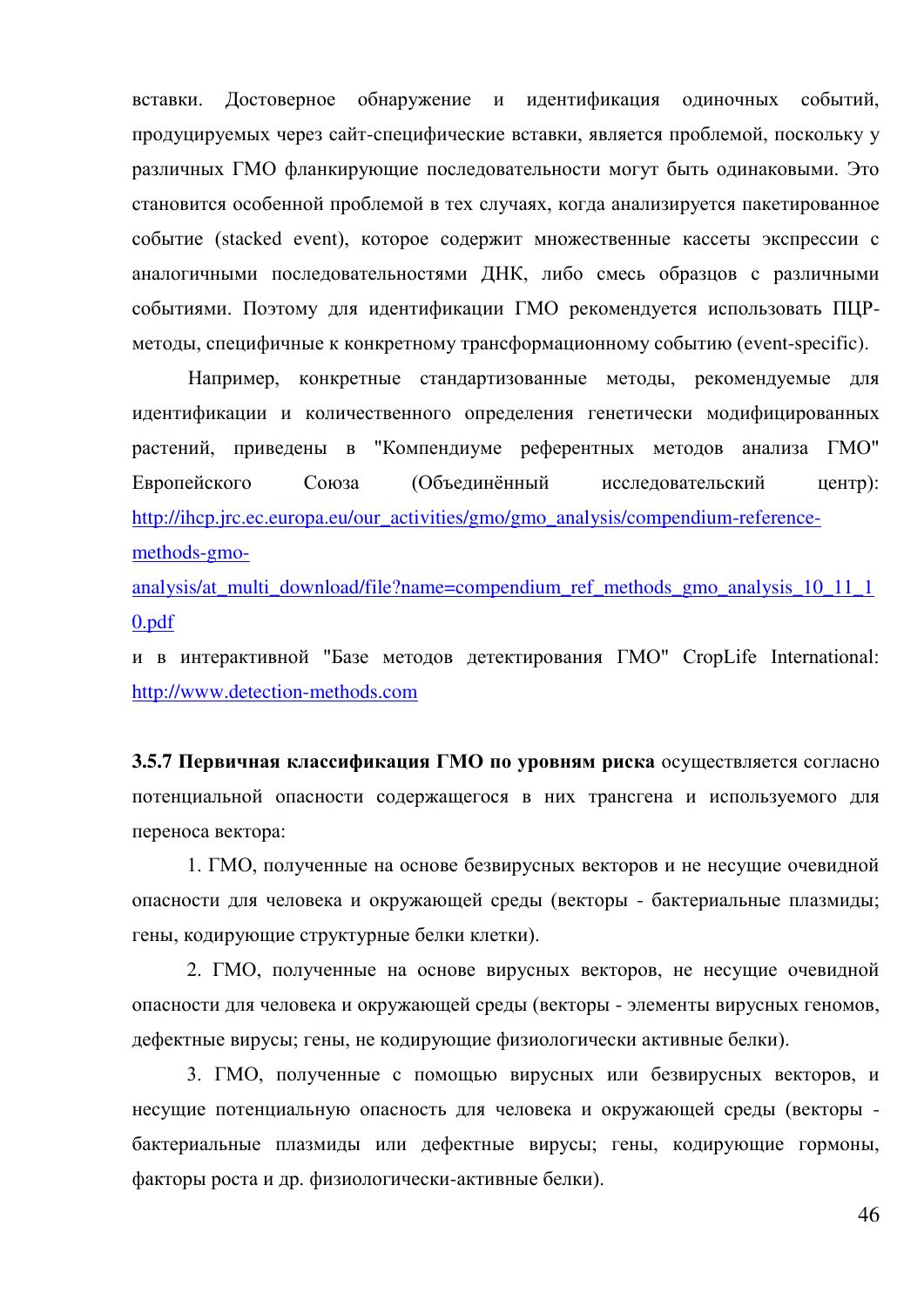4. ГМО, полученные с помощью вирусных или безвирусных векторов, и несущие гены с предсказуемой опасностью для человека и окружающей среды (гены, кодирующие прионы, онкобелки, продукты вирусных генов и др.).

#### 3.5.8 Оценка риска включает:

- идентификацию потенциально нежелательных воздействий ГМО на принимающую среду, включая здоровье человека;

- оценку вероятности этих нежелательных эффектов;

- идентификацию и оценку благоприятных воздействий ГМО на принимающую среду, включая здоровье человека;

- оценку совокупного влияния последствий выпуска ГМО в открытую систему и/или его промышленного использования.

# 3.6 Предложения по нормативному регулированию производства и оборота ГМО-продукции в странах Таможенного союза и Евразийского экономического **сообщества (ЕврАзЭС)**

В качестве основного предложения по совершенствованию деятельности государственных ведомств, проводящих экспертизу и регистрацию ГМО на биологическую безопасность, считаем целесообразным определить в этих ведомствах и закрепить приказом Департаменты, ответственные за координацию между ведомствами в области ГМО. Определить в этих Департаментах контактных лиц ответственных за текущие вопросы. Рекомендовать сформировать при вышеназванных Департаментах группы экспертов и специалистов в области оценки рисков ГМО и наладить взаимодействие этих экспертных групп в рамках координации деятельности ведомств по проведении экспертизы и регистрации ГМО на биологическую безопасность.

Разработать предложения по гармонизации со странами Таможенного союза и Евразийского экономического сообщества (ЕврАзЭС) в области организации и методологии проведения оценки риска и управления риском при использовании (выпуске) ГМО в открытых системах, для государственной регистрации на биологическую безопасность. Эти предложения разработать с учетом того, что страны Таможенного союза и Евразийского экономического сообщества (Страны)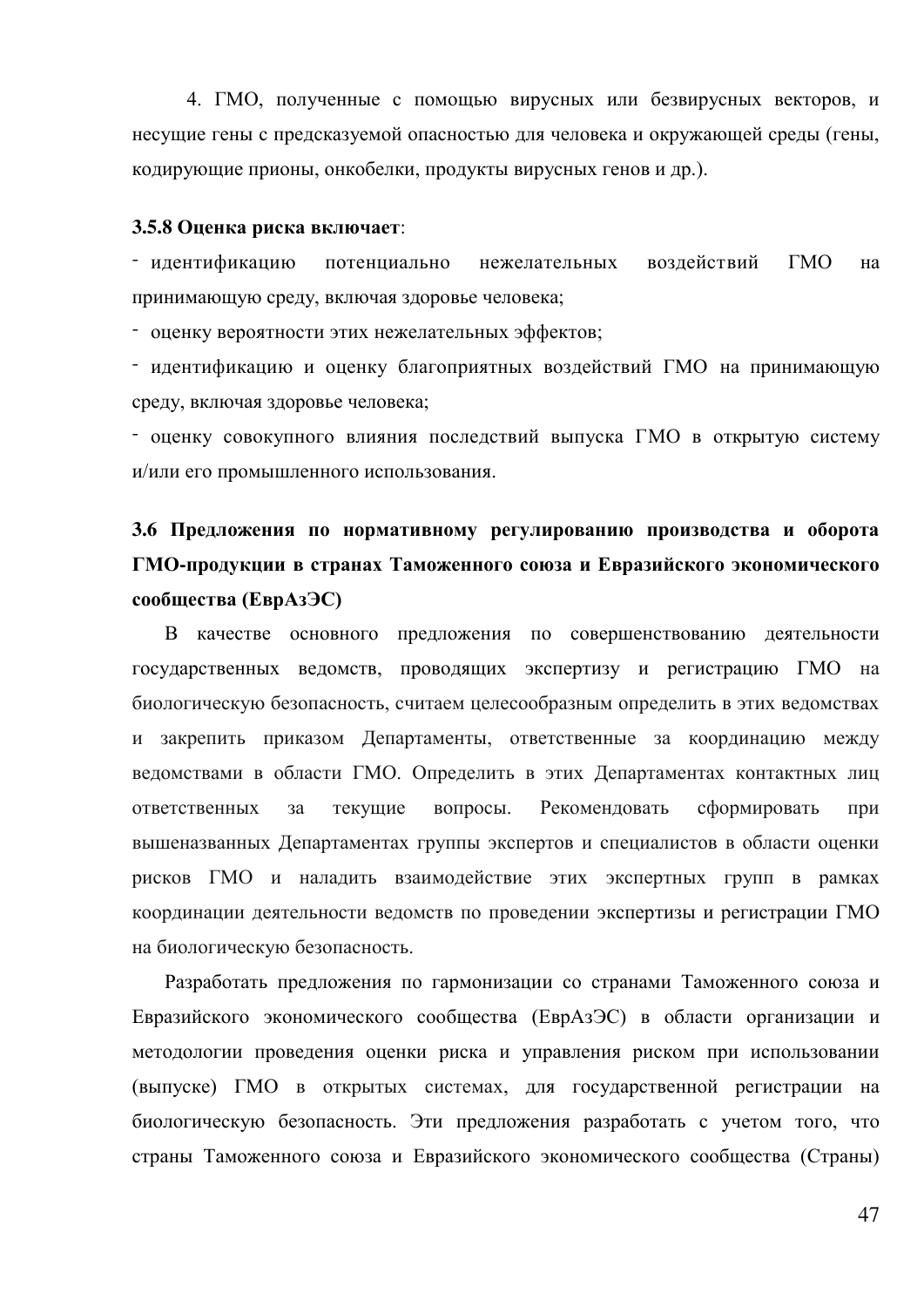являются Сторонами Картахенского Протокола, тогда, как Россия не является Стороной Картахенского Протокола.

- Страны должны уведомлять о трансграничном перемещении живых ГМО со своих территорий и/или через свои территории.
- Страны должны проводить оценку риска и управлению риском при использовании (выпуске) генно-инженерно-модифицированных растений и животных в открытых системах с учетом интересов всех Стран.
- В случае необходимости, Странам рекомендуется воспользоваться механизмом посредничества и доступом к информации связанной с перемещением и выращиванием ГМО. В рамках механизма посредничества может быть использован научный потенциал, как Стран, так и других Сторон Картахенского Протокола.
- Для увеличения эффективности реализации механизма посредничества при оценки рисков, Странам рекомендуется воспользоваться опытом экспертных групп, созданных Странами для этих целей, Методическими рекомендациями по оценке риска и другими материалами позволяющими сделать оценку риска объективной и прозрачной.
- Странам, по взаимной договоренности, рекомендуется проводить мониторинг распространения ГМО на своих территориях.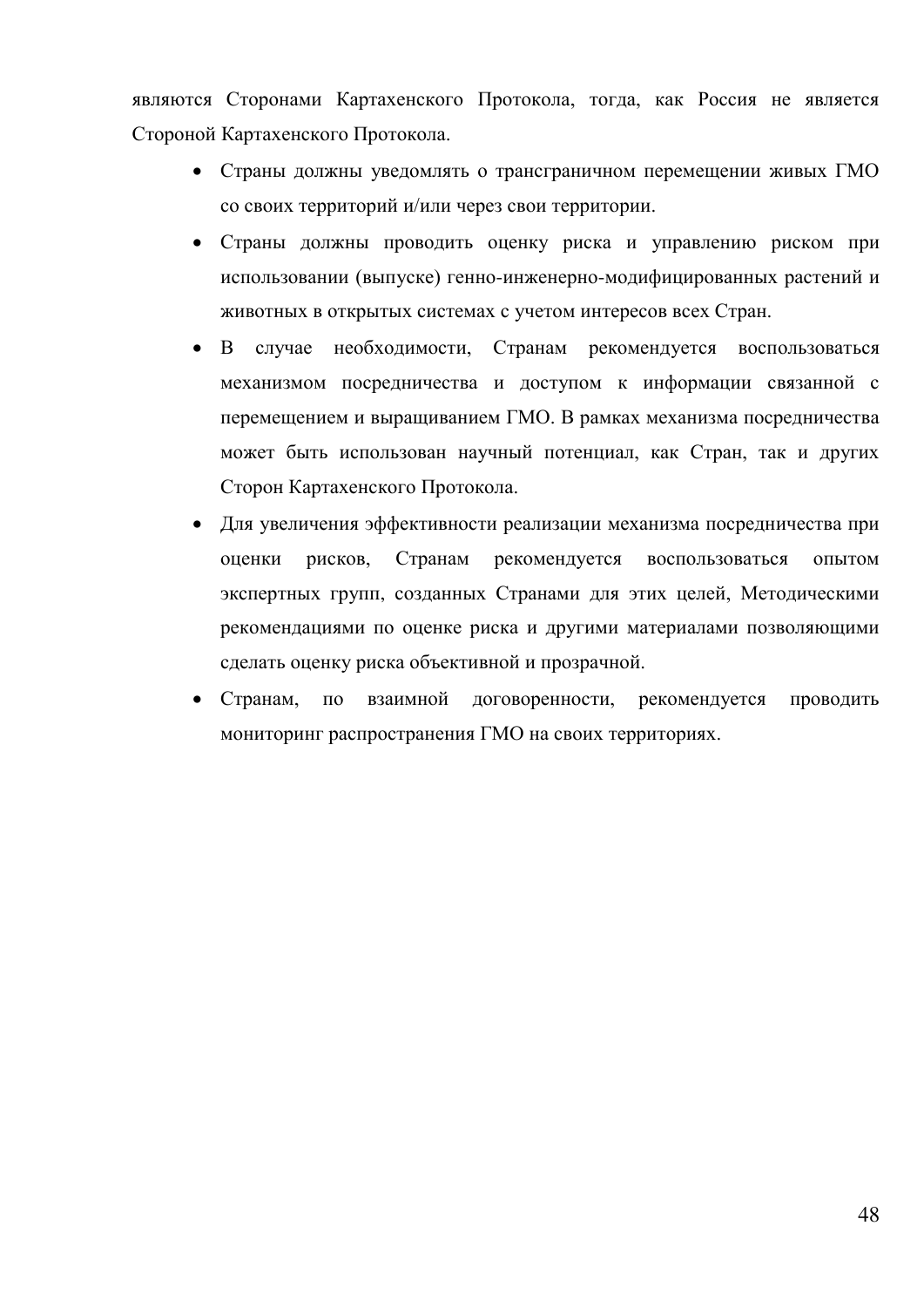# 4. РАЗРАБОТКА ПРОЕКТА РЕГЛАМЕНТА ПО ОЦЕНКЕ НЕГАТИВНЫХ ПОСЛЕДСТВИЙ ВОЗДЕЙСТВИЯ ГЕННО-ИНЖЕНЕРНО-МОДИФИЦИРОВАННЫХ ОРГАНИЗМОВ НА ЗДОРОВЬЕ ЧЕЛОВЕКА

На основе разработанной модели оценки был подготовлен проект Регламента по оценке негативных последствий воздействия генно-инженерномодифицированных организмов на здоровье человека.

При разработке проекта Регламента руководствовались следующими основными принципами:

– приоритет медицинских и биологических показаний к установлению требований отсутствия негативного влияния на здоровье человека перед прочими подходами (технической достижимостью, экономическими требованиями);

– опережение разработки и внедрения методов оценки рисков появления факторов, несущих потенциальную угрозу здоровью человека.

Согласно статьи 7 Закона "О техническом регулировании" объектом регулирования в данном случае является процесс оценки влияния ГМО, связанный с биологической безопасностью. В соответствии с этим, в проекте Регламента изложены минимально необходимые требования, обеспечивающие подготовку информации для оценки, требования к методологии оценки и этапности (порядку) её проведения.

При разработке проекта Регламента было необходимо объединить и сформулировать требования к процедурам оценки воздействия генетически модифицированных организмов различной принадлежности: царства растений, животных и микроорганизмов.

Данное обстоятельство делает нецелесообразным включение конкретных требований и правил, относящимся к какой-либо одной категории ГМО. Кроме того, мы имеем дело с динамично развивающимся сектором биотехнологии и важно было отразить принципиальные требования к процессу оценки негативного влияния ГМО на здоровье человека, которые в ближайшее время не потеряют свою актуальность или обоснованность вследствие получения новой информации или возникновения новой технологии. Конкретное выражение требований к процедурам оценки влияния считаем возможным прописать в конкретных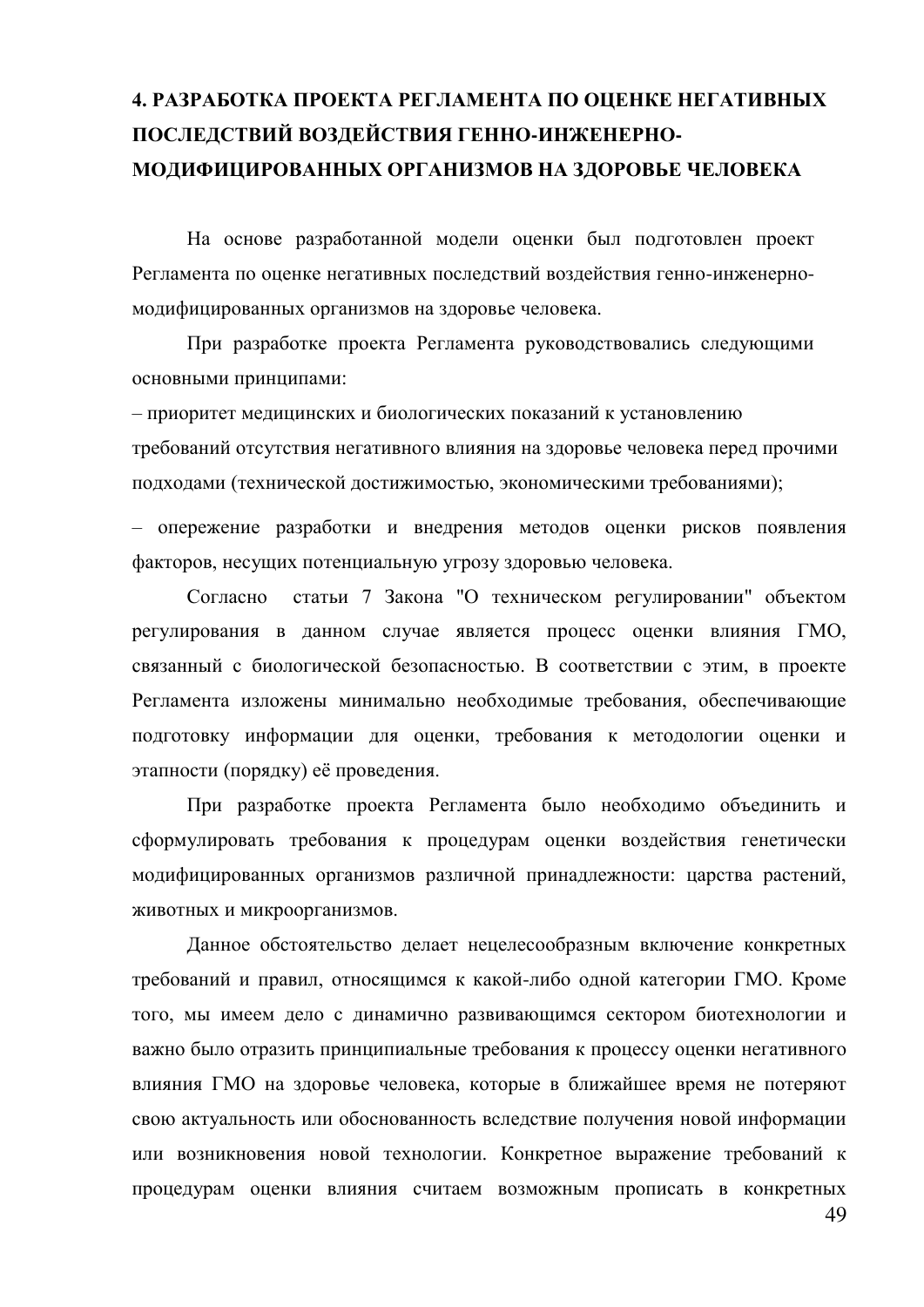методиках более низкого уровня, которые будут опираться на структуру данного проекта.

Практическая значимость проекта регламента должна заключаться в формулировании требований к принципам, на которых должна строиться оценка возможного негативного влияния ГМО и требований к этапам (алгоритмам) такой оценки. В проекте старались учесть последние рекомендации Картахенского протокола, гармонизируя, по-возможности, с международным регулированием в этой сфере. На данный момент в РФ нет подобных документов и проект, возможно и может быть в будущем конкретизирован, поскольку документы государственного регулирования такого уровня проходят стадию обязательного обсуждения.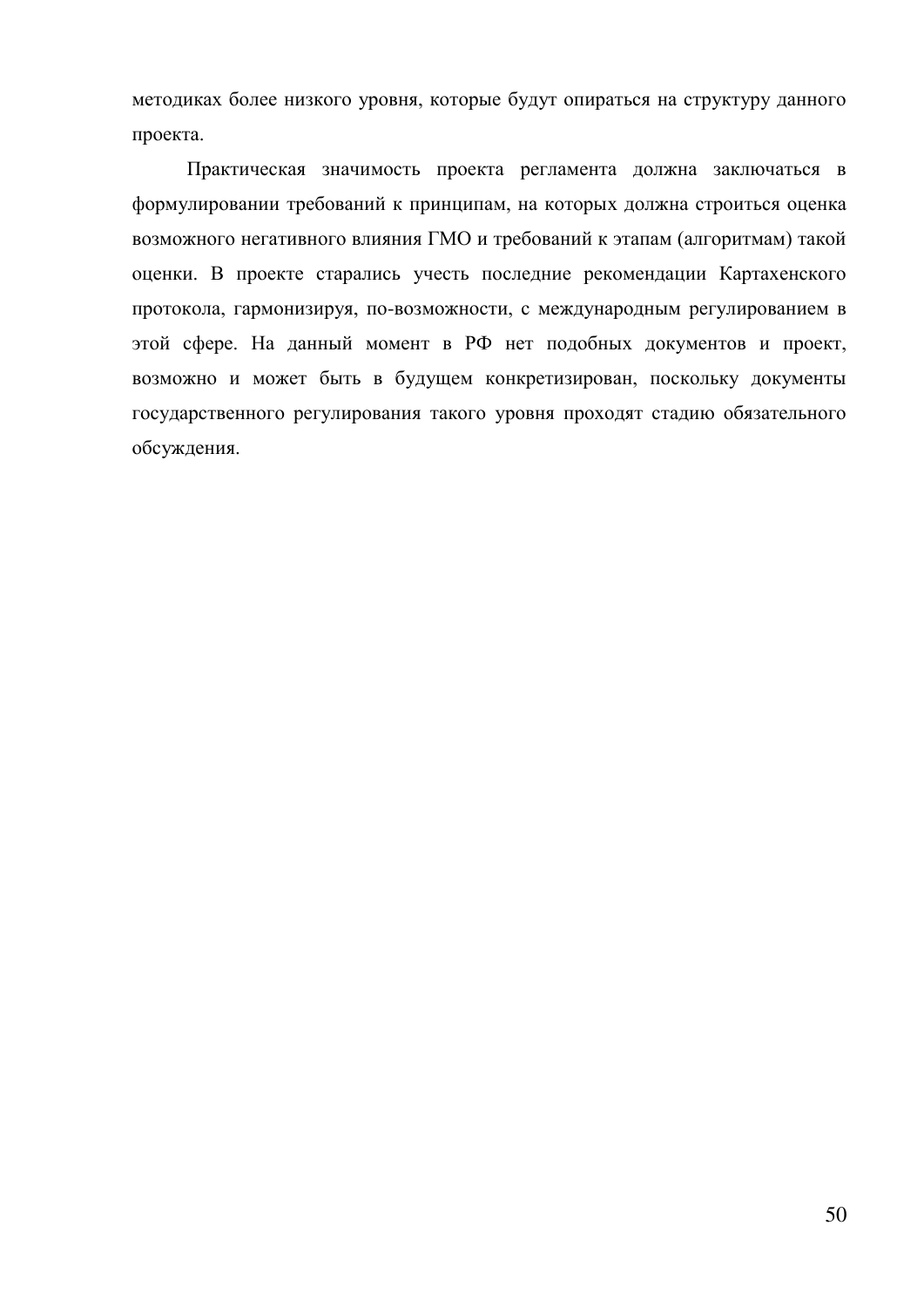## 5. РАЗРАБОТКА ТЕХНИЧЕСКОГО ЗАДАНИЯ НА ОКР

По результатам проведённых научных исследований для получения практического результата и его внедрения целесообразно проведение следующей стадии работ, на которой могут быть получены следующие практические результаты:

Создана практически действующая национальная система оценки возможного негативного влияния ГМО на здоровье человека с обеспечением в виде электронной экспертной БД, Регламента и набором методических указаний в обеспечение Регламента.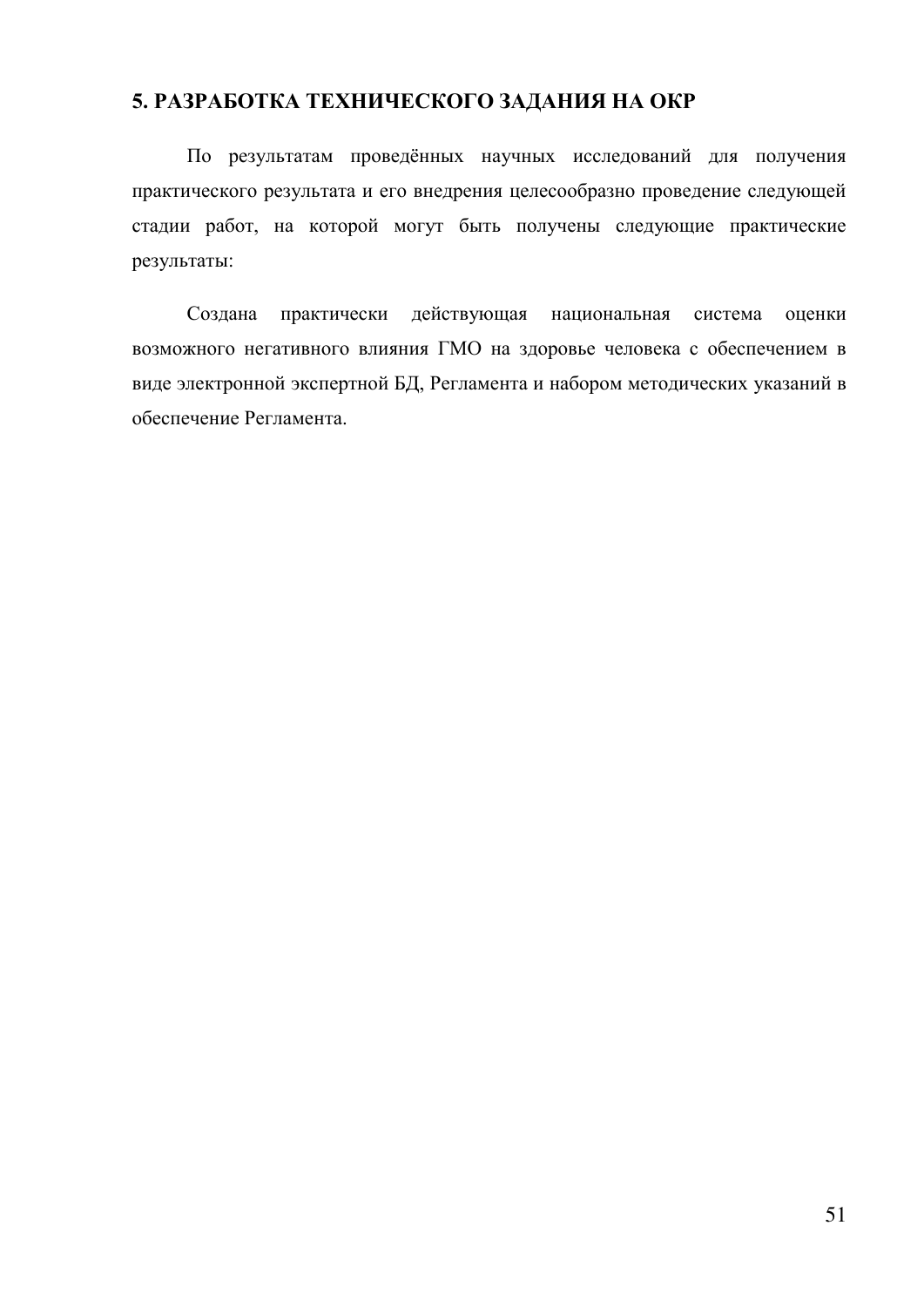## 6. ПРОВЕДЕНИЕ КРУГЛОГО СТОЛА И ДОКЛАД В ДАННОЙ ОБЛАСТИ ПО ИТОГАМ ВЫПОЛНЕНИЯ ПНИ

С целью повышения уровня информационного обмена и обмена опытом при проведении прикладных научных исследований, в том числе межотраслевого характера, направленных на создание продукции и технологий для модернизации отраслей экономики выполняемых по приоритетам развития научнотехнологической сферы Российской Федерации, а также обсуждения результатов ПНИЭР, полученных в 2014 году были проведены следующие мероприятия:

1. Круглый стол на тему «Разработка комплексной системы оценки и прогнозирования негативных последствий для здоровья человека генноинженерно-модифицированных организмов и продукции, получаемой с их использованием».

Отчет о проведенном мероприятии представлен в виде отдельного документа «Протокол круглого стола».

2. Доклад на научно-практической конференции «Реализация прикладных научных исследований и экспериментальных разработок по приоритетному направлению «Науки о жизни» в 2014 году в рамках федеральной целевой программы «Исследования и разработки по приоритетным направлениям развития научно-технологического комплекса России на 2014 – 2020 годы».

Отчет по мероприятию представлен в виде отдельного документа «Отчет о докладе».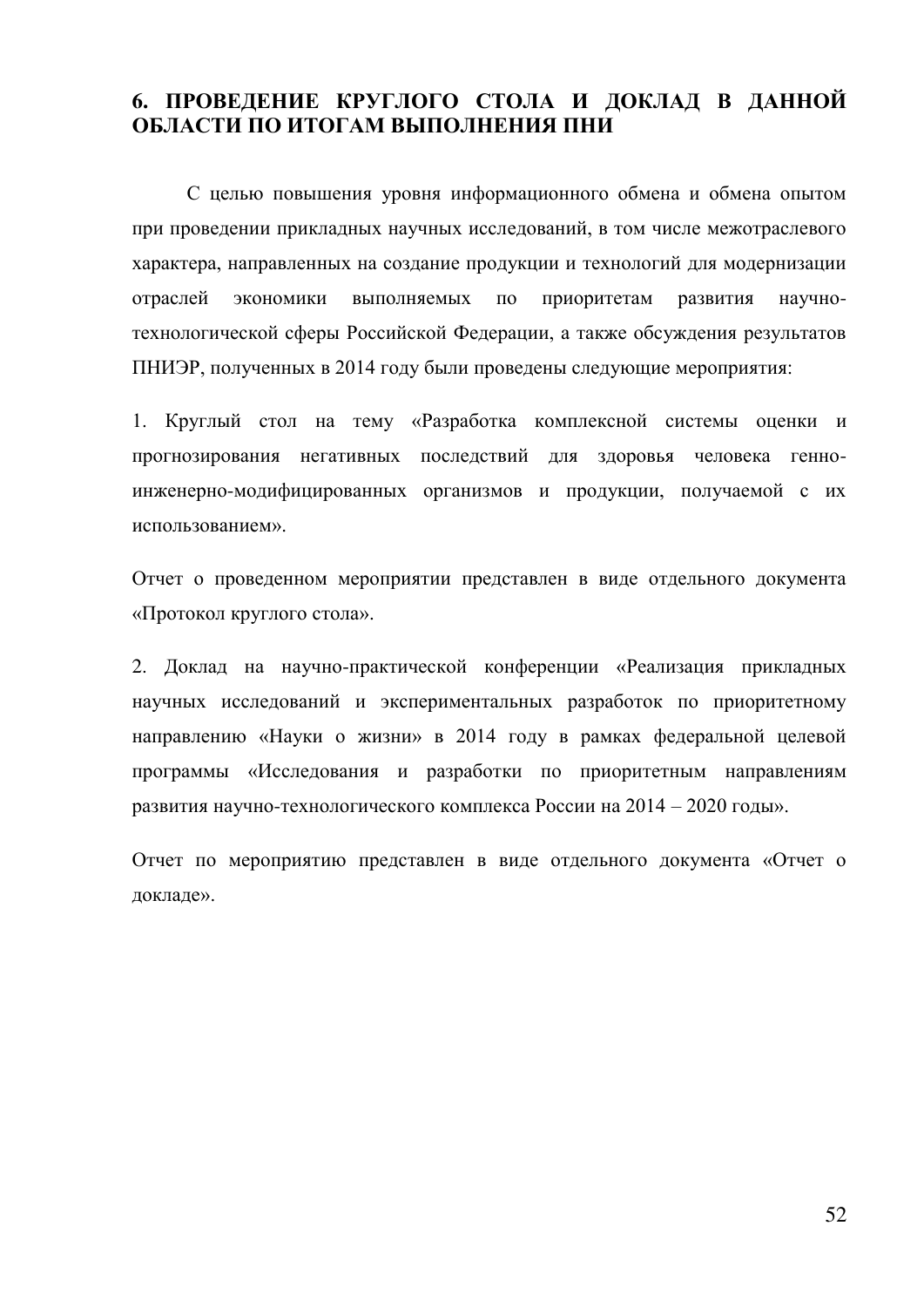## 7. РАЗРАБОТКА ТЕХНИЧЕСКОГО ЗАДАНИЯ И ЭСКИЗНОГО ПРОЕКТА НА СОЗДАНИЕ ОПЕРАЦИОННОЙ БАЗЫ ДАННЫХ И ПРИКЛАДНОГО ПРОГРАММНОГО ОБЕСПЕЧЕНИЯ

В ходе выполнения ПНИ был разработан эскизный проект и техническое задание на создание базы данных и прикладного программного обеспечения для учета и хранения информации о применении с возможностью обновления информации в процессе динамического мониторинга клинических параметров и оценки негативных последствий применения ГМО и продукции, полученной с ее использованием, включающие в себя:

- Предварительное описание структуры входных и выходных данных;

-Методы решения задачи;

-Общее описание алгоритма решения задачи;

-Технико-экономическое обоснование

-Требования к техническим средствам;

-Требования к программе;

-Стадии, этапы и сроки разработки программы и документации на нее;

-Требования к языкам программирования.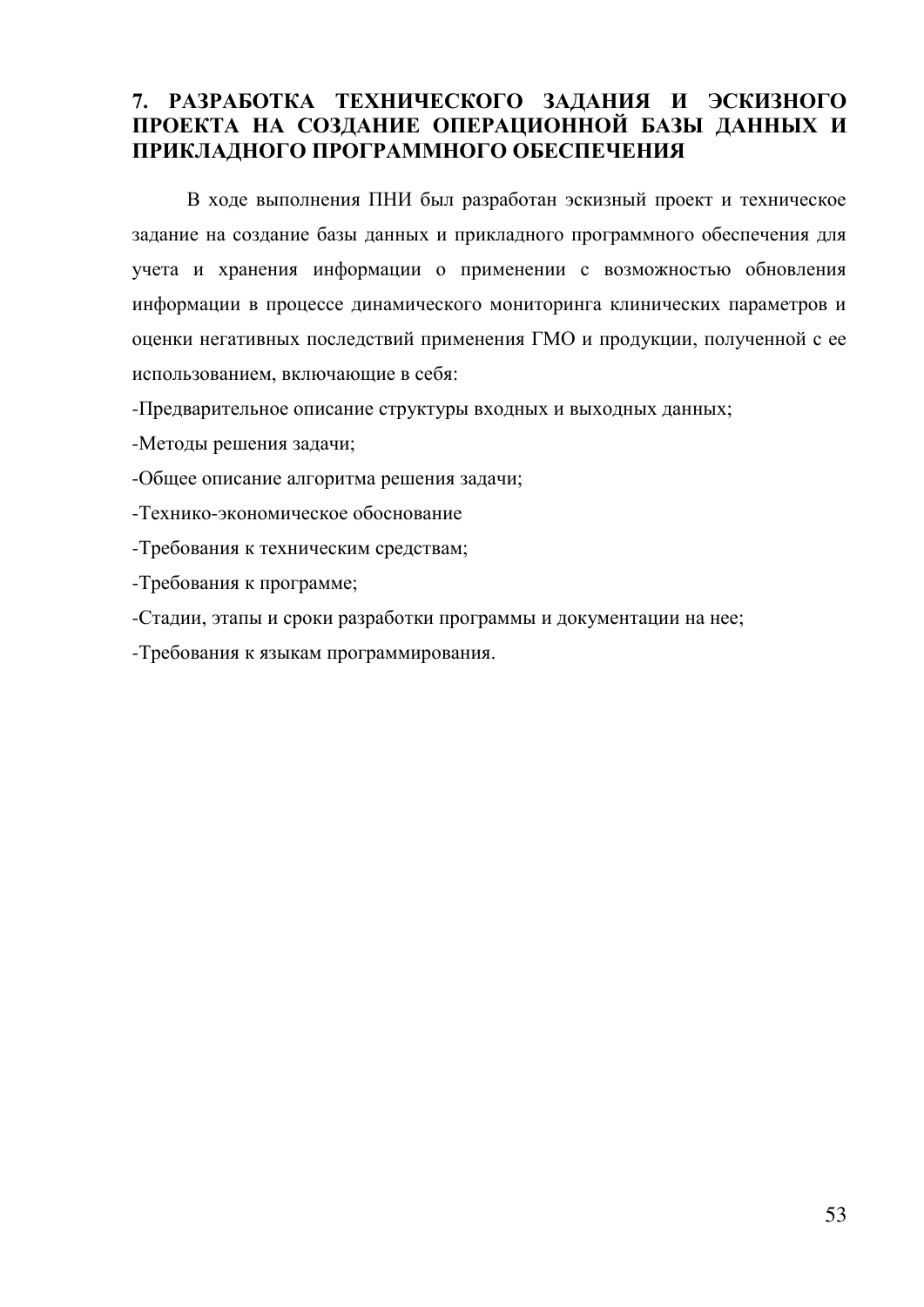## 8. РАЗРАБОТКА МАТЕМАТИЧЕСКОЙ И КОМПЬЮТЕРНОЙ МОДЕЛИ ПРОГНОЗИРОВАНИЯ НЕГАТИВНЫХ ПОСЛЕДСТВИЙ ВЛИЯНИЯ ГМО НА ЗДОРОВЬЕ ЧЕЛОВЕКА

В ходе выполнения ПНИ были разработаны математическая и компьютерная модели прогнозирования негативных последствий влияния ГМО на здоровье человека. На основе этих моделей предлагается использовать экспертную систему, которая взаимодействует с разработанной базой данных. Отчет по данному пункту содержится в документе «14.604.21.0143-1.8-Математическая и компьютерная модель».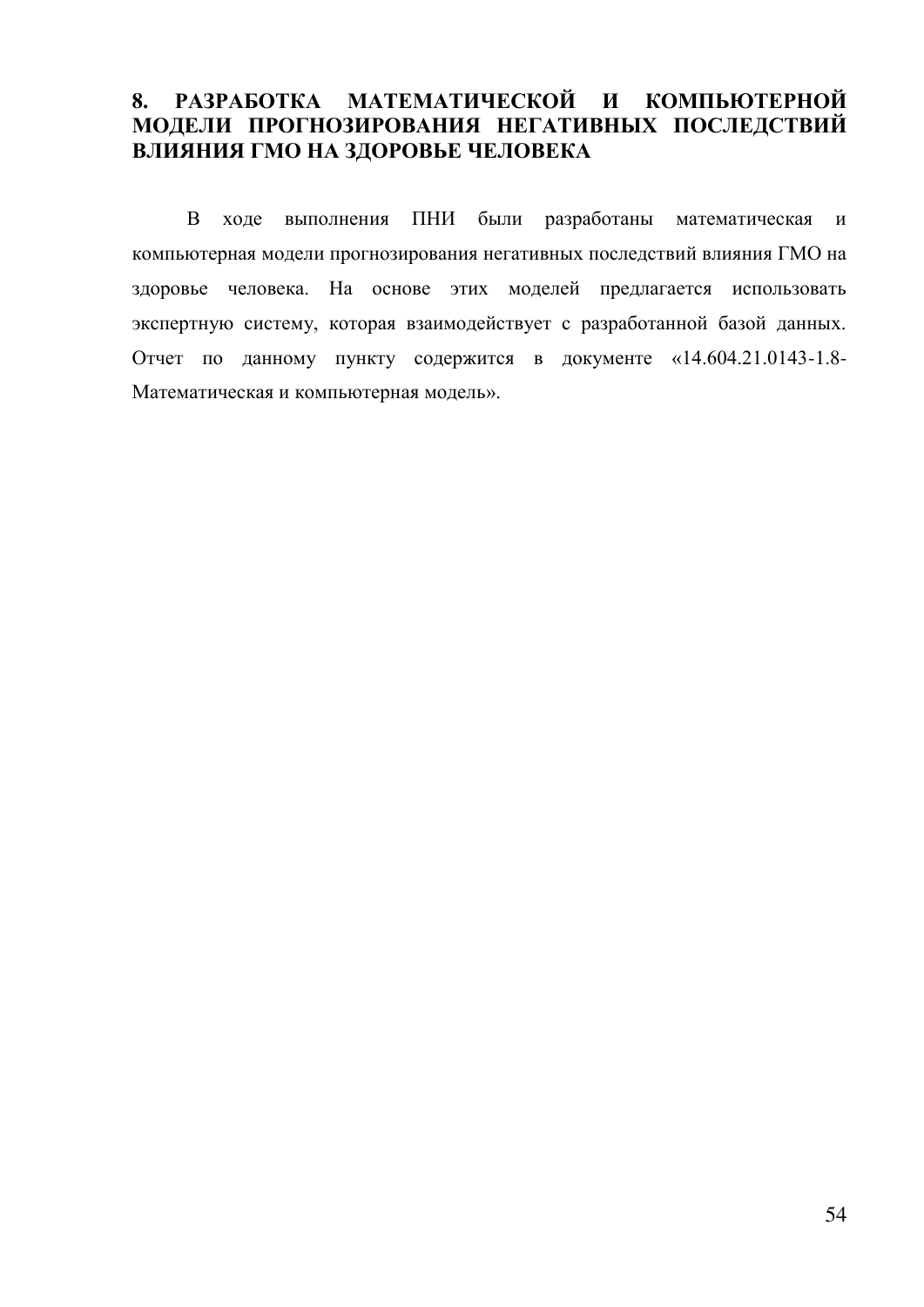### 9. ОБОБЩЕНИЕ И ВЫВОДЫ ПО РЕЗУЛЬТАТАМ ПНИ

Результаты проведенного анализа российских и зарубежных источников позволили выделить следующие фундаментальные принципы для проведения оценки риска негативного влияния ГМО на здоровье человека:

- 1. Оценка риска должна иметь научную основу, а не предположение
- 2. Оценка влияния выполняется последовательно от одного варианта ГМО к другому
- 3. Оценка риска повторяется постоянно и пересматривается с появлением новой информации
- 4. Должна использоваться вся доступная информация
- 5. Несмотря на то, что на данный момент нет прямых доказательств негативного воздействия на здоровье человека такое воздейстие BO3MOЖHO

В рамках разработки основных предложений по оценке негативных последствий воздействия генно-инженерно-модифицированных организмов и продукции, полученной с их использованием была разработана модель и подготовлен проект регламента.

При разработке проекта регламента руководствовались следующими основными принципами:

приоритет медицинских и биологических показаний к установлению требований отсутствия негативного влияния на здоровье человека перед прочими подходами (технической достижимостью, экономическими требованиями);

- опережение разработки и внедрения методов оценки рисков появления факторов, несущих потенциальную угрозу здоровью человека.

В результате разработки получен алгоритм оценки, состоящий из следующих стадий:

– Информация

– Стадия прогнозирования возможного воздействия

- Проведение оценки возможного воздействия

В результате исследования были определены основные требования к процедуре оценки негативного воздействия ГМО на здоровье человека и даны рекомендации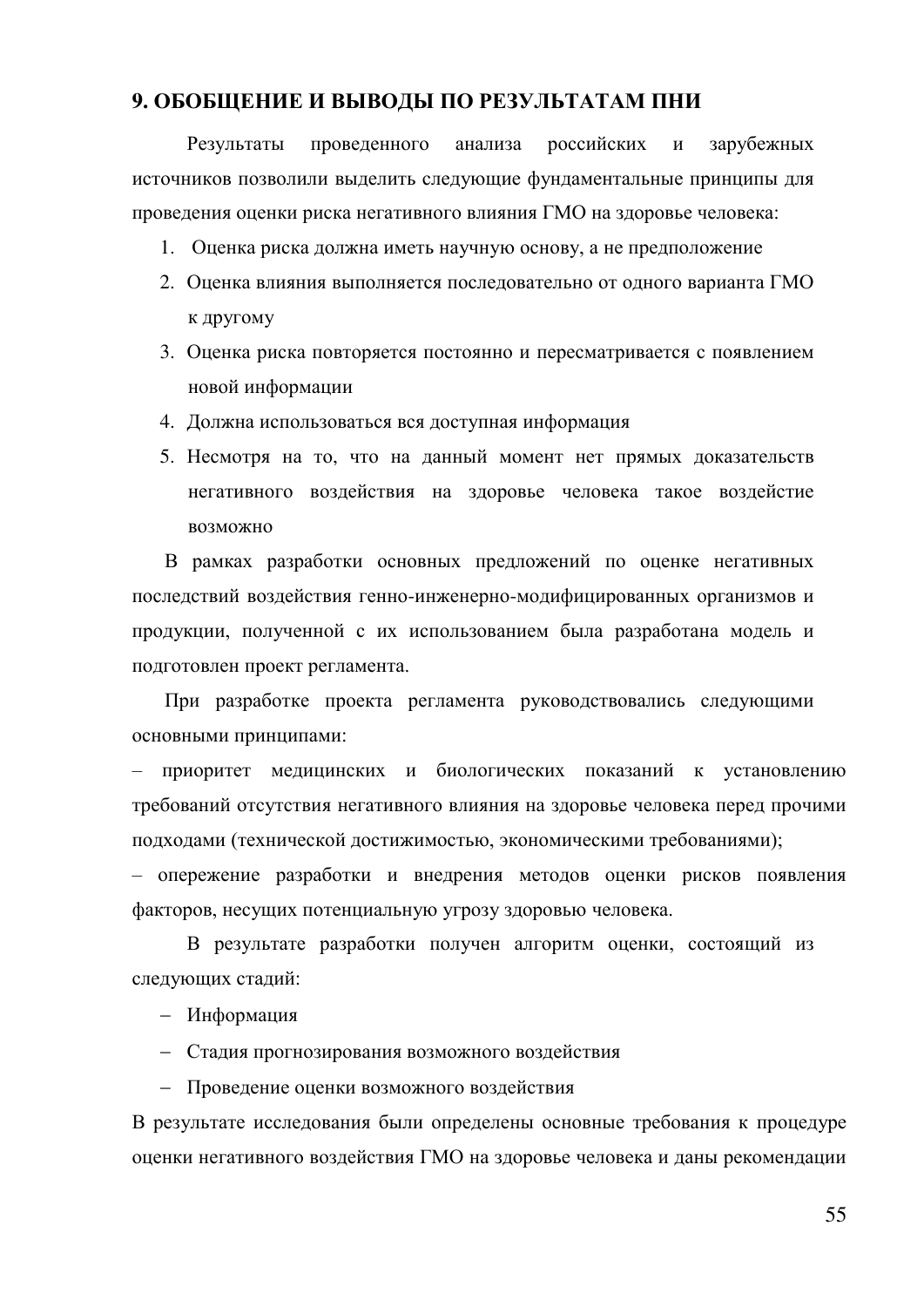по уменьшению этого влияния. Также даны рекомендации по нормативному регулированию производства и оборота ГМО-продукции в странах Таможенного союза и ЕврАзЭС.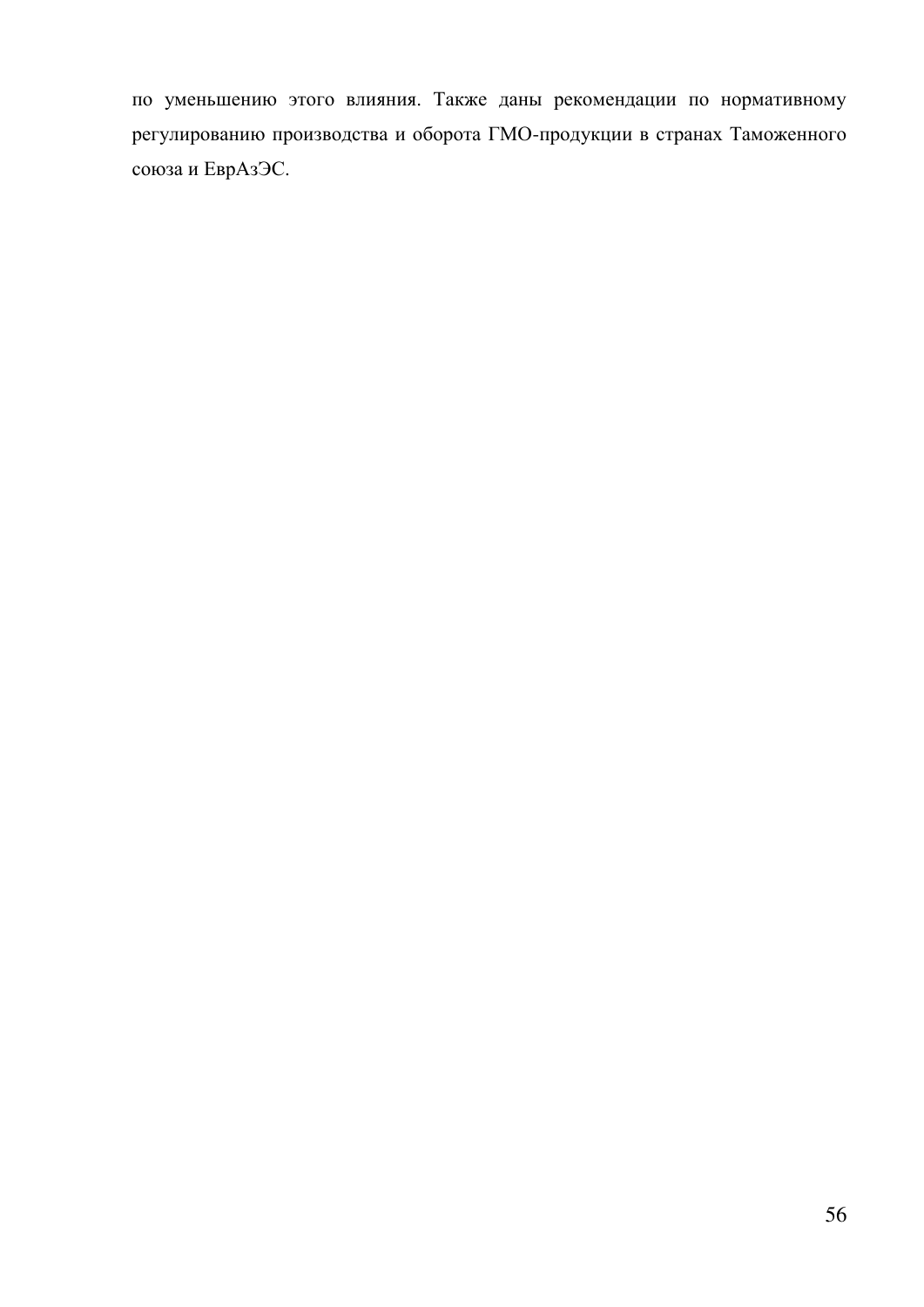#### СПИСОК ИСПОЛЬЗУЕМЫХ ИСТОЧНИКОВ

1. Федеральный закон № 86 от 5.06.1996 "О государственном регулировании в области генно-инженерной деятельности" (Собрание законодательства Российской Федерации, 1996, N 28, ст. 3348;)

1. Федеральный закон  $N_2$  96 от 12.07.2000 (Собрание законодательства Российской Федерации, 2000, N 29, ст. 3005)

2. Федеральный закон № 262 от 4.10.2010 (Собрание законодательства Российской Федерации, 2009, N 1, ст. 21)

3. Федеральный закон № 128 от 08.08.2001 «О лицензировании отдельных видов деятельности» (Собрание законодательства Российской Федерации, 2001, N 33, ст. 3430)

4. Постановление Правительства РФ № 501 от 4.07.2002 «Об утверждении положения о лицензировании производства дезинфекционных, дезинсекционных и дератизационных средств и положения о лицензировании деятельности, связанной с использованием возбудителей инфекционных заболеваний» (Собрание законодательства Российской Федерации, 2002, № 27, ст. 2712)

5. СП 1.2.1318-03 «Порядок выдачи санитарно-эпидемиологического заключения о возможности проведения работ с возбудителями инфекционных заболеваний человека I - IV групп патогенности (опасности), генно-инженерномодифицированными микроорганизмами, ядами биологического происхождения и гельминтами».

6. Федеральный закон № 242 от 18.07.2011 «О внесении изменений в отдельные законодательные акты Российской Федерации по вопросам осуществления государственного контроля (надзора) и муниципального контроля»

7. Письмо Федеральной службы по надзору в сфере защиты прав потребителей и благополучия человека от 28.09.2011 N 01/12360-1-32 «О деятельности территориальных органов Роспотребнадзора по осуществлению государственной функции по лицензированию»

8. Постановление Правительства РФ № 317 от 16.04.2012 «О лицензировании деятельности в области использования возбудителей инфекционных заболеваний человека и животных (за исключением случая, если указанная деятельность осуществляется в медицинских целях) и генно-инженерно-модифицированных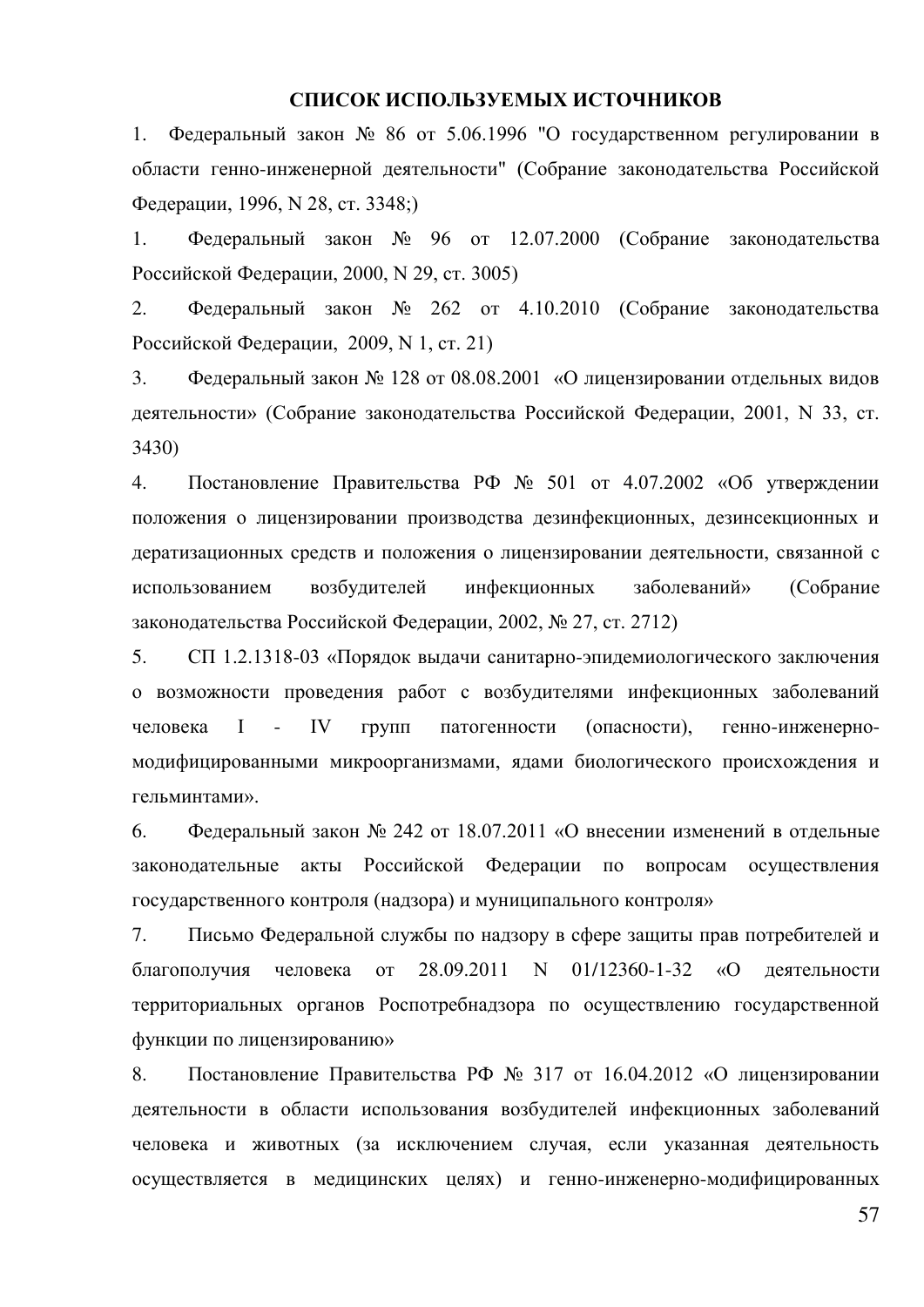организмов III и IV степеней потенциальной опасности, осуществляемой в замкнутых системах».

9. Постановление Правительства РФ № 120 от 16.02.2001 «О государственной регистрации генно-инженерно-модифицированных организмов» (Собрание законодательства Российской Федерации, 2001, N 9, ст. 860)

10. Постановление Правительства РФ№ 26 от 18.01.2002 «О государственной регистрации кормов, полученных из генно-инженерно-модифицированных организмов» (Собрание законодательства Российской Федерации, 2002, N 4, ст. 323; 2006, N 30, ct. 3389)

11. Приказ Министерства промышленности, науки и технологий РФ № 61 от 15.03.2002 «Об утверждении правил государственной регистрации генно-инженерномодифицированных организмов в Минпромнауки России»

12. Постановление Правительства РФ № 422 от 14.07.2006 «О внесении изменений в Постановление Правительства РФ № 26» (Собрание законодательства Российской Федерации, 2006, N 30, ст. 3389)

13. Письмо Федеральной Службы по ветеринарному и фитосанитарному надзору № ФС-АС-2-4393 от 7.05.2008

14. Постановление Правительства Российской Федерации от 11 ноября 2005 г. N 679 "О порядке разработки и утверждения административных регламентов исполнения государственных функций (предоставления государственных услуг)" (Собрание законодательства Российской Федерации, 2005, N 47, ст. 4933; 2007, N 50, ст. 6285; 2008, N 18, ст. 2063)

15. Приказ Министерства сельского хозяйства РФ № 466 от 6.10.2009 «Об утверждении административного регламента исполнения федеральной службой по ветеринарному и фитосанитарному надзору государственной функции по государственной регистрации кормов, полученных из генно-инженерномодифицированных организмов»

16. Федеральный закон № 29 от 02.01.2000 «О качестве и безопасности пищевых продуктов» (Собрание законодательства Российской Федерации, 2000, N 2, ст. 150; 2002, N 1 (Ҹ. I), ст. 2; 2003, N 2, ст. 167, N 27 (Ҹ. I), ст. 2700; 2004, N 35, ст. 3607; 2005, N 19, ct. 1752, N 50, ct. 5242; 2006, N 1, ct. 10, N 14, ct. 1458)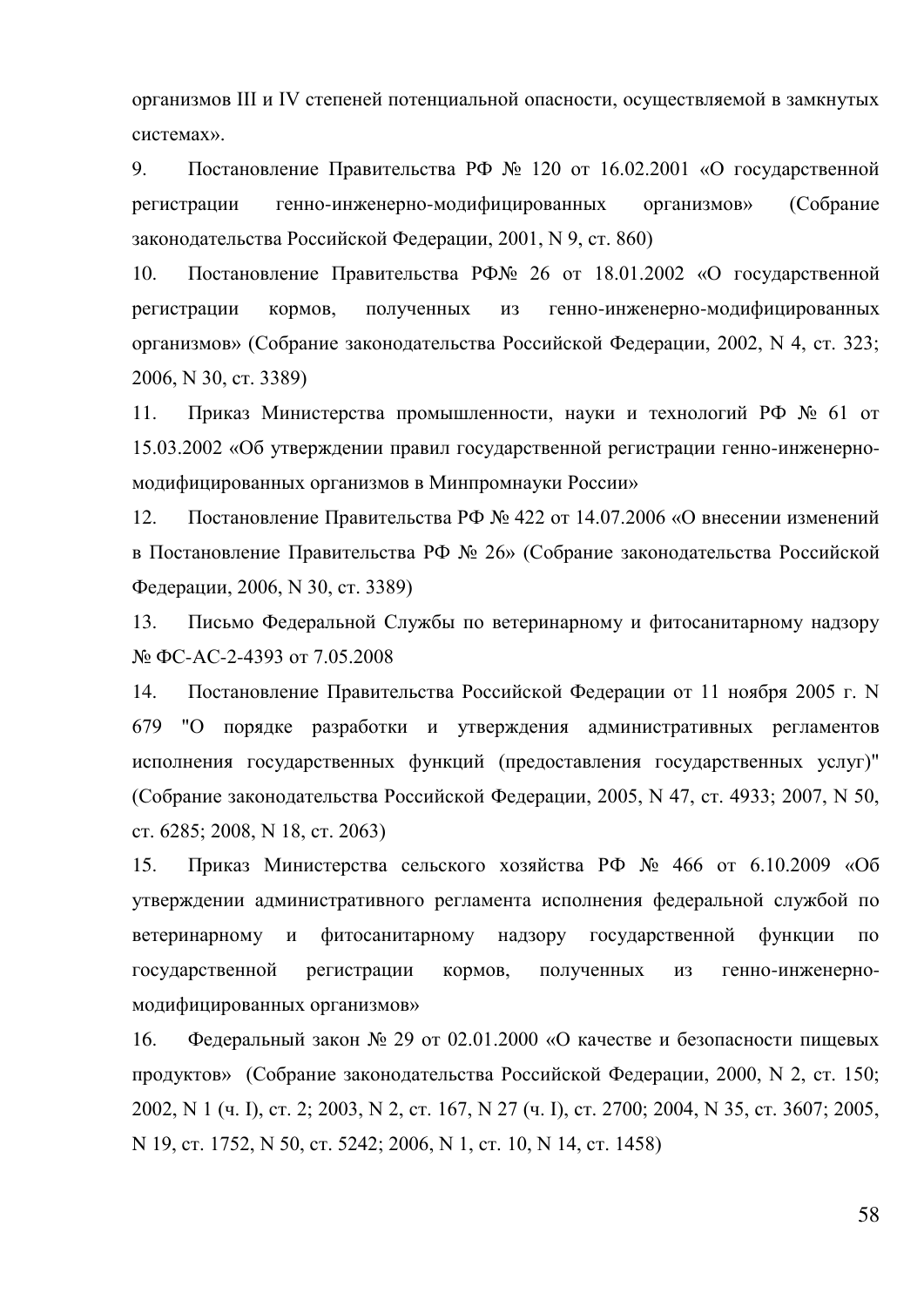17. Федеральный Закон № 52 от 30.03.1999 «О санитарно-эпидемиологическом благополучии населения» (Собрание законодательства Российской Федерации, 1999, N 14, ct. 1650; 2002, N 1 ( $\mu$ . I), ct. 2; 2003, N 2, ct. 167; N 27 ( $\mu$ . I), ct. 2700; 2004, N 35,  $cr. 3607; 2005, N 19, cr. 1752; 2006, N 1, cr. 10)$ 

18. Постановление Правительства РФ № 544 «Об утверждении Положения о государственной санитарно-эпидемиологической службе Российской Федерации и Положения о государственном санитарно-эпидемиологическом нормировании»

19. Постановление Правительства РФ № 988 от 21.12.2000 «О государственной регистрации новых пищевых продуктов, материалов и изделий»

20. Постановление Правительства РФ № 987 от 21.12.2000 «О государственном надзоре и контроле в области обеспечения качества и безопасности пищевых продуктов»

21. Постановление Главного государственного санитарного врача РФ от 6.04.1999  $N<sub>2</sub>$  7 «О порядке гигиенической оценки и регистрации пищевой продукции, полученной из генетически модифицированных источников»

22. Постановление Министерства здравоохранения РФ и Главного государственного санитарного врача РФ № 149 от 16.09.2003 «О проведении микробиологической и молекулярно-генетической экспертизы генетически модифицированных микроорганизмов, используемых в производстве пищевых продуктов» (зарегистрировано в Минюсте РФ 16.09.2003, № 5075)

23. МУ 2.3.2.1830-04 "Микробиологическая и молекулярно-генетическая оценка пищевой продукции, полученной с использованием генетически модифицированных микроорганизмов"

24. Постановление Главного государственного санитарного врача РФ совместно с Министерством Здравоохранения РФ № 36 от 14.11.2001 «О введении в действие санитарных правил СанПин 2.3.2.1078-01».

25. СанПин 2.3.2.1078-01 «Санитарно-эпидемиологические правила и нормативы "Гигиенические требования безопасности и пищевой ценности пищевых продуктов"

26. Постановление Главного государственного санитарного врача РФ совместно с Федеральной службой по надзору в сфере защиты прав потребителей и благополучия человека № 42 от 25.06.2007 «Об утверждении СанПин 2.3.2.2227-07» (зарегистрировано в Минюсте РФ 16.06.2007, № 9852)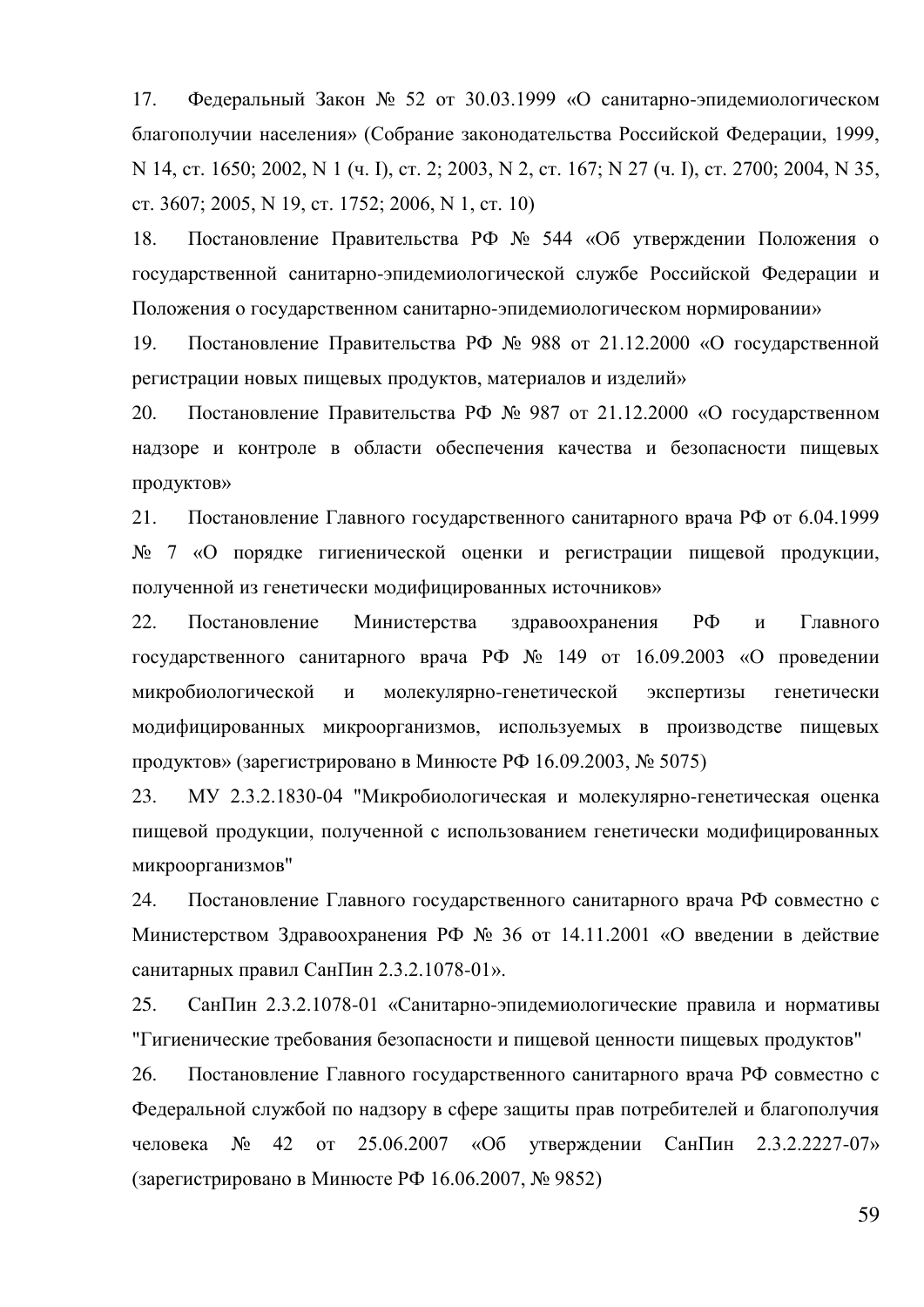27. СанПин 2.3.2.2227-07. Дополнения и изменения № 5 СанПин 2.3.2.1078-01 «Гигиенические требования безопасности и пищевой ценности пищевых продуктов»

28. Постановление Минздрава РФ и Главного государственного санитарного врача РФ № 80 от 30.11.2007 "О надзоре за оборотом пищевых продуктов, содержащих ГМО" (зарегистрировано в Минюсте РФ 06.02.2008 № 11117)

29. МУК 4.2.2305-07 "Определение генетически модифицированных микроорганизмов и микроорганизмов, имеющих генетически модифицированные аналоги, в пищевых продуктах методами полимеразной цепной реакции (ПЦР) в реальном времени и ПЦР с электрофоретической детекцией"

30. Постановление Главного государственного санитарного врача РФ совместно с Федеральной службой по надзору в сфере защиты прав потребителей и благополучия человека  $\mathcal{N}_2$  28 от 29.08.2006 «Об усилении надзора за производством и оборотом пищевой продукции» (зарегистрировано в Минюсте РФ 04.09.2006, № 8199)

31. Постановление Главного государственного санитарного врача РФ совместно с Федеральной службой по надзору в сфере защиты прав потребителей и благополучия человека № 32 от 08.12.2006 «О надзоре за пищевыми продуктами, содержащими ΓMΟ»

32. Письмо Федеральной службы по надзору в сфере защиты прав потребителей и благополучия человека № 01/9044-8-32 от 20.08.2008 «О совершенствовании надзора за пищевыми продуктами, содержащими ГМО и ГИМ»

33. СанПиН 2.3.2.2340-08. Дополнения и изменения № 6 к СанПиН 2.3.2.1078-01 «Гигиенические требования безопасности и пищевой ценности пищевых продуктов» (зарегистрировано в Минюсте РФ 11.03.2008, № 12311)

34. Главное Управление биологической промышленности СССР и Главное Управление ветеринарии СССР 14.06.1989 «Правила безопасности, производственной санитарии, охранно-карантинного и ветеринарно-санитарного на предприятиях биологической промышленности»

35. Постановление Правительства РФ от 23.09.2013 № 839 «О государственной регистрации генно-инженерно-модифицированных организмов, предназначенных для выпуска в окружающую среду, а также продукции, полученной с применением таких организмов или содержащей такие организмы»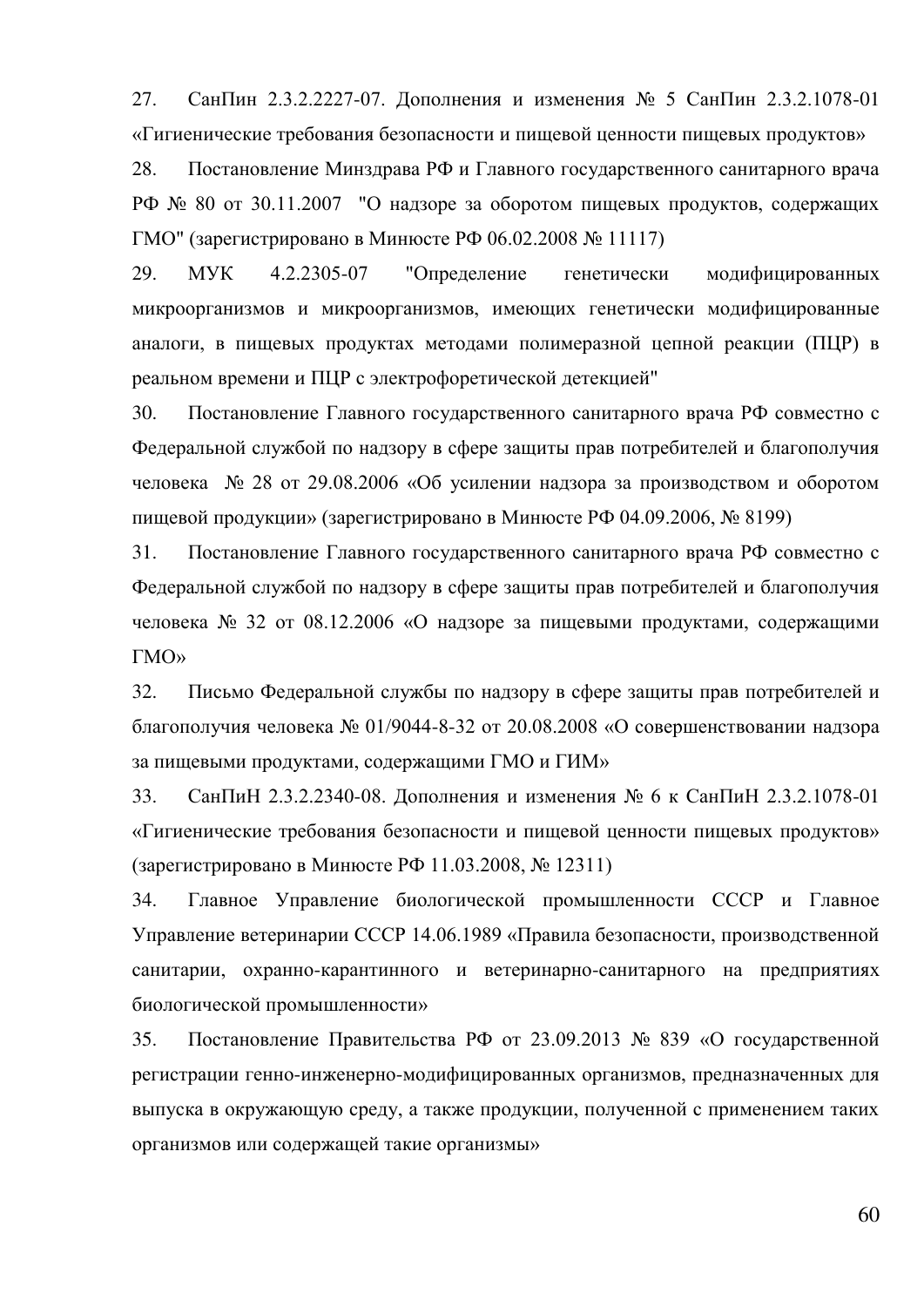36. Государственный стандарт СССР. Система стандартов безопасности труда. Вредные вещества. Классификация и общие требования безопасности ГОСТ 12.1.007-76

37. Гигиенические критерии для обоснования необходимости разработки ПДК и ОБУВ (ОДУ) вредных веществ в воздухе рабочей зоны, атмосферном воздухе населенных мест, воде водных объектов. Гигиенические нормативы ГН 1.1.701-98

38. Безопасность работы с микроорганизмами III-IV групп патогенности (опасности) и возбудителями паразитарных болезней СП 1.3.2322-08

39. Безопасность работы с микроорганизмами III-IV групп патогенности (опасности)и возбудителями паразитарных болезней Дополнения и изменения №1 К CII 1.3.2518- 09.

40. Предельно допустимые концентрации (ПДК) микроорганизмов-продуцентов, бактериальных препаратов и их компонентов в воздухе рабочей зоны. Гигиенические правила ГН 2.2.6..709-98

41. Федеральный закон от 12.06.00 N 96-ФЗ "О внесении изменений и дополнений в Федеральный закон "О государственном регулировании в области генноинженерной деятельности" (принят ГД ФС РФ 21.06.00).

42. Федеральный закон от 08.08.01 N 134-ФЗ (ред. от 10.01.03) "О защите прав юридических лиц и индивидуальных предпринимателей при проведении государственного контроля (надзора)" (принят ГД ФС РФ 14.07.01).

43. Постановление Правительства Российской Федерации от 24.07.00 N 554 "Об утверждении Положения о государственной санитарно-эпидемиологической службе Российской Федерации и Положения о Государственном санитарноэпидемиологическом нормировании" (с изменениями на 6 февраля 2004 г.).

44. 7. Постановление Правительства Российской Федерации от 30 июня 2004 г. N 322 "Положение о Федеральной службе по надзору в сфере защиты прав потребителей и благополучия человека".

45. Приказ N 325 МЗ РФ от 15.08.01 (ред. от 18.03.02) "О санитарноэпидемиологической экспертизе продукции" (зарегистрирован в МЮ РФ 19.10.01 N 2978).

46. Комплексная программа по развитию биотехнологии в РФ до 2020г. [http://www.economy.gov.ru/wps/wcm/connect/2c9d7d804b0988f09b2a9ba338dd8a95/biote](http://www.economy.gov.ru/wps/wcm/connect/2c9d7d804b0988f09b2a9ba338dd8a95/biotechdevelopcomprog_2020.pdf?MOD=AJPERES&CACHEID=2c9d7d804b0988f09b2a9ba338dd8a95)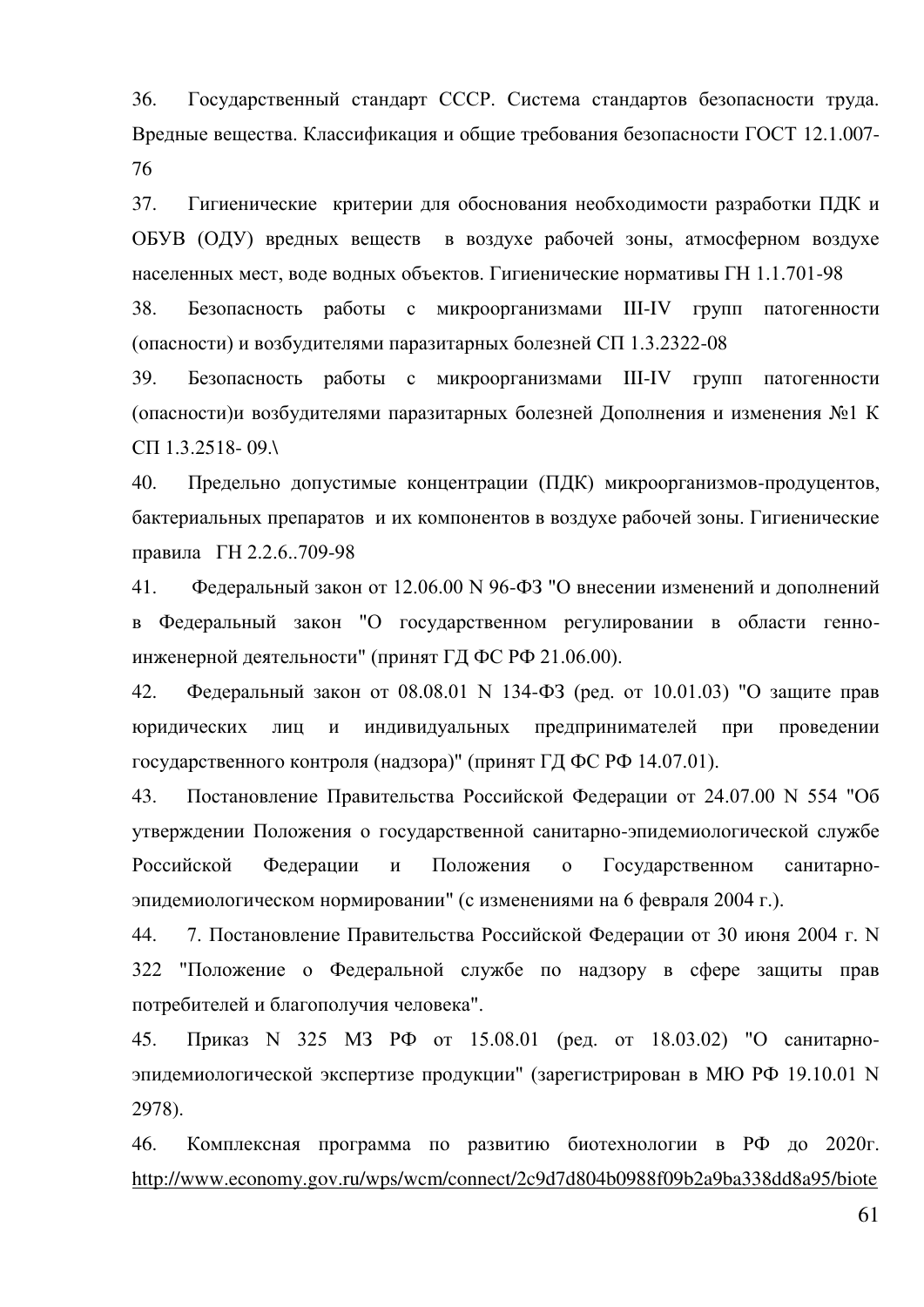chdevelopcomprog\_2020.pdf?MOD=AJPERES&CACHEID=2c9d7d804b0988f09b2a9ba3 38dd8a95

47. Постановление Правительства РФ от 16 июня 2014 г. № 548 "О внесении изменения в постановление Правительства Российской Федерации от 23 сентября  $2013$   $\Gamma$ .  $N_2$   $839$ ".

48. Food And Agriculture Organization Of The United Nations Statistics Division <http://faostat3.fao.org/faostat-gateway/go/to/home/E>

49. Clive James, BRIEF 46, Global Status of Commercialized Biotech/GM Crops: 2013 [http://www.isaaa.org/resources/publications/briefs/46/executivesummary/pdf/Brief%2046%](http://www.isaaa.org/resources/publications/briefs/46/executivesummary/pdf/Brief%2046%20-%20Executive%20Summary%20-%20English.pdf) [20-%20Executive%20Summary%20-%20English.pdf](http://www.isaaa.org/resources/publications/briefs/46/executivesummary/pdf/Brief%2046%20-%20Executive%20Summary%20-%20English.pdf)

50. М.Кверчи, Г.Ван ден Эде, М.Джермини, Всемирная организация здравоохранения Европейское региональное бюро:: «Анализ образцов пищевых продуктов на присутствие генетически модифицированных организмов, Сессия 1, Обзор, общее введение в понятие «Генетически модифицированные организмы» (ГМО), законодательство EC», [http://gmo-](http://gmo-crl.jrc.ec.europa.eu/capacitybuilding/manuals/manual%20RUS/UM%20Rus-S1.pdf)

[crl.jrc.ec.europa.eu/capacitybuilding/manuals/manual%20RUS/UM%20Rus-S1.pdf](http://gmo-crl.jrc.ec.europa.eu/capacitybuilding/manuals/manual%20RUS/UM%20Rus-S1.pdf) 

51. Satyajit Saurabh , Ambarish S., Vidyarthi ,Dinesh Prasad, RNA interference: concept to reality in crop improvement, Planta (2014) 239:543–564.

52. Guideline For The Conduct Of Food Safety Assessment Of Foods Derived From Recombinant-DNA Plants

[http://www.fao.org/fileadmin/user\\_upload/gmfp/docs/CAC.GL\\_45\\_2003.pdf](http://www.fao.org/fileadmin/user_upload/gmfp/docs/CAC.GL_45_2003.pdf)

53. Chelsea Snella, Bernheim A., BergéJ-B., Kuntz M., Pascal G., Paris A., Agnès E. R. Assessment of the health impact of GM plant diets in long-term and multigenerational animal feeding trials: A literature review, Food and Chemical Toxicology, Volume 50, Issues 3–4, March–April 2012, Pages 1134–1148, <http://www.sciencedirect.com/science/article/pii/S0278691511006399>

54. Ernst &Young, Beyond Borders, Global biotechnology report 2012 http://www.ey.com/GL/en/Industries/Life-<br>Sciences/Beyond-borders---global[biotechnology-report-2012](http://www.ey.com/GL/en/Industries/Life-%20Sciences/Beyond-borders---global-biotechnology-report-2012)

55. IRRI (International Rice Research Institute). 2011. Annual report 2010. p.31 <http://www.scribd.com/lcolumbres/d/61973419-IRRI-Annual-Report-2010>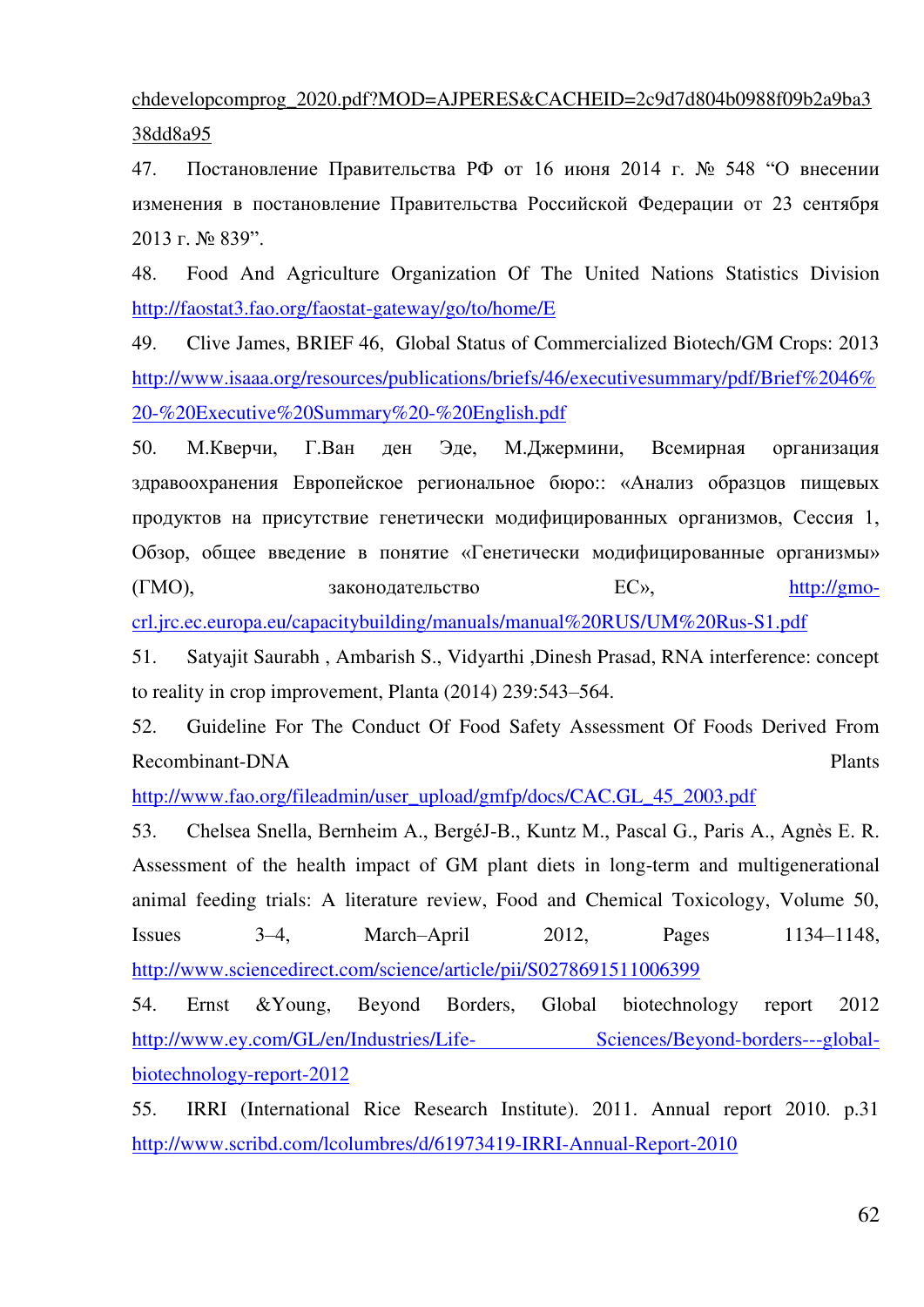56. OECD-FAO AGRICULTURAL OUTLOOK 2010-2019, p 22, Statement on the fate of recombinant DNA or proteins in the meat, milk or eggs of animals fed with GM feed <http://www.efsa.europa.eu/en/efsajournal/doc/744.pdf>

57. Н.В. Тышко, В.М. Жминченко, В.А. Пашорина, К.Е. Селяскин, В.П. Сапрыкин, Н.Т. Утембаева, В.А. Тутельян, Оценка влияния ГМО растительного происхождения на развитие потомства крыс в трёх поколениях, Вопросы Питания, том 80,№1, 2011, стр. 14-28.

58. A decade of EU-funded GMO research (2001 - 2010) [ftp://ftp.cordis.europa.eu/pub/fp7/kbbe/docs/a-decade-of-eu-funded-gmo-research\\_en.pdf](ftp://ftp.cordis.europa.eu/pub/fp7/kbbe/docs/a-decade-of-eu-funded-gmo-research_en.pdf)

59. Bruce Chassy, Vivian Moses, Alan McHughen & Val Giddings, (2007), Response to GM soybeans—revisiting a controversial format, Nature Biotechnology 25, 1356 - 1358.

60. КАРТАХЕНСКИЙ ПРОТОКОЛ ПО БИОБЕЗОПАСНОСТИ К КОНВЕНЦИИ О ВИОЛОГИЧЕСКОМ РАЗНООБРАЗИИ

[http://www.un.org/ru/documents/decl\\_conv/conventions/pdf/cartagena.pdf](http://www.un.org/ru/documents/decl_conv/conventions/pdf/cartagena.pdf)

61. Substantial Equivalence in Food Safety Assessment, Council for Biotechnology Information, March 11, 2001

62. Codex Alimentarius. Foods derived from biotechnology. Rome:FAO/WHO, 2004. 51 p.

63. Информационных систем биотехнологии США. (Information Systems Biotechnology (ISB).<http://www.isb.vt.edu/release-summary-data.aspx>

64. FAO GM Foods Platform [http://www.fao.org/food/food-safety-quality/gm](http://www.fao.org/food/food-safety-quality/gm-foods-platform/en/)[foods-platform/en/](http://www.fao.org/food/food-safety-quality/gm-foods-platform/en/)

65. Уникальный идентификатор трансгенных событий (OECD Unique Identifier details). [http://www.fao.org/food/food-safety-quality/gm-foods-platform/browse](http://www.fao.org/food/food-safety-quality/gm-foods-platform/browse-information-by/oecd-unique-identifier/oecd-unique-identifier-details/en/?ui=169573)[information-by/oecd-unique-identifier/oecd-unique-identifier-details/en/?ui=169573](http://www.fao.org/food/food-safety-quality/gm-foods-platform/browse-information-by/oecd-unique-identifier/oecd-unique-identifier-details/en/?ui=169573)

European Food Safety Authority<http://www.efsa.europa.eu/>

66. Letter from the European Commission, dated 13 February 2007, to the EFSA Executive Director requesting a guidance on GM animals, addressing both food/feed and environmental safety.

67. Acknowledgement letter, dated 17 August 2007, from the EFSA Executive Director to the European Commission.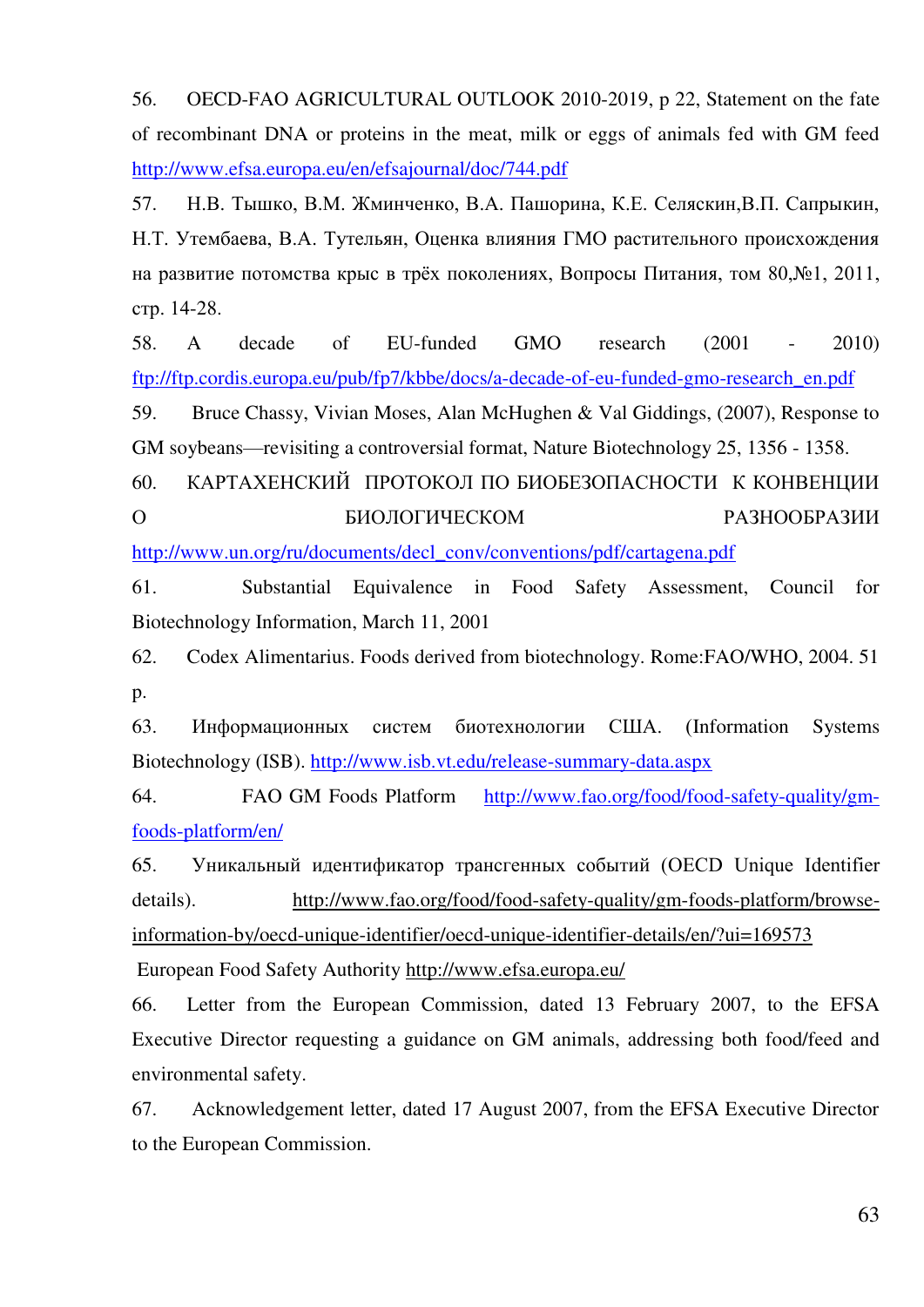68. Letter from EFSA to European Commission, dated 24 July 2008, updating the European Commission on the work carried out and requesting an extension of the deadline of the mandate.

69. Acknowledgement letter, dated 1 September 2008, from the European Commission to the EFSA Executive Director.

70. Letter from EFSA to European Commission, dated 24 November 2009, updating the European Commission on ongoing developments.

71. Letter from the European Commission, dated 25 March 2010, asking for a revision of the mandate.

72. Acknowledgement letter, dated 28 April 2010, from the EFSA Executive Director to the European Commission.

73. Acknowledgement letter, dated 31 May 2010, from the European Commission to the EFSA Executive Director.

74. Letter from EFSA to European Commission, dated 10 January 2011, requesting an extension of the deadline.

75. Acknowledgement letter, dated 14 March 2011, from the European Commission to the EFSA Executive Director.

76. Letter from EFSA to European Commission, dated 20 July 2011, updating the European Commission on ongoing developments.

77. Transgenic Animals. Status-quo in relation to risk assessment and the state of research, Bundesministeriumfür Gesundheit, 2007.

78. Guidance for Industry. Regulation of Genetically Engineered Animals Containing Heritable rDNA(U.S. Department of Health and Human Services Food and Drug Administration Center for Veterinary Medicine (CVM)), September 18, 2008.

79. Outcome of the public consultation on the draft Scientific Opinion of the Scientific Panel on Genetically Modified Organisms providing guidance on the environmental risk assessment of genetically modified animals. European Food Safety Authority (EFSA), Parma, Italy, 2012.

80. Biotechnology and Biological Sciences Research Council (BBSRC): Review of farm animal genomics in relation to BBSRC-funded research; Report for BBSRC Council, Juli 2005; www.bbsrc.ac.uk/about/pub/reports/fagr\_11\_10\_05.html (2.3.2007).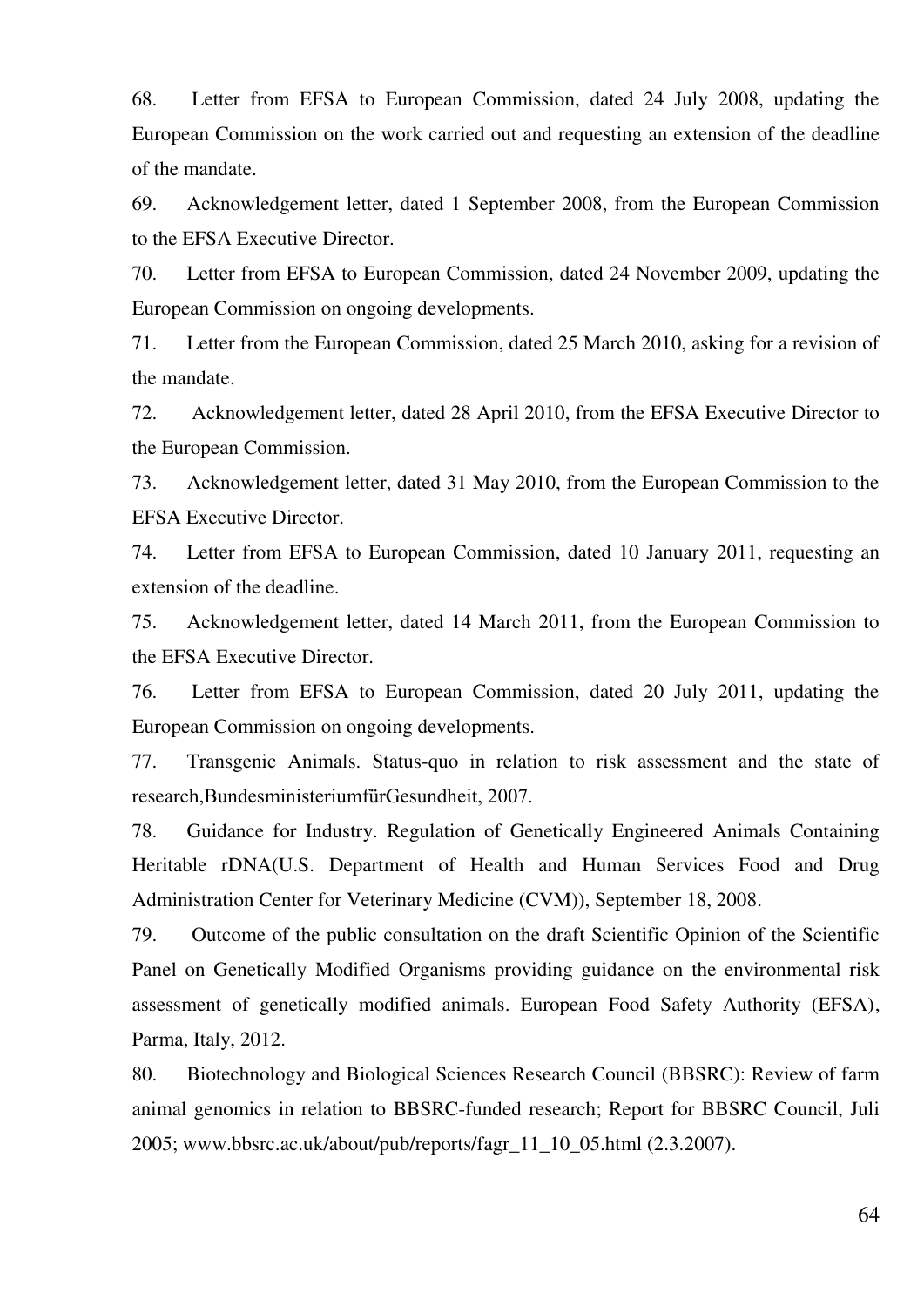81. Council Directive 2009/147/EC of 30 November 2009 on the conservation of wild birds. Official Journal of the European Union, 2009, L 20/7.

82. Directive 2010/63/EU of the European Parliament and of the council of 22 September 2010 on the protection of animals used for scientific purposes. Official Journal of the European Union, L 276/33.EC, 2011.

83. Our life insurance, our natural capital: an EU biodiversity strategy to 2020. European Commission 2011, 244.

84. Alphey N., Alphey L. and Bonsall M.B. A model framework to estimate impact and cost of genetics-based sterile insect methods for dengue vector control.PLOS ONE, 2011, 6.

85. Anderson M.T. and Seifert H.S. Opportunity and means: horizontal gene transfer from the human host to a bacterial pathogen. MBIO, 2011, 2.

86. Devlin R.H., Sundström L.F., Johnsson J.I., Fleming I.A., Hayes K.R., Ojwang W.O., Bambaradeniya C. and Zakaraia-Ismail M. Assessing ecological effects of transgenic fish prior to entry into nature. In: Environmental risk assessment of genetically modified organisms. Vol. 3: Methodologies for transgenic fish, EdsKapuscinski A.R., Hayes K., Li S. and Dana G. CABI Publishing, Wallingford, UK, 2007, 151–187.

87. Donovan DM, Kerr DE and Wall RJ, 2005. Engineering disease resistant cattle. Transgenic Research, 2007, 14, 563–567.

88. Dunning Hotopp J.C. Horizontal gene transfer between bacteria and animals. TrendsGenetics, 2011, 27, 157–163.

89. Secretariat of Agriculture, Livestock, Fisheries and Food, Resolution 57/2003, Buenos Aires, 18/7/2003.

90. Скоординированная программа в области регуляции биотехнологии. (Coordinated Framework of the Regulation of Biotechnology) Программа была опубликована в 1986 году в федеральном регистре. [\(http://www.epa.gov/scipoly/biotech/pubs/framework.htm\)](http://www.epa.gov/scipoly/biotech/pubs/framework.htm)

91. Правила NIH Guidelines (NIH Guidelines for research involving recombinant or synthetic nucleic acid molecules) [http://oba.od.nih.gov/oba/rac/Guidelines/NIH\\_Guidelines.htm](http://oba.od.nih.gov/oba/rac/Guidelines/NIH_Guidelines.htm) 

92. Руководство GLSP для исследований с использованием рекомбинантной ДНК (Recombinant DNA Safety Considerations) [http://dbtbiosafety.nic.in/guideline/OACD/Recombinant\\_DNA\\_safety\\_considerations.pdf](http://dbtbiosafety.nic.in/guideline/OACD/Recombinant_DNA_safety_considerations.pdf)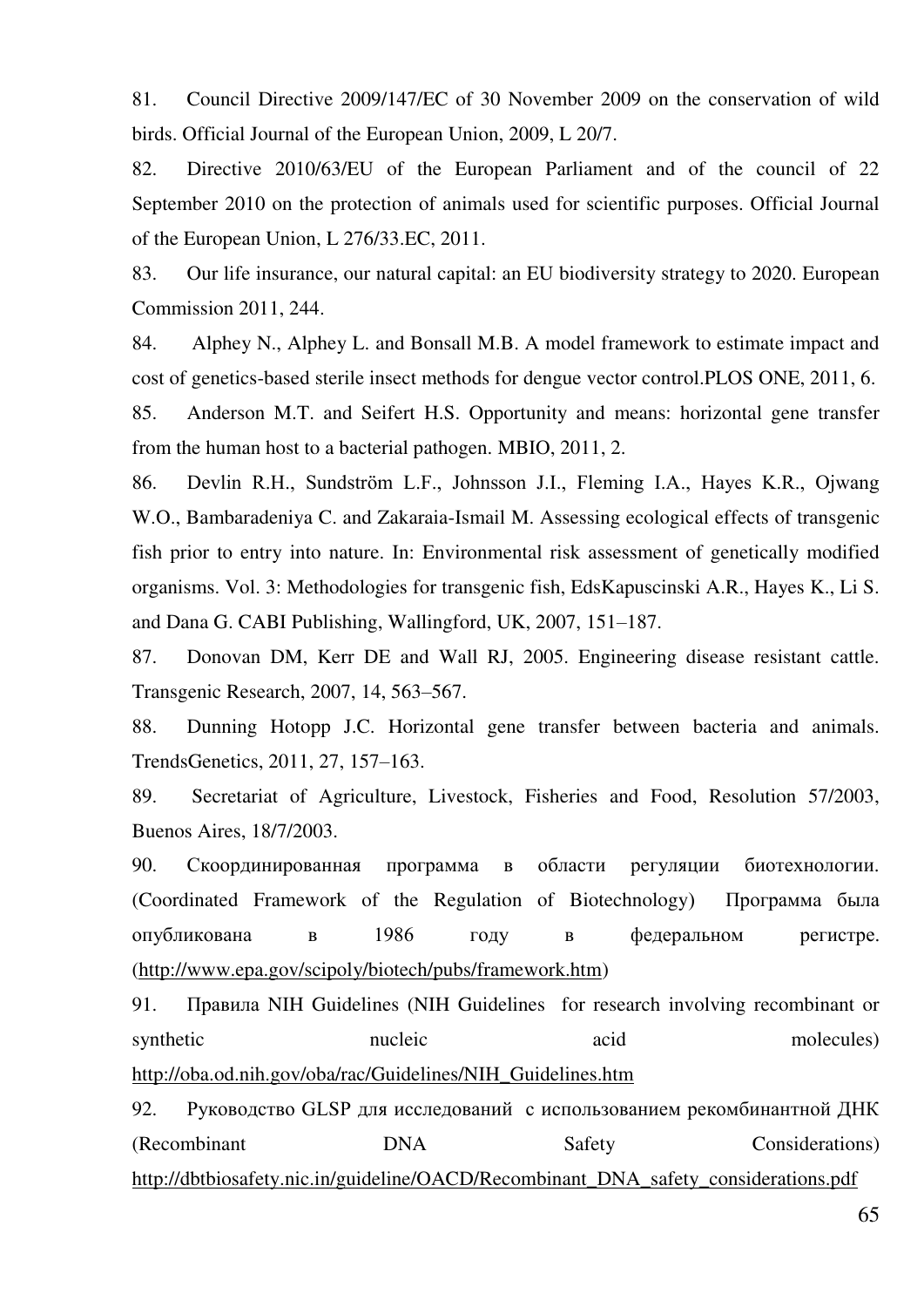| 93.                                                                              | Руководство BMBL «Биологическая безопасность в микробиологических и                 |  |                   |              |                 |                   |
|----------------------------------------------------------------------------------|-------------------------------------------------------------------------------------|--|-------------------|--------------|-----------------|-------------------|
|                                                                                  | биомедицинских                                                                      |  | лабораториях».    |              | Издание         | пятое             |
|                                                                                  | http://www.cdc.gov/biosafety/publications/bmbl5/BMBL.pdf                            |  |                   |              |                 |                   |
| 94.                                                                              | Toxic Substsnees Control Act http://www2.epa.gov/laws-regulations/summary-toxic-    |  |                   |              |                 |                   |
|                                                                                  | substances-control-act                                                              |  |                   |              |                 |                   |
| 95.                                                                              | Микробные Продукты Биотехнологии. Заключительные Правила закона TSCA                |  |                   |              |                 |                   |
|                                                                                  | http://www.epa.gov/fedrgstr/EPA-TOX/1997/April/Day-11/t8669.htm                     |  |                   |              |                 |                   |
| 96.                                                                              | Points to Consider in the Preparation of TSCA Biotechnology Submissions for         |  |                   |              |                 |                   |
|                                                                                  | Microorganisms http://www.epa.gov/opptintr/biotech/pubs/biorule.htm                 |  |                   |              |                 |                   |
| 97.                                                                              | Предложения и принятые резолюции по внесению в список разрешенных                   |  |                   |              |                 |                   |
|                                                                                  | реципиентов                                                                         |  | Trichderma reesei | $\mathbf{M}$ | <b>Bacillus</b> | amyloliquefaciens |
|                                                                                  | http://www.epa.gov/opptintr/biotech/pubs/biorule.htm                                |  |                   |              |                 |                   |
| 98.                                                                              | <b>GRAS</b>                                                                         |  | (Generally        | Recognized   | As              | Safe)             |
|                                                                                  | http://www.fda.gov/Food/IngredientsPackagingLabeling/GRAS/default.htm               |  |                   |              |                 |                   |
| 99.                                                                              | Продукты, получаемые с использованием ГИММ                                          |  |                   |              | $\, {\bf B}$    | EC<br>странах     |
|                                                                                  | http://www.gmo-compass.org/eng/database/enzymes                                     |  |                   |              |                 |                   |
| 100.                                                                             | Стандарт CAC/GL46-2003 — руководство по проведению оценки безопасности              |  |                   |              |                 |                   |
|                                                                                  | продуктов, полученных                                                               |  | $\mathbf c$       | помощью      | рекомбинантной  | ДНК               |
|                                                                                  | http://who.int/foodsafety/biotech/en/codex_guidelines_microorganisms.pdf            |  |                   |              |                 |                   |
|                                                                                  | 101. Руководство                                                                    |  |                   |              |                 | <b>GILSP</b>      |
|                                                                                  | http://dbtbiosafety.nic.in/guideline/OACD/Recombinant_DNA_safety_considerations.pdf |  |                   |              |                 |                   |
| 102.                                                                             | Директива                                                                           |  |                   | 90/219/EC    |                 | http://eur-       |
| lex.europa.eu/smartapi/cgi/sga_doc?smartapi!celexplus!prod!DocNumber≶=en&type_do |                                                                                     |  |                   |              |                 |                   |
|                                                                                  | <u>c=Directive&amp;an_doc=1990ν_doc=219</u>                                         |  |                   |              |                 |                   |
| 103.                                                                             | Директива                                                                           |  |                   |              |                 | 90/220/EC         |
|                                                                                  | (http://www.biosafety.be/GB/Dir.Eur.GB/Del.Rel./90.220/PR.html)                     |  |                   |              |                 |                   |
| 104.                                                                             | Директива                                                                           |  |                   |              |                 | 98/81/EC          |
| http://www.biosafety.be/GB/Dir.Eur.GB/Cont.Use/98_81/98_81_TC.html               |                                                                                     |  |                   |              |                 |                   |
| 105.                                                                             | Директива                                                                           |  | 2009/41/EC        |              |                 | http://eur-       |
|                                                                                  | lex.europa.eu/LexUriServ/LexUriServ.do?uri=OJ:L:2009:125:0075:0097:EN:PDF           |  |                   |              |                 |                   |
| 106.                                                                             | Директива                                                                           |  |                   |              |                 | 2001/18           |
|                                                                                  | http://www.biosafety.be/gb/dir.eur.gb/del.rel./2001_18/2001_18_tc.html              |  |                   |              |                 |                   |